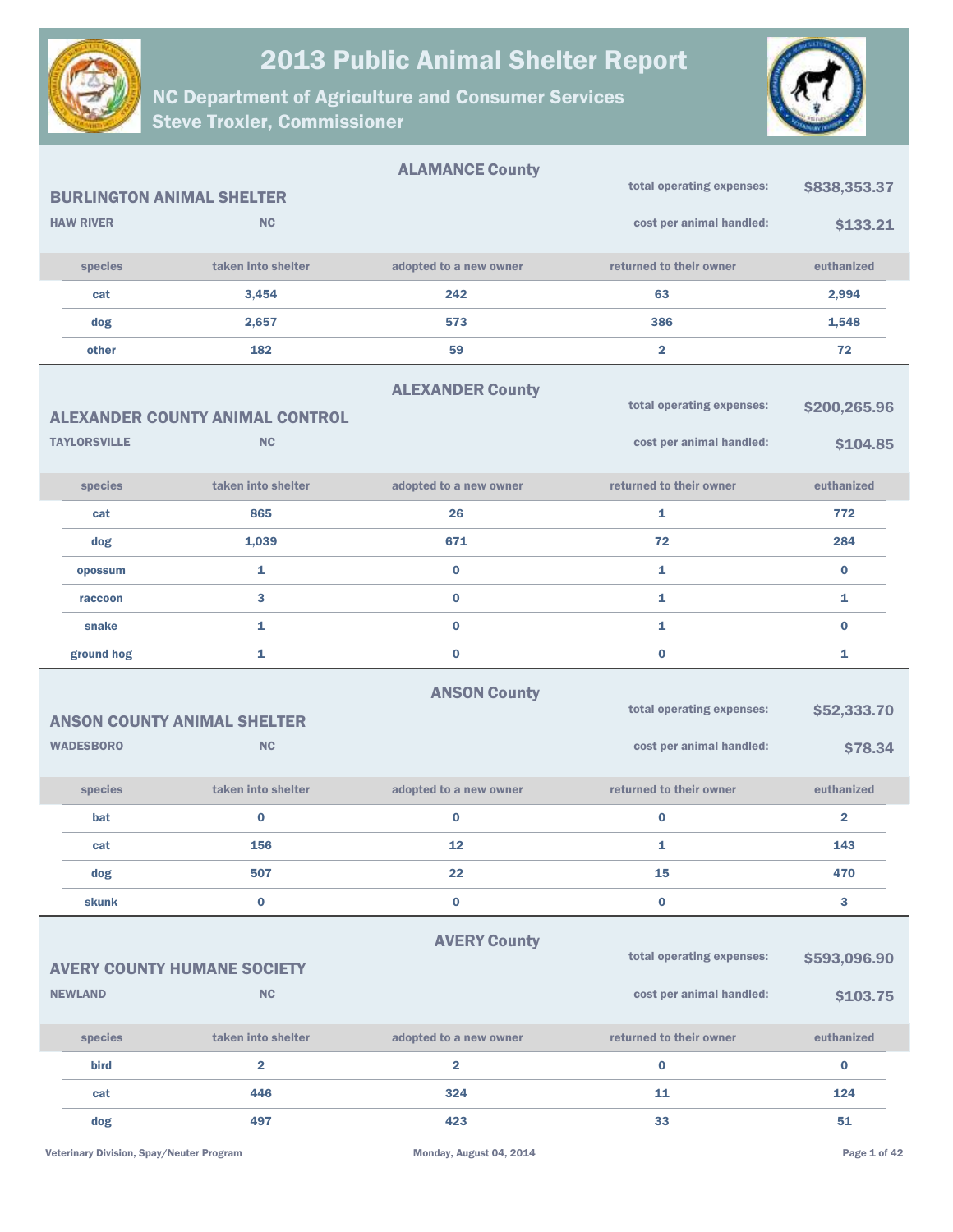



|                                          |                                                             | <b>AVERY County</b>     | total operating expenses:                             | \$593,096.90             |
|------------------------------------------|-------------------------------------------------------------|-------------------------|-------------------------------------------------------|--------------------------|
|                                          | <b>AVERY COUNTY HUMANE SOCIETY</b>                          |                         |                                                       |                          |
| <b>NEWLAND</b>                           | <b>NC</b>                                                   |                         | cost per animal handled:                              | \$103.75                 |
| species                                  | taken into shelter                                          | adopted to a new owner  | returned to their owner                               | euthanized               |
| guinea pig                               | 4                                                           | 4                       | $\bf{0}$                                              | $\bf{0}$                 |
| <b>WASHINGTON</b>                        | <b>BETSY BAILEY NELSON ANIMAL CONTROL FAC.</b><br><b>NC</b> | <b>BEAUFORT County</b>  | total operating expenses:<br>cost per animal handled: | \$380,490.00<br>\$146.51 |
|                                          |                                                             |                         |                                                       |                          |
| species                                  | taken into shelter                                          | adopted to a new owner  | returned to their owner                               | euthanized               |
| cat                                      | 1,425                                                       | 308                     | 6                                                     | 1,103                    |
| dog                                      | 1,168                                                       | 744                     | 117                                                   | 315                      |
| horse                                    | $\overline{2}$                                              | $\overline{2}$          | $\bf{0}$                                              | $\bf{0}$                 |
| rabbit                                   | $\overline{\mathbf{2}}$                                     | $\overline{\mathbf{2}}$ | $\bf{0}$                                              | $\bf{0}$                 |
| <b>WINDSOR</b>                           | <b>BERTIE COUNTY ANIMAL SHELTER</b><br><b>NC</b>            | <b>BERTIE County</b>    | total operating expenses:<br>cost per animal handled: | \$106,723.00<br>\$116.26 |
| species                                  | taken into shelter                                          | adopted to a new owner  | returned to their owner                               | euthanized               |
| cat                                      | 508                                                         | 60                      | 7                                                     | 438                      |
| dog                                      | 410                                                         | 157                     | 21                                                    | 216                      |
| <b>TOWN OF WINDSOR</b><br><b>WINDSOR</b> | <b>NC</b>                                                   | <b>BERTIE County</b>    | total operating expenses:<br>cost per animal handled: | \$10,714.57<br>\$135.63  |
| species                                  | taken into shelter                                          | adopted to a new owner  | returned to their owner                               | euthanized               |
| cat                                      | 36                                                          | 1                       | $\bf{0}$                                              | 35                       |
| dog                                      | 43                                                          | 13                      | 5                                                     | 25                       |
| opossum                                  | 11                                                          | $\bf{0}$                | 11                                                    | $\bf{0}$                 |
| raccoon                                  | 4                                                           | $\bf{0}$                | 4                                                     | $\bf{0}$                 |
| <b>ELIZABETHTOWN</b>                     | <b>BLADEN COUNTY ANIMAL SHELTER</b><br><b>NC</b>            | <b>BLADEN County</b>    | total operating expenses:<br>cost per animal handled: | \$227,087.07<br>\$110.61 |
| species                                  | taken into shelter                                          | adopted to a new owner  | returned to their owner                               | euthanized               |
|                                          |                                                             |                         |                                                       |                          |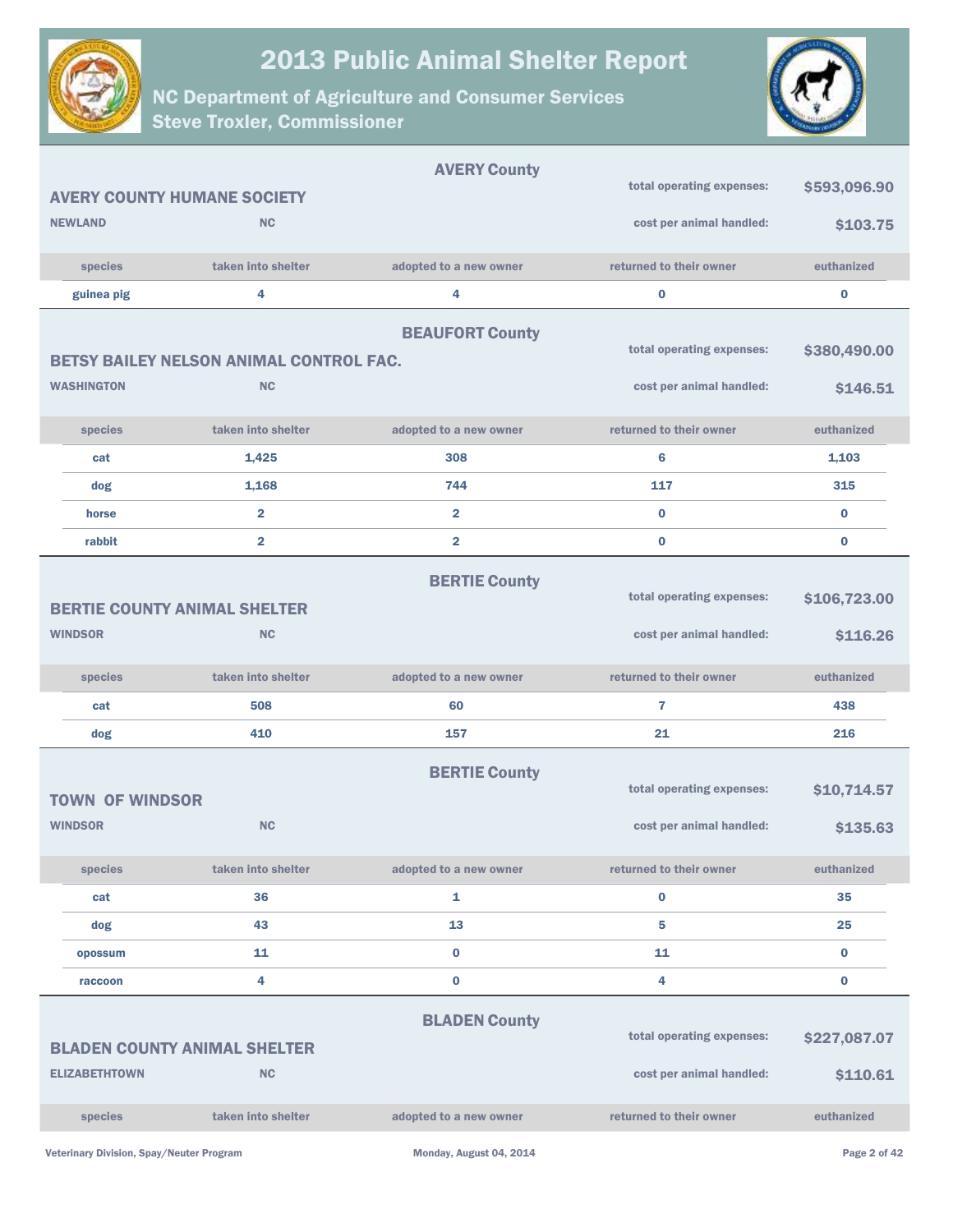



|               |                      |                                                     | <b>BLADEN County</b>    |                                                       |                          |
|---------------|----------------------|-----------------------------------------------------|-------------------------|-------------------------------------------------------|--------------------------|
|               |                      | <b>BLADEN COUNTY ANIMAL SHELTER</b>                 |                         | total operating expenses:                             | \$227,087.07             |
|               | <b>ELIZABETHTOWN</b> | NC                                                  |                         | cost per animal handled:                              | \$110.61                 |
|               | species              | taken into shelter                                  | adopted to a new owner  | returned to their owner                               | euthanized               |
|               | bird                 | $\mathbf 1$                                         | $\bf{0}$                | 1                                                     | $\bf{0}$                 |
|               | cat                  | 1,008                                               | 393                     | $\overline{7}$                                        | 586                      |
|               | dog                  | 1,036                                               | 849                     | 70                                                    | 92                       |
|               | opossum              | $\mathbf 1$                                         | $\bf{0}$                | $\bf{0}$                                              | $\bf{0}$                 |
|               | raccoon              | $\overline{7}$                                      | $\pmb{0}$               | $\bf{0}$                                              | 3                        |
| <b>SUPPLY</b> |                      | <b>BRUNSWICK COUNTY ANIMAL SHELTER</b><br><b>NC</b> | <b>BRUNSWICK County</b> | total operating expenses:<br>cost per animal handled: | \$805,283.00<br>\$137.19 |
|               |                      |                                                     |                         |                                                       |                          |
|               | species              | taken into shelter                                  | adopted to a new owner  | returned to their owner                               | euthanized               |
|               | bat                  | 8                                                   | $\pmb{0}$               | $\pmb{0}$                                             | 3                        |
|               | bird                 | $\mathbf 1$                                         | $\bf{0}$                | $\bf{0}$                                              | $\bf{0}$                 |
|               | cat                  | 3,283                                               | 356                     | 43                                                    | 2,776                    |
|               | chicken              | 24                                                  | 23                      | $\pmb{0}$                                             | $\pmb{0}$                |
|               | <b>COW</b>           | $\mathbf{1}$                                        | $\bf{0}$                | 1                                                     | $\bf{0}$                 |
|               | coyote               | $\mathbf 1$                                         | $\bf{0}$                | $\bf{0}$                                              | 1                        |
|               | dog                  | 2,359                                               | 984                     | 309                                                   | 1,031                    |
|               | duck                 | $\overline{\mathbf{2}}$                             | $\overline{\mathbf{2}}$ | $\pmb{0}$                                             | $\pmb{0}$                |
|               | ferret               | $\mathbf{1}$                                        | 1                       | $\pmb{0}$                                             | $\pmb{0}$                |
|               | fox                  | 11                                                  | $\bf{0}$                | $\pmb{0}$                                             | 8                        |
|               | goat                 | $\overline{\mathbf{2}}$                             | $\overline{\mathbf{2}}$ | $\bf{0}$                                              | $\bf{0}$                 |
|               | goose                | $\overline{\mathbf{2}}$                             | $\bf{0}$                | $\pmb{0}$                                             | $\pmb{0}$                |
|               | guinea pig           | 4                                                   | 4                       | $\pmb{0}$                                             | $\pmb{0}$                |
|               | hamster              | $\overline{\mathbf{2}}$                             | $\overline{\mathbf{2}}$ | $\pmb{0}$                                             | $\pmb{0}$                |
|               | horse                | $\bf{8}$                                            | 4                       | 4                                                     | $\pmb{0}$                |
|               | opossum              | 84                                                  | $\pmb{0}$               | $\pmb{0}$                                             | ${\bf 5}$                |
|               | parrot               | $\mathbf{3}$                                        | 3                       | $\pmb{0}$                                             | $\pmb{0}$                |
|               | pig                  | $\mathbf 1$                                         | 1                       | $\pmb{0}$                                             | $\pmb{0}$                |
|               | pigeon               | $\overline{\mathbf{2}}$                             | $\pmb{0}$               | $\pmb{0}$                                             | $\pmb{0}$                |
|               | rabbit               | $\bf{8}$                                            | 8                       | $\mathbf 0$                                           | $\pmb{0}$                |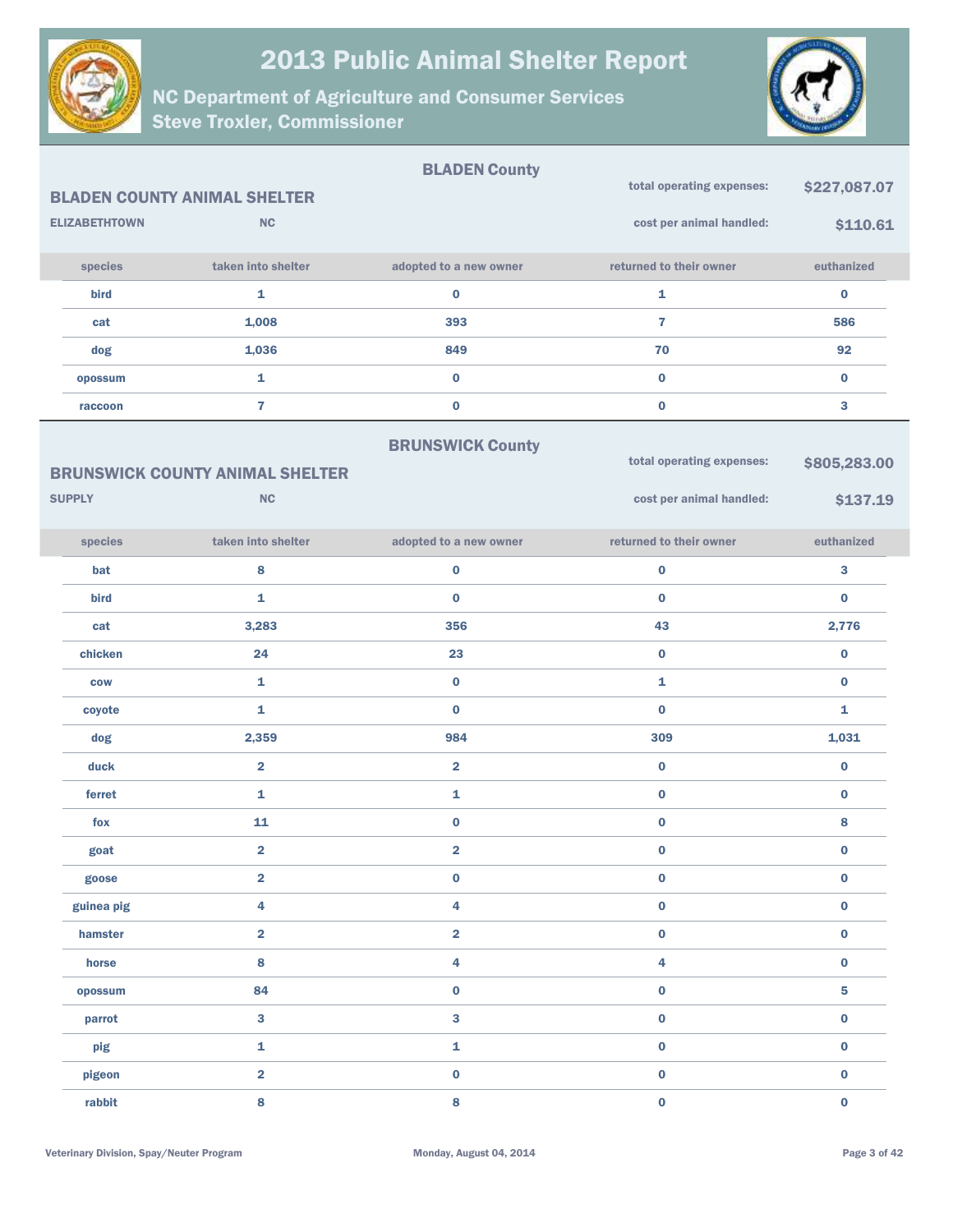



|                             |                                        | <b>BRUNSWICK County</b> | total operating expenses: | \$805,283.00            |
|-----------------------------|----------------------------------------|-------------------------|---------------------------|-------------------------|
|                             | <b>BRUNSWICK COUNTY ANIMAL SHELTER</b> |                         |                           |                         |
| <b>SUPPLY</b>               | <b>NC</b>                              |                         | cost per animal handled:  | \$137.19                |
| species                     | taken into shelter                     | adopted to a new owner  | returned to their owner   | euthanized              |
| raccoon                     | 47                                     | $\bf{0}$                | $\bf{0}$                  | 20                      |
| snake                       | $\mathbf{3}$                           | $\overline{\mathbf{2}}$ | $\bf{0}$                  | $\bf{0}$                |
| song bird                   | $\mathbf{1}$                           | $\bf{0}$                | $\bf{0}$                  | $\bf{0}$                |
| turkey                      | 12                                     | 3                       | $\bf{0}$                  | $\bf{0}$                |
|                             |                                        | <b>BRUNSWICK County</b> |                           |                         |
| <b>TOWN OF OAK ISLAND</b>   |                                        |                         | total operating expenses: | \$9,475.00              |
| <b>OAK ISLAND</b>           | <b>NC</b>                              |                         | cost per animal handled:  | \$31.00                 |
| species                     | taken into shelter                     | adopted to a new owner  | returned to their owner   | euthanized              |
| alligator                   | $\overline{7}$                         | 6                       | $\bf{0}$                  | 1                       |
| bat                         | $\mathbf{1}$                           | $\bf{0}$                | $\bf{0}$                  | 1                       |
| bird                        | 12                                     | 8                       | $\bf{0}$                  | 4                       |
| cat                         | 104                                    | 87                      | 8                         | 9                       |
| deer                        | 3                                      | $\overline{\mathbf{2}}$ | $\bf{0}$                  | 1                       |
| dog                         | 144                                    | 45                      | 98                        | 1                       |
| ferret                      | $\mathbf{1}$                           | $\bf{0}$                | 1                         | $\bf{0}$                |
| fox                         | $\overline{\mathbf{2}}$                | $\bf{0}$                | $\bf{0}$                  | $\overline{\mathbf{2}}$ |
| opossum                     | 8                                      | 1                       | $\bf{0}$                  | $\overline{1}$          |
| otter                       | $\mathbf{1}$                           | 1                       | $\bf{0}$                  | $\bf{0}$                |
| rabbit                      | $\overline{\mathbf{2}}$                | 1                       | 1                         | $\bf{0}$                |
| raccoon                     | 8                                      | $\bf{0}$                | $\bf{0}$                  | 8                       |
| snake                       | 4                                      | 1                       | $\mathbf{1}$              | $\overline{\mathbf{2}}$ |
| squirrel                    | 11                                     | 10                      | $\pmb{0}$                 | 1                       |
| turtle                      | $\mathbf{1}$                           | 1                       | $\pmb{0}$                 | $\pmb{0}$               |
|                             |                                        | <b>BRUNSWICK County</b> |                           |                         |
| <b>TOWN OF SUNSET BEACH</b> |                                        |                         | total operating expenses: | \$350.00                |
| <b>SUNSET BEACH</b>         | <b>NC</b>                              |                         | cost per animal handled:  | \$50.00                 |
|                             |                                        |                         |                           |                         |
| species                     | taken into shelter                     | adopted to a new owner  | returned to their owner   | euthanized              |
| dog                         | 7                                      | $\bf{0}$                | $\mathbf{1}$              | $\pmb{0}$               |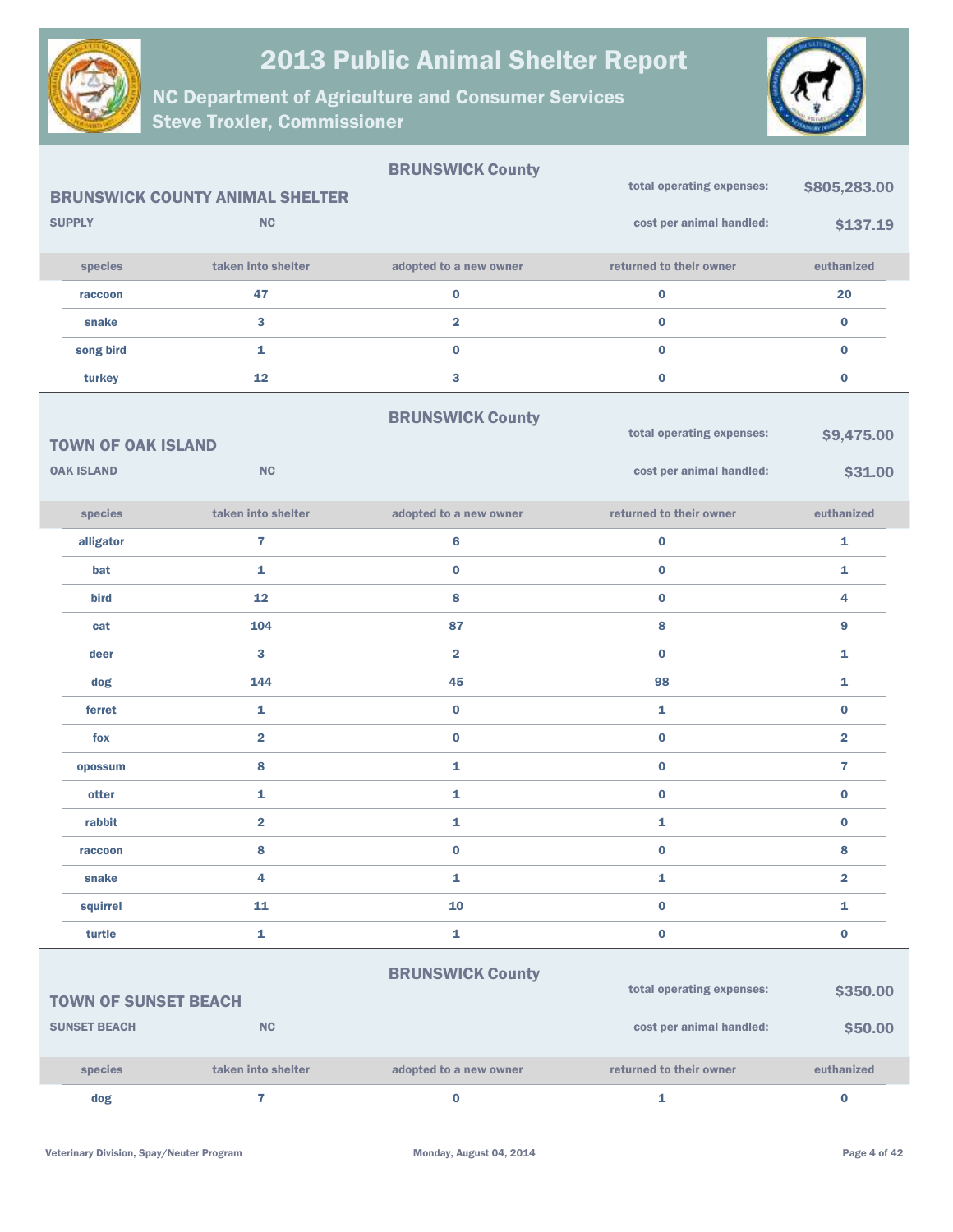



|                  |                         | <b>BUNCOMBE County</b><br><b>BUNCOMBE COUNTY ANIMAL SHELTER/ASHEVILLE HUMANE SOCIE</b> | total operating expenses: | \$1,111,448.00          |
|------------------|-------------------------|----------------------------------------------------------------------------------------|---------------------------|-------------------------|
| <b>ASHEVILLE</b> | $\sf NC$                |                                                                                        | cost per animal handled:  | \$173.00                |
| species          | taken into shelter      | adopted to a new owner                                                                 | returned to their owner   | euthanized              |
| bat              | 36                      | $\pmb{0}$                                                                              | $\pmb{0}$                 | 26                      |
| bird             | 99                      | 28                                                                                     | 3                         | 53                      |
| cat              | 2,893                   | 1,630                                                                                  | 108                       | 854                     |
| <b>COW</b>       | 5                       | $\pmb{0}$                                                                              | 5                         | $\bf{0}$                |
| coyote           | 1                       | $\bf{0}$                                                                               | $\bf{0}$                  | $\bf{0}$                |
| dog              | 3,085                   | 1,231                                                                                  | 820                       | 788                     |
| ferret           | 5                       | $\overline{\mathbf{2}}$                                                                | $\bf{0}$                  | 3                       |
| fox              | 5                       | $\pmb{0}$                                                                              | $\pmb{0}$                 | 1                       |
| goat             | 15                      | 4                                                                                      | 8                         | 1                       |
| guinea pig       | 35                      | 36                                                                                     | $\bf{0}$                  | $\overline{\mathbf{2}}$ |
| hamster          | 8                       | 14                                                                                     | $\bf{0}$                  | 0                       |
| horse            | 30                      | 14                                                                                     | 8                         | 4                       |
| lizard           | $\overline{\mathbf{2}}$ | $\pmb{0}$                                                                              | 1                         | 0                       |
| mouse            | 1                       | $\pmb{0}$                                                                              | $\bf{0}$                  | 0                       |
| opossum          | 14                      | $\pmb{0}$                                                                              | $\pmb{0}$                 | 14                      |
| other            | 9                       | $\boldsymbol{9}$                                                                       | $\bf{0}$                  | 0                       |
| pig              | $\overline{7}$          | $\overline{\mathbf{2}}$                                                                | 3                         | 0                       |
| rabbit           | 55                      | 46                                                                                     | $\pmb{0}$                 | 10                      |
| raccoon          | 35                      | $\pmb{0}$                                                                              | $\bf{0}$                  | 26                      |
| rat              | 16                      | 5                                                                                      | $\pmb{0}$                 | 7                       |
| rodent           | 1                       | 1                                                                                      | $\bf{0}$                  | $\bf{0}$                |
| snake            | 5                       | $\pmb{0}$                                                                              | $\pmb{0}$                 | $\pmb{0}$               |
| squirrel         | 11                      | $\pmb{0}$                                                                              | $\pmb{0}$                 | $\mathbf{7}$            |
| bear             | $\mathbf 1$             | $\mathbf 0$                                                                            | $\pmb{0}$                 | $\mathbf 0$             |
| chipmunk         | $\overline{\mathbf{2}}$ | $\pmb{0}$                                                                              | $\pmb{0}$                 | $\overline{\mathbf{2}}$ |
| ground hog       | 23                      | $\pmb{0}$                                                                              | $\pmb{0}$                 | 21                      |
| mole             | 1                       | $\mathbf 0$                                                                            | $\pmb{0}$                 | $\mathbf 0$             |
| camelid          | 1                       | $\mathbf{1}$                                                                           | $\pmb{0}$                 | $\mathbf 0$             |
| hedgehog         | $\overline{\mathbf{2}}$ | $\mathbf 0$                                                                            | $\pmb{0}$                 | $\overline{\mathbf{2}}$ |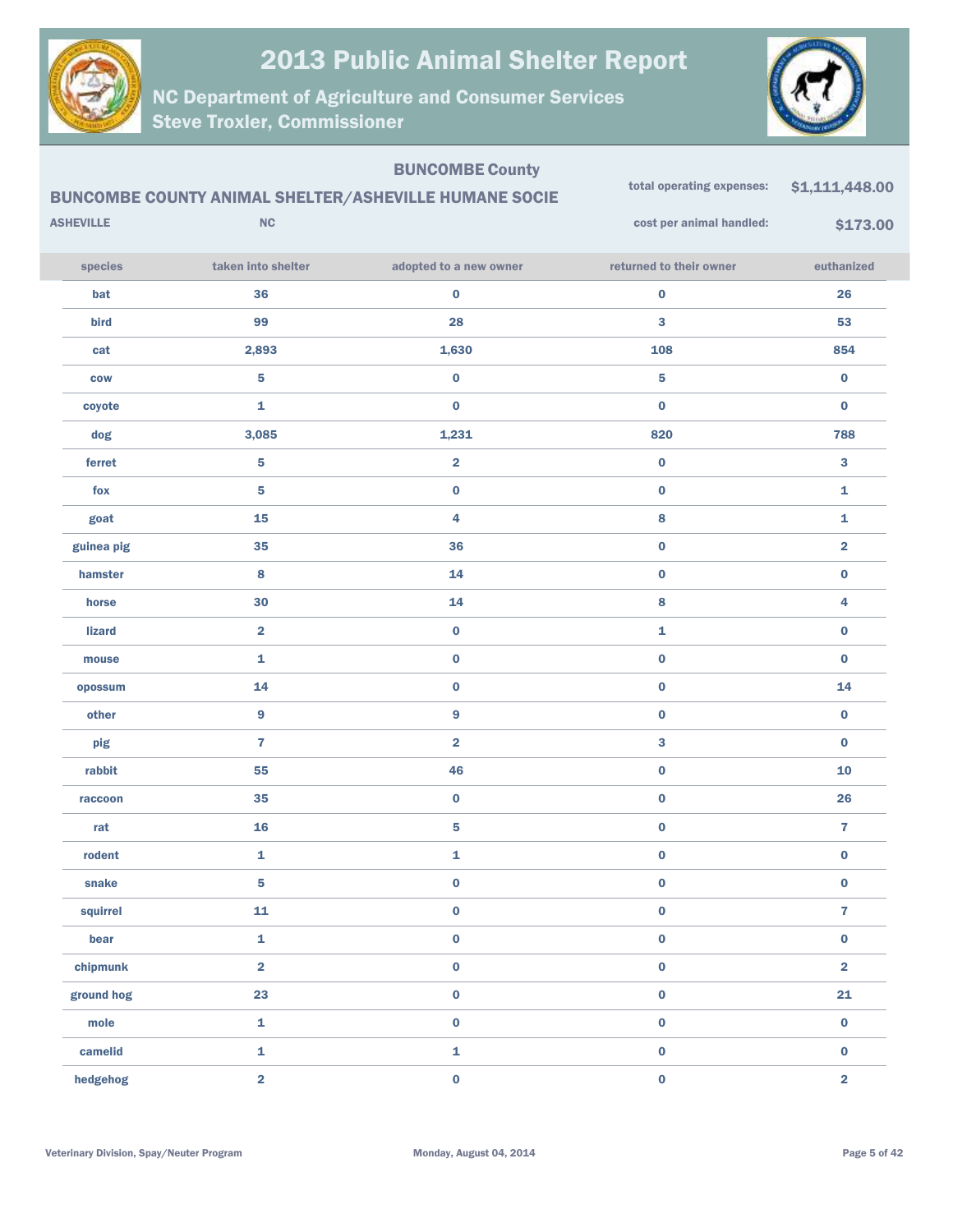



|                  |                                                     | <b>BURKE County</b>     |                           |                         |
|------------------|-----------------------------------------------------|-------------------------|---------------------------|-------------------------|
|                  | <b>BURKE COUNTY ANIMAL SHELTER</b>                  |                         | total operating expenses: | \$281,589.00            |
| <b>MORGANTON</b> | <b>NC</b>                                           |                         | cost per animal handled:  | \$51.69                 |
| species          | taken into shelter                                  | adopted to a new owner  | returned to their owner   | euthanized              |
| bat              | 3                                                   | $\bf{0}$                | $\bf{0}$                  | 3                       |
| cat              | 2,931                                               | 192                     | 21                        | 2,718                   |
| chicken          | 1                                                   | $\bf{0}$                | $\mathbf{1}$              | $\bf{0}$                |
| deer             | 1                                                   | $\bf{0}$                | $\bf{0}$                  | 1                       |
| dog              | 2,447                                               | 836                     | 203                       | 1,408                   |
| donkey           | 1                                                   | $\bf{0}$                | $\bf{0}$                  | $\bf{0}$                |
| fox              | $\mathbf{1}$                                        | $\bf{0}$                | $\bf{0}$                  | 1                       |
| goat             | $\overline{\mathbf{2}}$                             | 1                       | $\mathbf{1}$              | $\bf{0}$                |
| guinea pig       | 12                                                  | 1                       | $\overline{9}$            | 1                       |
| hamster          | 4                                                   | 4                       | $\mathbf 0$               | $\bf{0}$                |
| horse            | 4                                                   | 3                       | $\bf{0}$                  | 1                       |
| opossum          | 17                                                  | $\bf{0}$                | $\bf{0}$                  | 3                       |
| pig              | 3                                                   | 3                       | $\bf{0}$                  | $\bf{0}$                |
| prairie dog      | 1                                                   | $\bf{0}$                | $\mathbf{1}$              | $\bf{0}$                |
| rabbit           | $\overline{\mathbf{2}}$                             | $\overline{\mathbf{2}}$ | $\bf{0}$                  | $\bf{0}$                |
| raccoon          | 9                                                   | $\bf{0}$                | $\mathbf 0$               | 9                       |
| <b>skunk</b>     | $\mathbf{1}$                                        | $\bf{0}$                | $\bf{0}$                  | 1                       |
| snake            | $\overline{\mathbf{2}}$                             | $\bf{0}$                | $\bf{0}$                  | $\bf{0}$                |
| ground hog       | 5                                                   | $\pmb{0}$               | $\mathbf 0$               | $\overline{\mathbf{2}}$ |
| lama             | 1                                                   | $\pmb{0}$               | $\mathbf 0$               | $\bf{0}$                |
|                  |                                                     | <b>CALDWELL County</b>  |                           |                         |
|                  | <b>CALDWELL CO. ANIMAL CARE&amp;CONTROL SHELTER</b> |                         | total operating expenses: | \$483,538.39            |
| <b>LENIOR</b>    | NC                                                  |                         | cost per animal handled:  | \$119.60                |
|                  |                                                     |                         |                           |                         |
| species          | taken into shelter                                  | adopted to a new owner  | returned to their owner   | euthanized              |
| bat              | 1                                                   | $\pmb{0}$               | $\mathbf 0$               | 1                       |
| cat              | 1,775                                               | 84                      | 26                        | 1,578                   |
| cockatiel        | $\overline{\mathbf{2}}$                             | $\overline{\mathbf{2}}$ | $\mathbf 0$               | $\bf{0}$                |
| dog              | 2,223                                               | 246                     | 257                       | 1,324                   |
| ferret           | $\mathbf{1}$                                        | $\mathbf 0$             | $\mathbf 0$               | $\mathbf 0$             |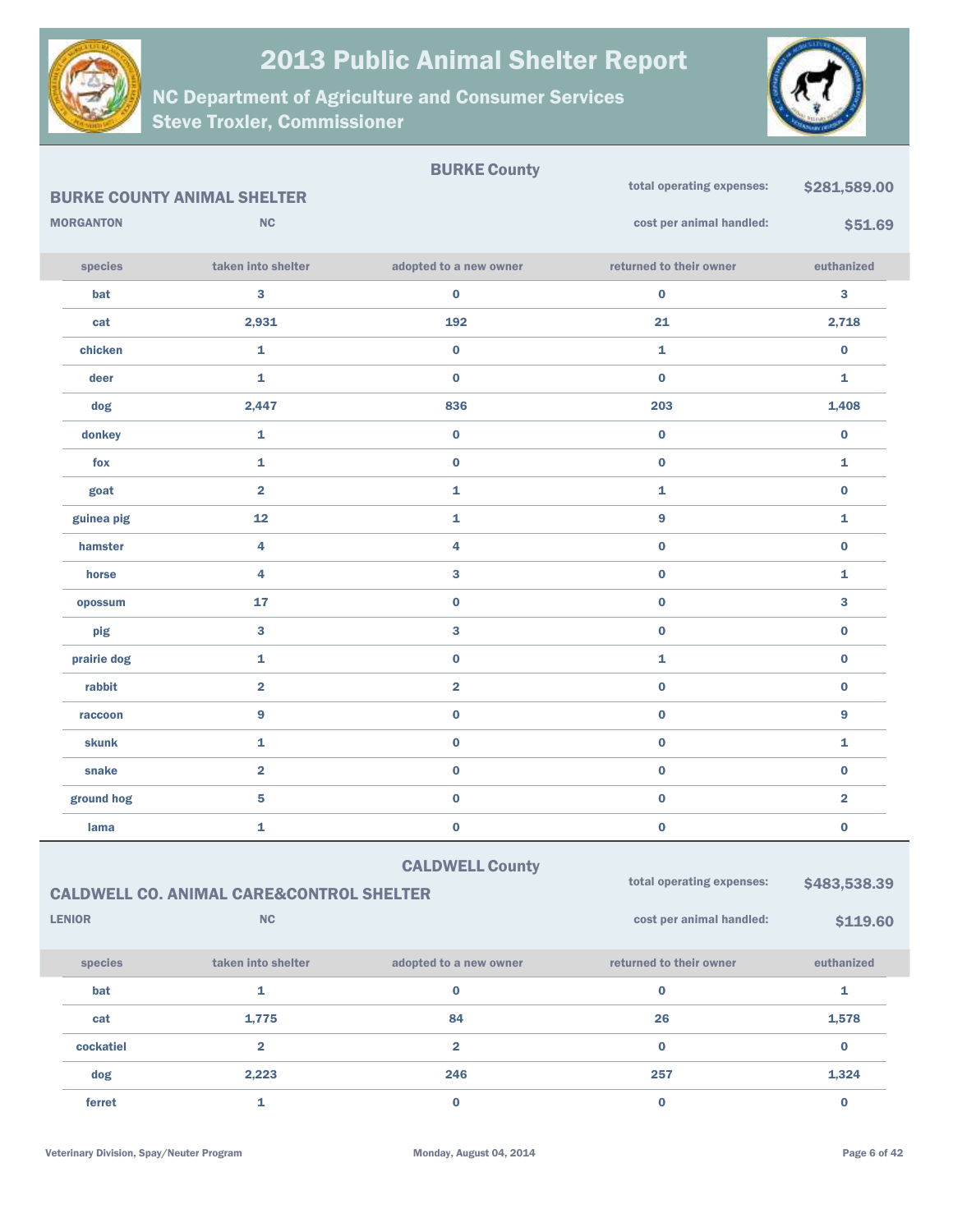



|                    |                                                     | <b>CALDWELL County</b>  |                           |                         |
|--------------------|-----------------------------------------------------|-------------------------|---------------------------|-------------------------|
|                    | <b>CALDWELL CO. ANIMAL CARE&amp;CONTROL SHELTER</b> |                         | total operating expenses: | \$483,538.39            |
| <b>LENIOR</b>      | <b>NC</b>                                           |                         | cost per animal handled:  | \$119.60                |
| species            | taken into shelter                                  | adopted to a new owner  | returned to their owner   | euthanized              |
| fox                | 5                                                   | 0                       | $\bf{0}$                  | 5                       |
| goat               | $\overline{\mathbf{2}}$                             | $\bf{0}$                | $\overline{\mathbf{2}}$   | 0                       |
| guinea pig         | 1                                                   | 1                       | $\bf{0}$                  | 0                       |
| hawk               | 1                                                   | $\bf{0}$                | $\bf{0}$                  | 0                       |
| horse              | 11                                                  | 1                       | 3                         | $\mathbf 0$             |
| opossum            | $\overline{\mathbf{2}}$                             | $\bf{0}$                | $\bf{0}$                  | 1                       |
| pig                | 4                                                   | $\overline{\mathbf{2}}$ | 1                         | 0                       |
| rabbit             | 3                                                   | $\bf{0}$                | $\bf{0}$                  | $\overline{\mathbf{2}}$ |
| raccoon            | 12                                                  | $\bf{0}$                | $\bf{0}$                  | 10                      |
|                    |                                                     | <b>CARTERET County</b>  |                           |                         |
|                    | <b>CARTERET COUNTY HUMANE SOCIETY</b>               |                         | total operating expenses: | \$324,008.86            |
| <b>NEWPORT</b>     | <b>NC</b>                                           |                         | cost per animal handled:  | \$96.23                 |
|                    |                                                     |                         |                           |                         |
| species            | taken into shelter                                  | adopted to a new owner  | returned to their owner   | euthanized              |
| bird               | 4                                                   | 4                       | $\bf{0}$                  | $\bf{0}$                |
| cat                | 2,046                                               | 631                     | 38                        | 1,334                   |
| dog                | 1,313                                               | 826                     | 261                       | 201                     |
| fox                | $\overline{\mathbf{2}}$                             | $\bf{0}$                | $\overline{\mathbf{2}}$   | $\bf{0}$                |
| guinea pig         | $\overline{\mathbf{2}}$                             | $\overline{\mathbf{2}}$ | $\bf{0}$                  | $\pmb{0}$               |
|                    |                                                     | <b>CASWELL County</b>   |                           |                         |
|                    | <b>CASWELL COUNTY ANIMAL SHELTER</b>                |                         | total operating expenses: | \$113,000.00            |
| <b>YANCEYVILLE</b> | NC                                                  |                         | cost per animal handled:  | \$68.00                 |
| species            | taken into shelter                                  | adopted to a new owner  | returned to their owner   | euthanized              |
| cat                | 885                                                 | 226                     | $\overline{\mathbf{2}}$   | 676                     |
| chicken            | $\mathbf{1}$                                        | 1                       | $\bf{0}$                  | $\mathbf 0$             |
| dog                | 731                                                 | 437                     | 68                        | 267                     |
| ferret             | $\mathbf{1}$                                        | 1                       | $\bf{0}$                  | $\mathbf 0$             |
| parakeet           |                                                     |                         |                           |                         |
|                    | $\mathbf{1}$                                        | 1                       | $\bf{0}$                  | $\bf{0}$                |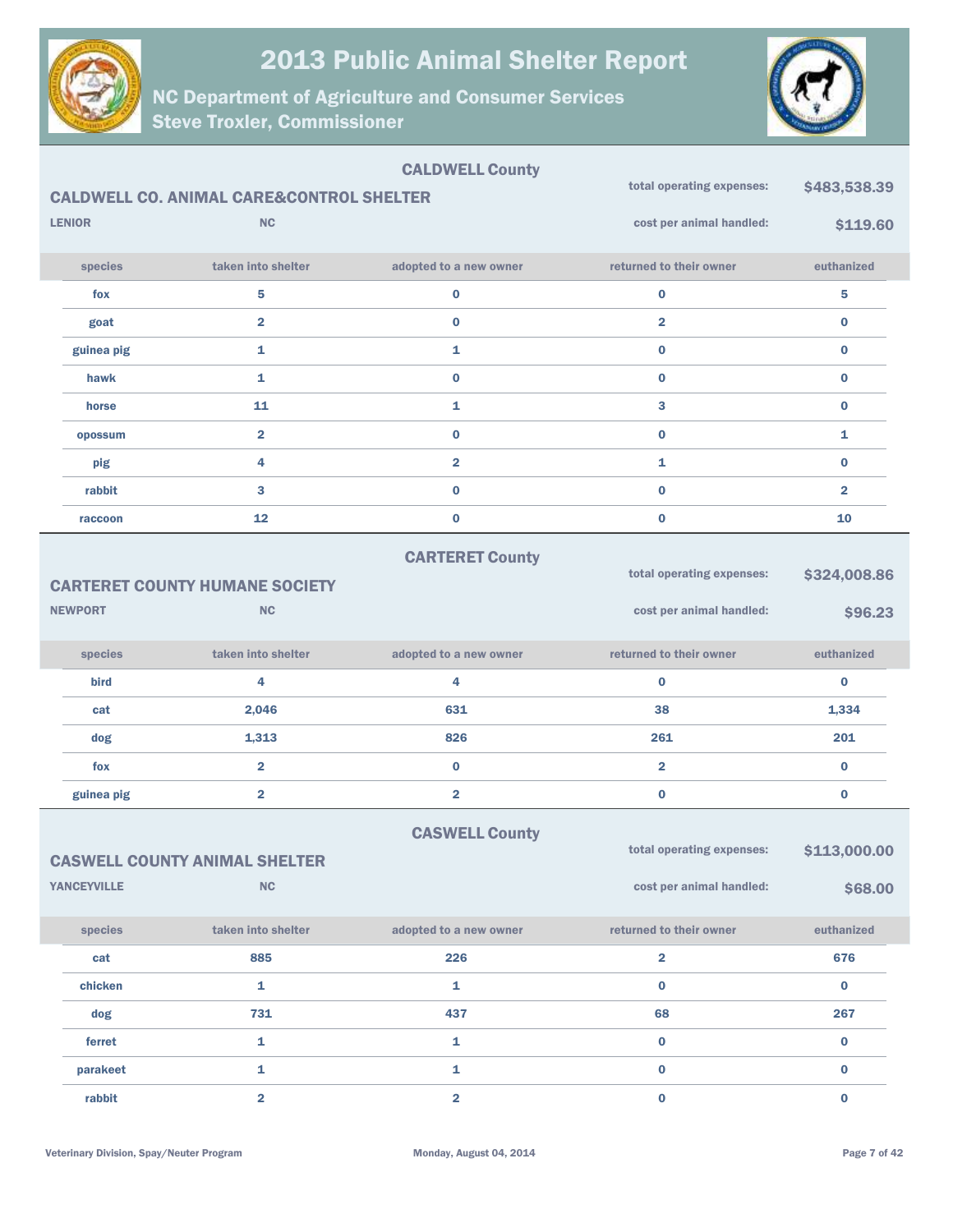



|                    |                                      | <b>CASWELL County</b>   |                           |              |
|--------------------|--------------------------------------|-------------------------|---------------------------|--------------|
|                    | <b>CASWELL COUNTY ANIMAL SHELTER</b> |                         | total operating expenses: | \$113,000.00 |
| <b>YANCEYVILLE</b> | <b>NC</b>                            |                         | cost per animal handled:  | \$68.00      |
| species            | taken into shelter                   | adopted to a new owner  | returned to their owner   | euthanized   |
| raccoon            | $\mathbf{1}$                         | 0                       | $\mathbf 0$               | 1            |
| sheep              | 40                                   | 40                      | $\bf{0}$                  | $\bf{0}$     |
|                    |                                      | <b>CATAWBA County</b>   |                           |              |
|                    | <b>CATAWBA COUNTY ANIMAL CONTROL</b> |                         | total operating expenses: | \$450,289.00 |
| <b>NEWTON</b>      | <b>NC</b>                            |                         | cost per animal handled:  | \$78.46      |
| species            | taken into shelter                   | adopted to a new owner  | returned to their owner   | euthanized   |
| cat                | 3,003                                | 414                     | 37                        | 2,454        |
| dog                | 2,634                                | 1,489                   | 447                       | 517          |
| duck               | 10                                   | 10                      | $\bf{0}$                  | $\bf{0}$     |
| ferret             | $\mathbf{1}$                         | 1                       | $\bf{0}$                  | $\bf{0}$     |
| fox                | 4                                    | $\bf{0}$                | $\bf{0}$                  | 4            |
| goat               | 14                                   | $\bf{0}$                | 14                        | $\bf{0}$     |
| opossum            | 25                                   | $\bf{0}$                | $\bf{0}$                  | 25           |
| rabbit             | 17                                   | 17                      | $\bf{0}$                  | $\bf{0}$     |
| raccoon            | 30                                   | $\bf{0}$                | $\bf{0}$                  | 30           |
|                    | <b>CHATHAM COUNTY ANIMAL CONTROL</b> | <b>CHATHAM County</b>   | total operating expenses: | \$561,015.73 |
| <b>PITTSBORO</b>   | <b>NC</b>                            |                         | cost per animal handled:  | \$311.00     |
| species            | taken into shelter                   | adopted to a new owner  | returned to their owner   | euthanized   |
| bat                | 11                                   | $\mathbf 0$             | $\mathbf 0$               | ${\bf 11}$   |
| bird               | $\mathbf{1}$                         | $\mathbf{1}$            | $\mathbf 0$               | $\mathbf 0$  |
| cat                | 910                                  | 225                     | 19                        | 653          |
| dog                | 873                                  | 320                     | 126                       | 419          |
| emu                | $\mathbf 1$                          | $\mathbf 0$             | $\mathbf 1$               | $\pmb{0}$    |
| hamster            | $\overline{\mathbf{2}}$              | $\overline{\mathbf{2}}$ | $\pmb{0}$                 | $\pmb{0}$    |
| horse              | $\overline{\mathbf{3}}$              | 3                       | $\pmb{0}$                 | $\pmb{0}$    |
| opossum            | $\mathbf 1$                          | $\mathbf 0$             | $\mathbf 0$               | $\pmb{0}$    |
| pig                | $\mathbf 1$                          | $\mathbf{1}$            | $\mathbf 0$               | $\mathbf 0$  |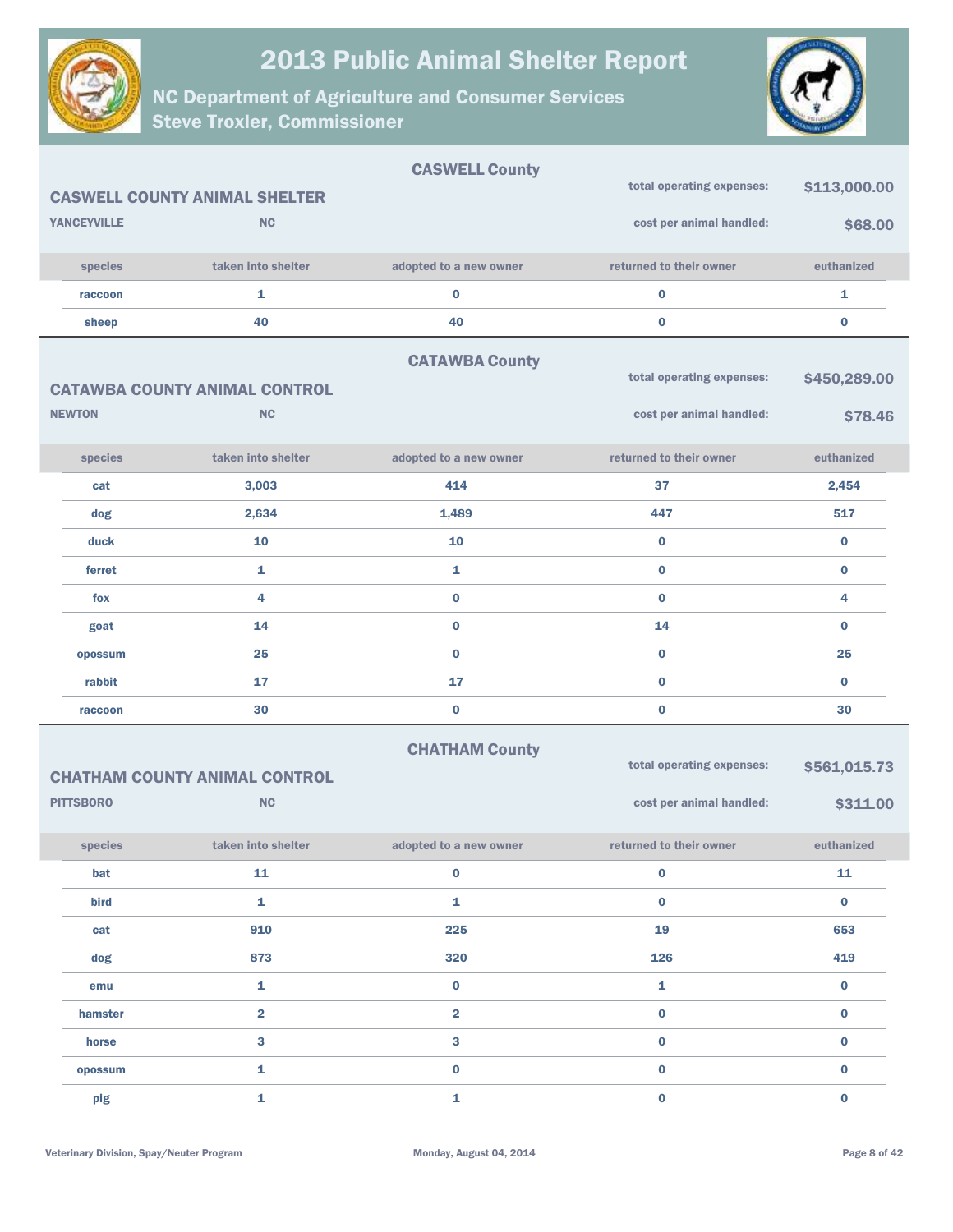



|                  |                                        | <b>CHATHAM County</b>   |                           |              |
|------------------|----------------------------------------|-------------------------|---------------------------|--------------|
|                  | <b>CHATHAM COUNTY ANIMAL CONTROL</b>   |                         | total operating expenses: | \$561,015.73 |
| <b>PITTSBORO</b> | NC                                     |                         | cost per animal handled:  | \$311.00     |
| species          | taken into shelter                     | adopted to a new owner  | returned to their owner   | euthanized   |
| raccoon          | 3                                      | $\bf{0}$                | $\mathbf 0$               | 3            |
|                  |                                        | <b>CHOWAN County</b>    |                           |              |
|                  | <b>TRI-COUNTY ANIMAL SHELTER</b>       |                         | total operating expenses: | \$189,024.15 |
| <b>TYNER</b>     | <b>NC</b>                              |                         | cost per animal handled:  | \$77.22      |
|                  |                                        |                         |                           |              |
| species          | taken into shelter                     | adopted to a new owner  | returned to their owner   | euthanized   |
| cat              | 1,522                                  | 314                     | 28                        | 1,132        |
| dog              | 926                                    | 509                     | 92                        | 304          |
|                  |                                        | <b>CLEVELAND County</b> |                           |              |
|                  | <b>CLEVELAND COUNTY ANIMAL SHELTER</b> |                         | total operating expenses: | \$678,213.00 |
| <b>SHELBY</b>    | <b>NC</b>                              |                         | cost per animal handled:  | \$111.57     |
| species          | taken into shelter                     | adopted to a new owner  | returned to their owner   | euthanized   |
| bat              | 31                                     | $\bf{0}$                | $\mathbf 0$               | 31           |
| bobcat           | $\mathbf{1}$                           | $\bf{0}$                | $\bf{0}$                  | $\mathbf{1}$ |
| cat              | 2,706                                  | 717                     | 18                        | 1,986        |
| chicken          | $\overline{7}$                         | $6\phantom{1}6$         | $\bf{0}$                  | $\mathbf{1}$ |
| cockatiel        | $\mathbf{1}$                           | $\mathbf{1}$            | $\bf{0}$                  | $\bf{0}$     |
| coyote           | $\mathbf{1}$                           | $\bf{0}$                | $\bf{0}$                  | 1            |
| deer             | 1                                      | 1                       | $\bf{0}$                  | $\bf{0}$     |
| dog              | 2,991                                  | 1,822                   | 248                       | 922          |
| ferret           | 3                                      | $\overline{\mathbf{2}}$ | $\mathbf 0$               | 1            |
| fox              | 10                                     | $\bf{0}$                | $\bf{0}$                  | 10           |
| goat             | 5                                      | 5                       | $\bf{0}$                  | $\bf{0}$     |
| goose            | $\mathbf{1}$                           | $\mathbf 1$             | $\bf{0}$                  | $\bf{0}$     |
| hamster          | 1                                      | $\mathbf{1}$            | $\bf{0}$                  | $\bf{0}$     |
| hawk             | 3                                      | $\mathbf{3}$            | $\bf{0}$                  | $\bf{0}$     |
| horse            | 10                                     | 8                       | $\overline{\mathbf{2}}$   | $\bf{0}$     |
| iguana           | $\mathbf{1}$                           | $\mathbf{1}$            | $\bf{0}$                  | $\bf{0}$     |
| opossum          | 79                                     | 1                       | $\mathbf 0$               | 78           |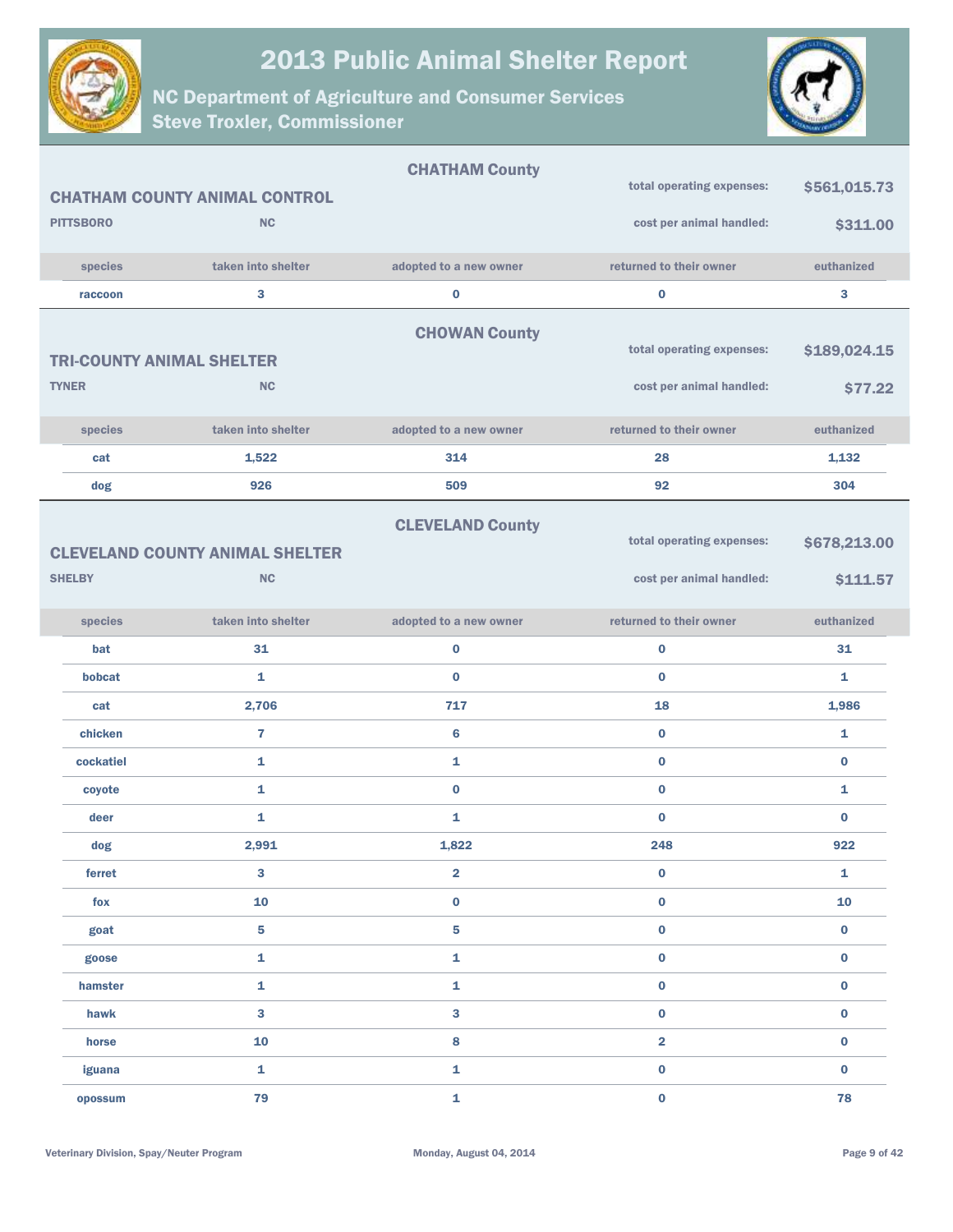



|                 |                                              | <b>CLEVELAND County</b> | total operating expenses: |                         |
|-----------------|----------------------------------------------|-------------------------|---------------------------|-------------------------|
|                 | <b>CLEVELAND COUNTY ANIMAL SHELTER</b>       |                         |                           | \$678,213.00            |
| <b>SHELBY</b>   | <b>NC</b>                                    |                         | cost per animal handled:  | \$111.57                |
| species         | taken into shelter                           | adopted to a new owner  | returned to their owner   | euthanized              |
| parakeet        | $\mathbf{1}$                                 | $\mathbf{1}$            | $\mathbf 0$               | $\bf{0}$                |
| pig             | $\mathbf{1}$                                 | $\mathbf{1}$            | 1                         | $\bf{0}$                |
| rabbit          | 18                                           | 17                      | $\mathbf 0$               | 1                       |
| raccoon         | 137                                          | $\pmb{0}$               | $\mathbf 0$               | 137                     |
| skunk           | 49                                           | $\mathbf 0$             | $\mathbf 0$               | 49                      |
| snake           | 4                                            | $\pmb{0}$               | $\mathbf 0$               | 4                       |
| squirrel        | 4                                            | $\mathbf 0$             | $\mathbf 0$               | 4                       |
| owl             | 3                                            | 3                       | $\mathbf 0$               | $\bf{0}$                |
| ground hog      | 10                                           | $\pmb{0}$               | $\mathbf 0$               | 10                      |
|                 |                                              | <b>CRAVEN County</b>    |                           |                         |
|                 | <b>CRAVEN-PAMLICO ANIMAL SERVICES CENTER</b> |                         | total operating expenses: | \$357,981.00            |
| <b>NEW BERN</b> | <b>NC</b>                                    |                         | cost per animal handled:  | \$79.01                 |
|                 |                                              |                         |                           |                         |
| species         | taken into shelter                           | adopted to a new owner  | returned to their owner   | euthanized              |
| bat             | $\overline{2}$                               | $\mathbf 0$             | $\bf{0}$                  | $\bf{0}$                |
| bird            | 62                                           | 1                       | $\mathbf{0}$              | $\overline{2}$          |
| cat             | 2,519                                        | 199                     | 20                        | 2,275                   |
| deer            | $\mathbf{1}$                                 | $\bf{0}$                | $\bf{0}$                  | $\bf{0}$                |
| dog             | 1,915                                        | 512                     | 228                       | 1,111                   |
| ferret          | $\overline{\mathbf{2}}$                      | $\overline{\mathbf{2}}$ | $\bf{0}$                  | $\bf{0}$                |
| fox             | 4                                            | $\bf{0}$                | $\bf{0}$                  | 3                       |
| goat            | 1                                            | $\mathbf 0$             | $\mathbf 0$               | 1                       |
| goose           | 4                                            | $\mathbf{3}$            | $\mathbf 0$               | 1                       |
| guinea pig      | $\mathbf{1}$                                 | $\mathbf 1$             | $\pmb{0}$                 | $\bf{0}$                |
| opossum         | 4                                            | $\mathbf 0$             | $\mathbf 0$               | $\bf{0}$                |
| pig             | $\overline{2}$                               | $\overline{\mathbf{2}}$ | $\pmb{0}$                 | $\mathbf 0$             |
| rabbit          | $\mathbf{1}$                                 | $\mathbf 0$             | $\mathbf 0$               | 1                       |
| raccoon         | $\mathbf{3}$                                 | $\pmb{0}$               | $\pmb{0}$                 | $\overline{2}$          |
| rat             | 4                                            | $\overline{\mathbf{2}}$ | $\mathbf 0$               | $\overline{\mathbf{2}}$ |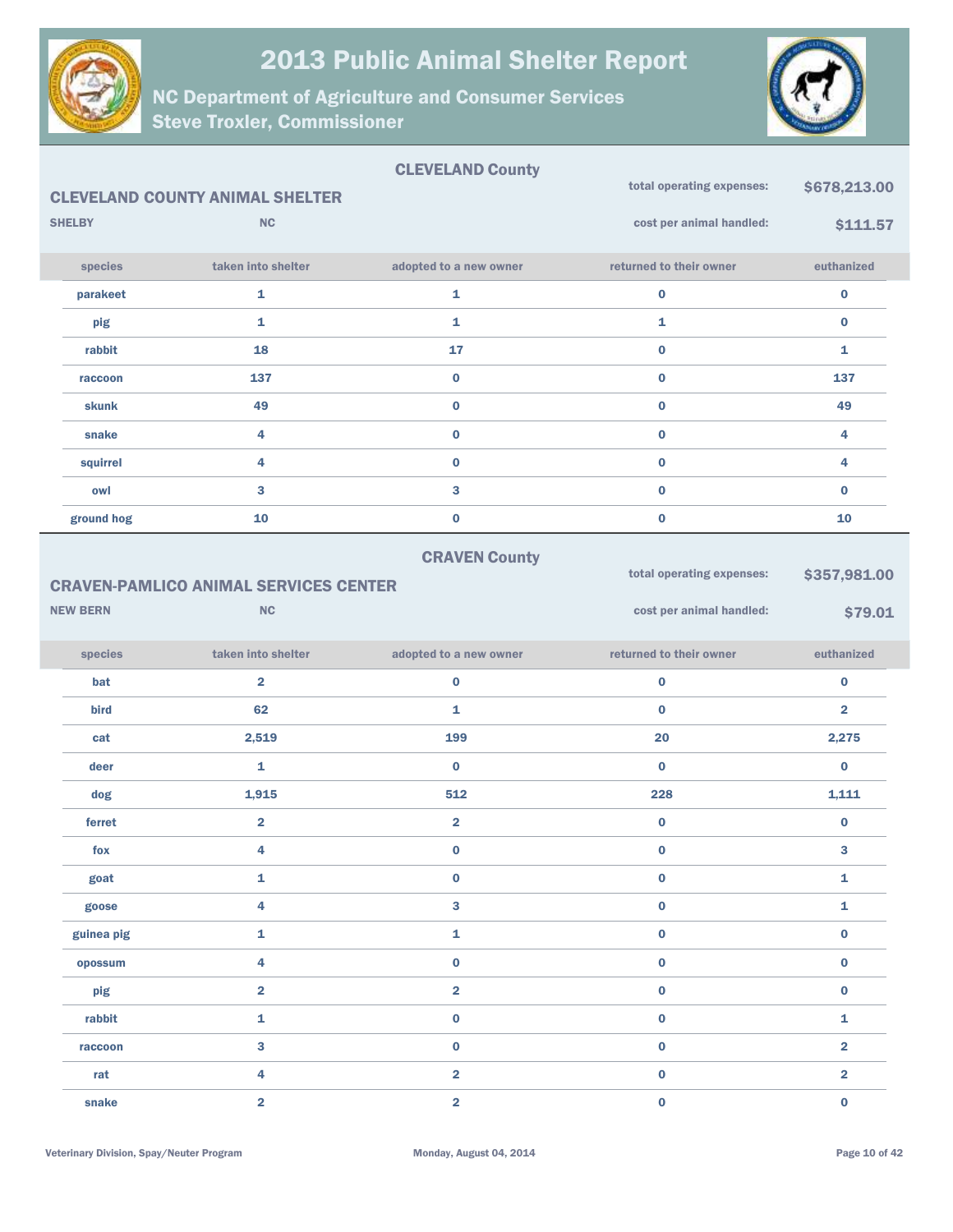



|              |                     |                                              | <b>CRAVEN County</b>     | total operating expenses: |                |
|--------------|---------------------|----------------------------------------------|--------------------------|---------------------------|----------------|
|              |                     | <b>CRAVEN-PAMLICO ANIMAL SERVICES CENTER</b> |                          |                           | \$357,981.00   |
|              | <b>NEW BERN</b>     | <b>NC</b>                                    |                          | cost per animal handled:  | \$79.01        |
|              | species             | taken into shelter                           | adopted to a new owner   | returned to their owner   | euthanized     |
|              | squirrel            | 1                                            | $\bf{0}$                 | $\bf{0}$                  | 1              |
|              | turtle              | $\overline{2}$                               | $\bf{0}$                 | $\bf{0}$                  | $\bf{0}$       |
|              | chinchilla          | 1                                            | 1                        | $\bf{0}$                  | $\bf{0}$       |
|              |                     |                                              | <b>CUMBERLAND County</b> |                           |                |
|              |                     | <b>CUMBERLAND COUNTY ANIMAL CONTROL</b>      |                          | total operating expenses: | \$2,789,750.00 |
|              | <b>FAYETTEVILLE</b> | <b>NC</b>                                    |                          | cost per animal handled:  | \$200.70       |
|              | species             | taken into shelter                           | adopted to a new owner   | returned to their owner   | euthanized     |
|              | cat                 | 6,570                                        | 531                      | 54                        | 5,749          |
|              | dog                 | 7,198                                        | 1,870                    | 847                       | 3,704          |
|              | opossum             | 71                                           | $\bf{0}$                 | $\bf{0}$                  | $\overline{7}$ |
|              |                     |                                              |                          |                           |                |
|              | rabbit              | 28                                           | 10                       | 1                         | 13             |
|              | raccoon             | 33                                           | $\bf{0}$                 | $\bf{0}$                  | 18             |
|              |                     |                                              | <b>CURRITUCK County</b>  |                           |                |
|              |                     | ANIMAL LOVERS ASSISTANCE LEAGUE, INC.        |                          | total operating expenses: | \$171,571.00   |
| <b>MAPLE</b> |                     | <b>NC</b>                                    |                          | cost per animal handled:  | \$145.15       |
|              | species             | taken into shelter                           | adopted to a new owner   | returned to their owner   | euthanized     |
|              | cat                 | 738                                          | 254                      | 11                        | 486            |
|              | chicken             | $\overline{\mathbf{2}}$                      | $\bf{0}$                 | $\overline{2}$            | $\bf{0}$       |
|              | dog                 | 436                                          | 225                      | 108                       | 70             |
|              | rabbit              | 6                                            | 6                        | $\bf{0}$                  | $\bf{0}$       |
|              |                     |                                              |                          |                           |                |
|              |                     |                                              | <b>CURRITUCK County</b>  | total operating expenses: | \$0.00         |
| <b>MAPLE</b> |                     | <b>CURRITUCK COUNTY ANIMAL CONTROL</b><br>NC |                          | cost per animal handled:  | \$0.00         |
|              | species             | taken into shelter                           | adopted to a new owner   | returned to their owner   | euthanized     |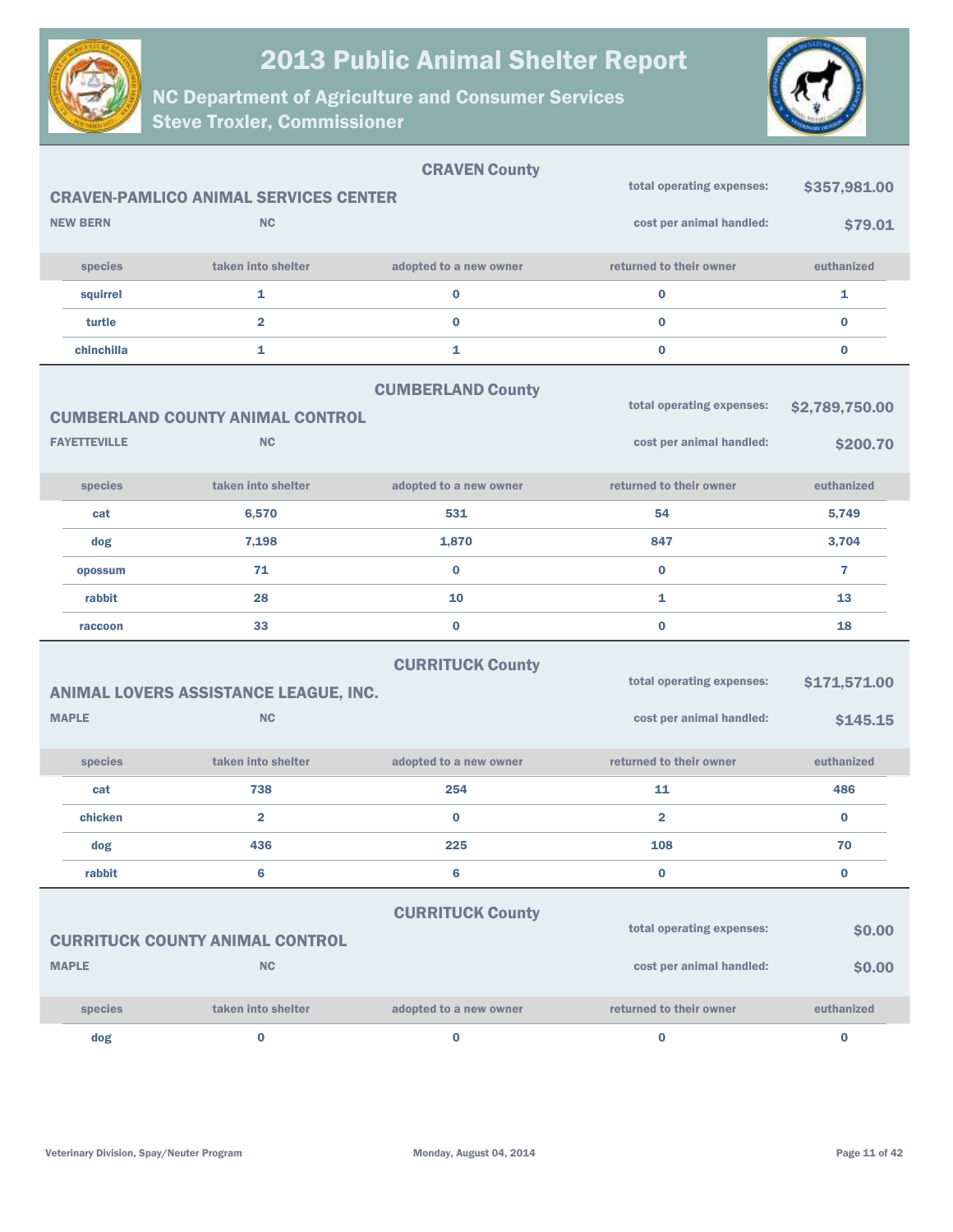



|                                                                                                          |                               |                                                    | <b>DARE County</b>      |                                                       |                         |
|----------------------------------------------------------------------------------------------------------|-------------------------------|----------------------------------------------------|-------------------------|-------------------------------------------------------|-------------------------|
|                                                                                                          | <b>DARE CO ANIMAL SHELTER</b> |                                                    |                         | total operating expenses:                             | \$500,521.49            |
|                                                                                                          | <b>MANTEO</b>                 | <b>NC</b>                                          |                         | cost per animal handled:                              | \$293.91                |
|                                                                                                          | species                       | taken into shelter                                 | adopted to a new owner  | returned to their owner                               | euthanized              |
|                                                                                                          | cat                           | 998                                                | 278                     | 22                                                    | 201                     |
|                                                                                                          | dog                           | 564                                                | 331                     | 154                                                   | 41                      |
|                                                                                                          | guinea pig                    | 12                                                 | $\overline{7}$          | 1                                                     | $\bf{0}$                |
|                                                                                                          | hamster                       | 6                                                  | $\overline{2}$          | $\bf{0}$                                              | $\bf{0}$                |
|                                                                                                          | opossum                       | 22                                                 | $\bf{0}$                | $\bf{0}$                                              | 9                       |
|                                                                                                          | other                         | 33                                                 | 3                       | $\bf{0}$                                              | 3                       |
|                                                                                                          | rabbit                        | 9                                                  | 5                       | $\bf{0}$                                              | $\bf{0}$                |
|                                                                                                          | raccoon                       | 17                                                 | $\bf{0}$                | $\bf{0}$                                              | 9                       |
|                                                                                                          | seagull                       | 19                                                 | $\pmb{0}$               | $\bf{0}$                                              | 5                       |
|                                                                                                          | turtle                        | 11                                                 | $\bf{0}$                | $\bf{0}$                                              | 1                       |
|                                                                                                          | pelican                       | 12                                                 | $\bf{0}$                | $\bf{0}$                                              | 1                       |
| <b>DARE County</b><br>total operating expenses:<br>\$15,181.00<br><b>KILL DEVIL HILLS ANIMAL CONTROL</b> |                               |                                                    |                         |                                                       |                         |
|                                                                                                          | <b>KILL DEVIL HILLS</b>       | <b>NC</b>                                          |                         | cost per animal handled:                              | \$80.00                 |
|                                                                                                          | species                       | taken into shelter                                 | adopted to a new owner  | returned to their owner                               | euthanized              |
|                                                                                                          | cat                           | 131                                                | 0                       | 3                                                     | 121                     |
|                                                                                                          | dog                           | 58                                                 | 4                       | 39                                                    | 16                      |
|                                                                                                          | <b>LEXINGTON</b>              | <b>DAVIDSON COUNTY ANIMAL SHELTER</b><br><b>NC</b> | <b>DAVIDSON County</b>  | total operating expenses:<br>cost per animal handled: | \$563,575.00<br>\$84.61 |
|                                                                                                          |                               |                                                    |                         |                                                       |                         |
|                                                                                                          | species                       | taken into shelter                                 | adopted to a new owner  | returned to their owner                               | euthanized              |
|                                                                                                          | bat                           | 8                                                  | $\bf{0}$                | $\pmb{0}$                                             | $\bf8$                  |
|                                                                                                          | cat                           | 3,440                                              | 190                     | 39                                                    | 3,167                   |
|                                                                                                          | chicken                       | $\mathbf 1$                                        | $\mathbf{1}$            | $\mathbf 0$                                           | $\mathbf 0$             |
|                                                                                                          | dog                           | 3,319                                              | 594                     | 349                                                   | 2,322                   |
|                                                                                                          | fox                           | 3                                                  | $\mathbf 0$             | $\mathbf 0$                                           | $\mathbf{3}$            |
|                                                                                                          | goat                          | $\overline{\mathbf{2}}$                            | $\overline{\mathbf{2}}$ | $\pmb{0}$                                             | $\mathbf 0$             |
|                                                                                                          | guinea pig                    | $\overline{\mathbf{3}}$                            | $\overline{\mathbf{2}}$ | $\mathbf 0$                                           | $\mathbf{1}$            |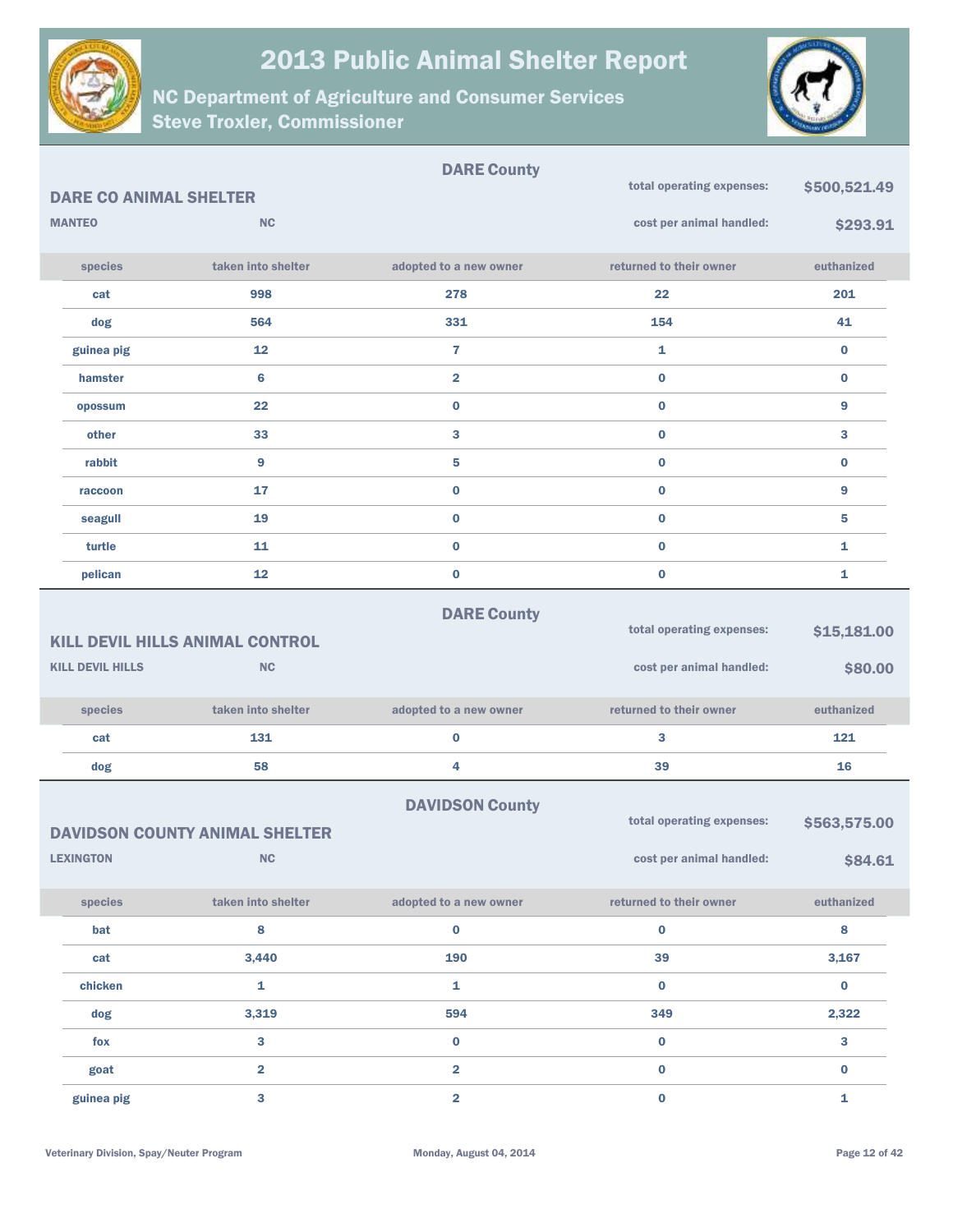



|                    |                                       | <b>DAVIDSON County</b> |                           |              |
|--------------------|---------------------------------------|------------------------|---------------------------|--------------|
|                    | <b>DAVIDSON COUNTY ANIMAL SHELTER</b> |                        | total operating expenses: | \$563,575.00 |
| <b>LEXINGTON</b>   | <b>NC</b>                             |                        | cost per animal handled:  | \$84.61      |
| species            | taken into shelter                    | adopted to a new owner | returned to their owner   | euthanized   |
| hamster            | $\mathbf{1}$                          | $\mathbf{1}$           | $\bf{0}$                  | $\bf{0}$     |
| pig                | $\overline{7}$                        | 6                      | 1                         | $\bf{0}$     |
| rabbit             | 3                                     | $\mathbf{3}$           | $\bf{0}$                  | $\bf{0}$     |
| raccoon            | $6\phantom{1}6$                       | $\bf{0}$               | $\bf{0}$                  | 6            |
| skunk              | $\mathbf{1}$                          | $\bf{0}$               | $\bf{0}$                  | 1            |
| snake              | 1                                     | $\bf{0}$               | $\mathbf 0$               | 1            |
|                    |                                       | <b>DAVIE County</b>    | total operating expenses: |              |
|                    | <b>DAVIE COUNTY ANIMAL SHELTER</b>    |                        |                           | \$225,000.00 |
| <b>MOCKSVILLE</b>  | <b>NC</b>                             |                        | cost per animal handled:  | \$134.17     |
| species            | taken into shelter                    | adopted to a new owner | returned to their owner   | euthanized   |
| cat                | 813                                   | 38                     | 10                        | 765          |
| <b>COW</b>         | $6\phantom{1}6$                       | $\bf{0}$               | 6                         | $\bf{0}$     |
| deer               | 14                                    | $\bf{0}$               | $\mathbf{0}$              | 14           |
| dog                | 797                                   | 174                    | 103                       | 520          |
| fox                | $6\phantom{1}6$                       | $\bf{0}$               | $\bf{0}$                  | 6            |
| horse              | 13                                    | $\bf{0}$               | 13                        | $\bf{0}$     |
| opossum            | 3                                     | $\bf{0}$               | $\bf{0}$                  | 3            |
| pig                | 3                                     | $\bf{0}$               | 3                         | $\bf{0}$     |
| raccoon            | 11                                    | $\bf{0}$               | $\mathbf 0$               | 11           |
| skunk              | 5                                     | $\bf{0}$               | $\bf{0}$                  | 5            |
| ground hog         | 1                                     | $\bf{0}$               | $\mathbf 0$               | 1            |
| raptor             | 5                                     | $\pmb{0}$              | 5                         | $\bf{0}$     |
|                    |                                       | <b>DUPLIN County</b>   |                           |              |
|                    | <b>DUPLIN COUNTY ANIMAL SHELTER</b>   |                        | total operating expenses: | \$225,790.00 |
| <b>KENANSVILLE</b> | NC                                    |                        | cost per animal handled:  | \$72.95      |
| species            | taken into shelter                    | adopted to a new owner | returned to their owner   | euthanized   |
| cat                | 992                                   | 344                    | 148                       | 460          |
| dog                | 2,103                                 | 1,316                  | 347                       | 327          |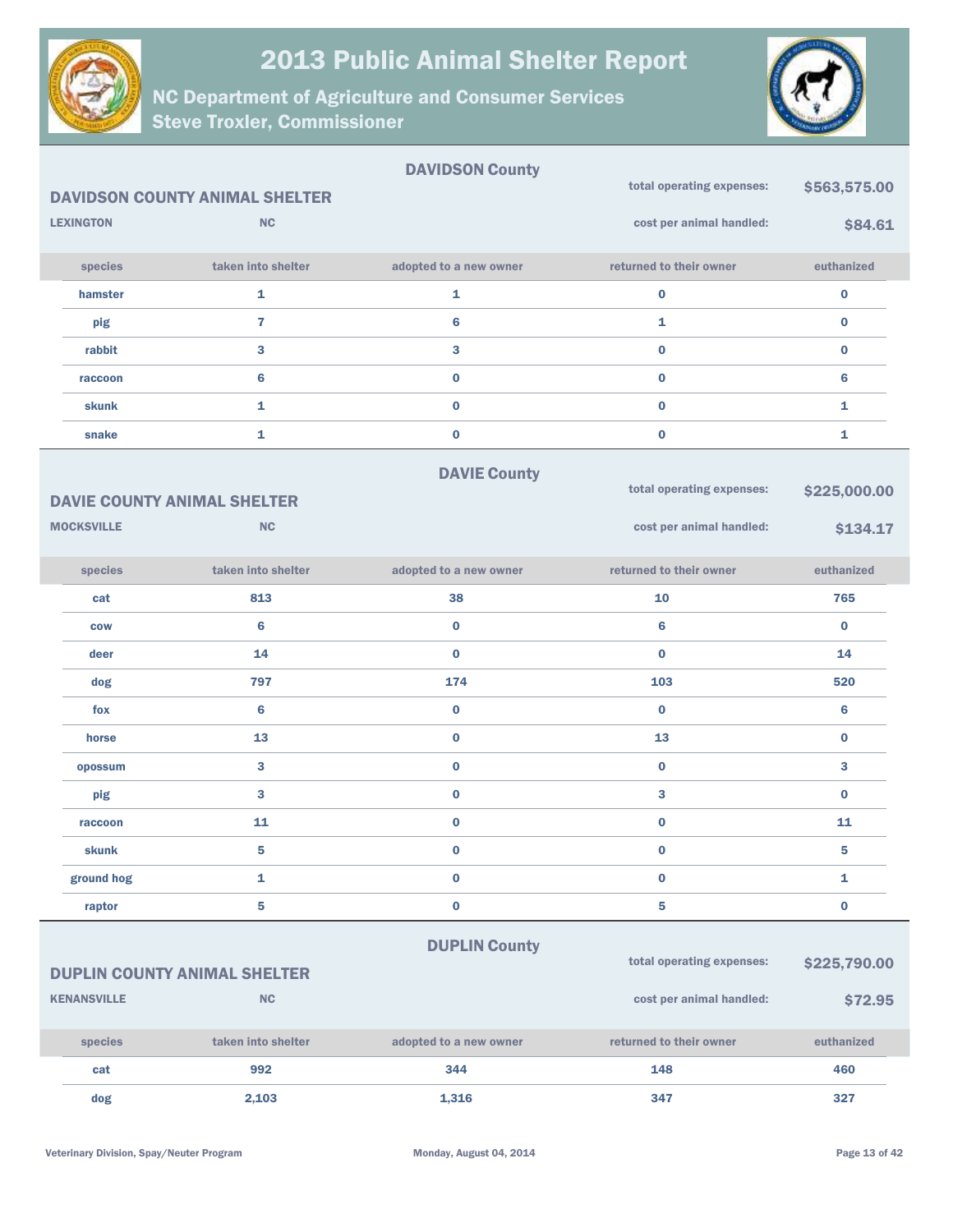



|                                                  |                    | <b>DUPLIN County</b>   |                                                       |                          |
|--------------------------------------------------|--------------------|------------------------|-------------------------------------------------------|--------------------------|
| <b>TOWN OF MAGNOLIA</b>                          |                    |                        | total operating expenses:                             | \$920.00                 |
| <b>MAGNOLIA</b>                                  | <b>NC</b>          |                        | cost per animal handled:                              | \$40.00                  |
| species                                          | taken into shelter | adopted to a new owner | returned to their owner                               | euthanized               |
| dog                                              | 23                 | $\bf{0}$               | $\bf{0}$                                              | $\pmb{0}$                |
| <b>TOWN OF ROSE HILL</b><br><b>ROSE HILL</b>     | <b>NC</b>          | <b>DUPLIN County</b>   | total operating expenses:<br>cost per animal handled: | \$11,500.00<br>\$295.00  |
|                                                  |                    |                        |                                                       |                          |
| species                                          | taken into shelter | adopted to a new owner | returned to their owner                               | euthanized               |
| cat                                              | 13                 | $\bf{0}$               | $\bf{0}$                                              | $\bf{0}$                 |
| dog                                              | 26                 | $\bf{0}$               | 4                                                     | $\bf{0}$                 |
| <b>TOWN OF WALLACE</b>                           |                    | <b>DUPLIN County</b>   | total operating expenses:                             | \$15,747.97              |
| <b>WALLACE</b>                                   | <b>NC</b>          |                        | cost per animal handled:                              | \$148.57                 |
| species                                          | taken into shelter | adopted to a new owner | returned to their owner                               | euthanized               |
| cat                                              | 49                 | $\bf{0}$               | $\bf{0}$                                              | $\bf{0}$                 |
| dog                                              | 57                 | $\bf{0}$               | 5                                                     | $\bf{0}$                 |
| <b>DURHAM CO ANIMAL SHELTER</b><br><b>DURHAM</b> | <b>NC</b>          | <b>DURHAM County</b>   | total operating expenses:<br>cost per animal handled: | \$898,913.31<br>\$148.34 |
| species                                          | taken into shelter | adopted to a new owner | returned to their owner                               | euthanized               |
| bat                                              | 56                 | $\bf{0}$               | $\bf{0}$                                              | 53                       |
| bird                                             | 34                 | 25                     | 1                                                     | $\overline{7}$           |
| cat                                              | 2,481              | 534                    | 78                                                    | 1,628                    |
| coyote                                           | $\mathbf 1$        | $\bf{0}$               | $\bf{0}$                                              | $\mathbf{1}$             |
| deer                                             | $\overline{4}$     | $\mathbf 1$            | $\bf{0}$                                              | $\overline{2}$           |
| dog                                              | 3,273              | 1,018                  | 631                                                   | 1,628                    |
| ferret                                           | 8                  | 10                     | $\bf{0}$                                              | $\mathbf{1}$             |
| fish                                             | 30                 | 25                     | 3                                                     | $\bf{0}$                 |
| fox                                              | 8                  | $\mathbf 0$            | $\bf{0}$                                              | $6\phantom{1}$           |
| opossum                                          | 14                 | ${\bf 1}$              | $\bf{0}$                                              | 11                       |
| rabbit                                           | 33                 | 26                     | $\mathbf{1}$                                          | 5                        |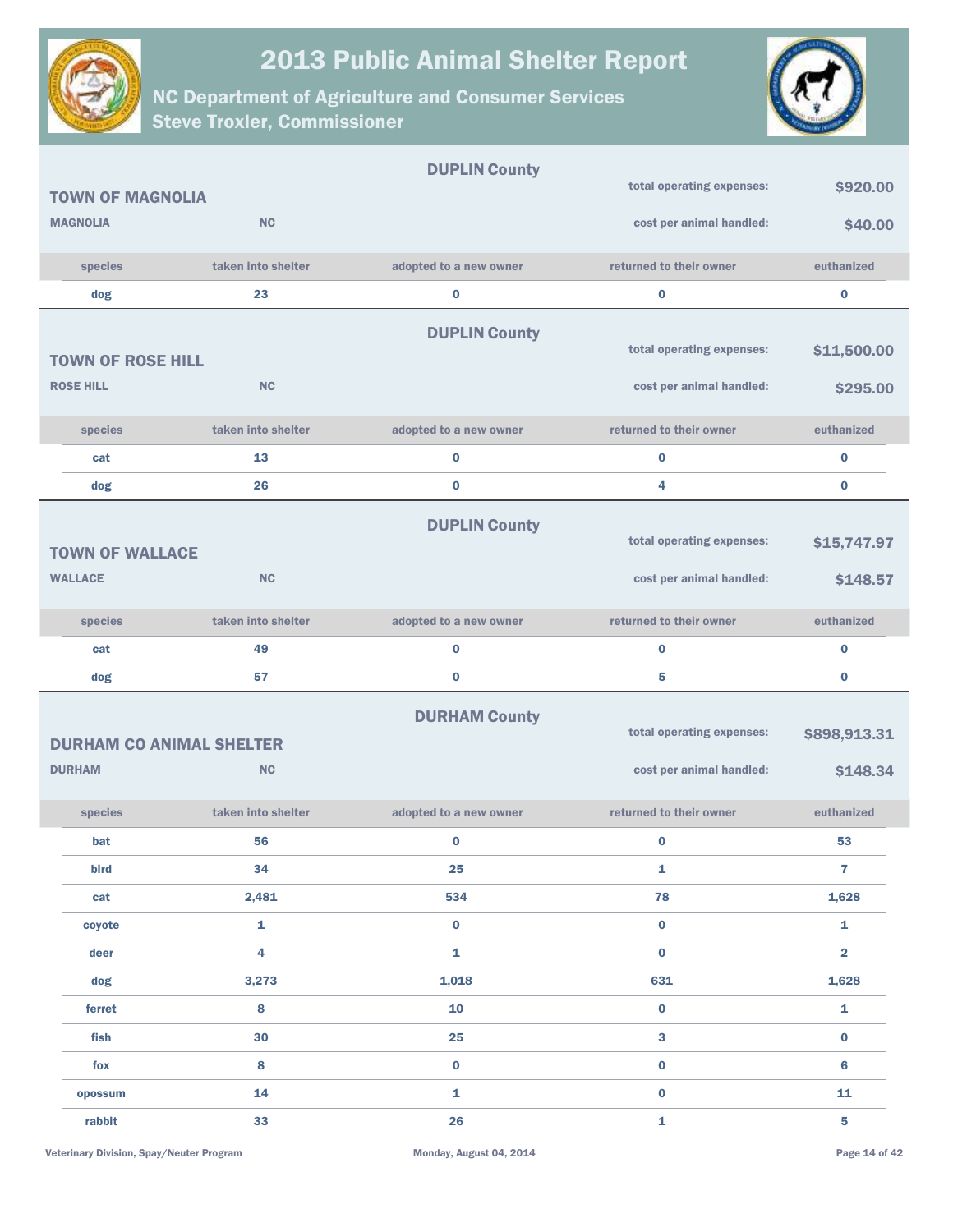



|                                 |                                                           | <b>DURHAM County</b>    |                                                       |                            |
|---------------------------------|-----------------------------------------------------------|-------------------------|-------------------------------------------------------|----------------------------|
| <b>DURHAM CO ANIMAL SHELTER</b> |                                                           |                         | total operating expenses:                             | \$898,913.31               |
| <b>DURHAM</b>                   | <b>NC</b>                                                 |                         | cost per animal handled:                              | \$148.34                   |
| species                         | taken into shelter                                        | adopted to a new owner  | returned to their owner                               | euthanized                 |
| raccoon                         | 49                                                        | $\bf{0}$                | $\bf{0}$                                              | 46                         |
| reptile                         | 14                                                        | 11                      | $\bf{0}$                                              | 1                          |
| rodent                          | 51                                                        | 32                      | $\bf{0}$                                              | $6\phantom{1}6$            |
| skunk                           | $\overline{\mathbf{2}}$                                   | $\bf{0}$                | $\bf{0}$                                              | 1                          |
| livestock                       | $\overline{\mathbf{2}}$                                   | $\overline{2}$          | $\bf{0}$                                              | $\bf{0}$                   |
| <b>TARBORO ANIMAL SHELTER</b>   |                                                           | <b>EDGECOMBE County</b> | total operating expenses:                             | \$64,950.07                |
| <b>TARBORO</b>                  | <b>NC</b>                                                 |                         | cost per animal handled:                              | \$172.28                   |
| species                         | taken into shelter                                        | adopted to a new owner  | returned to their owner                               | euthanized                 |
| cat                             | 236                                                       | 44                      | $\overline{2}$                                        | 190                        |
| dog                             | 141                                                       | 39                      | 18                                                    | 84                         |
|                                 |                                                           |                         |                                                       |                            |
| <b>WINSTON SALEM</b>            | <b>FORSYTH COUNTY DEPT OF ANIMAL CONTROL</b><br><b>NC</b> | <b>FORSYTH County</b>   | total operating expenses:<br>cost per animal handled: | \$1,950,720.00<br>\$248.47 |
| species                         | taken into shelter                                        | adopted to a new owner  | returned to their owner                               | euthanized                 |
| bird                            | 7                                                         | $\bf{0}$                | $\bf{0}$                                              | $\overline{\mathbf{2}}$    |
| cat                             | 3,075                                                     | 459                     | 80                                                    | 2,482                      |
| dog                             | 4,423                                                     | 1,197                   | 487                                                   | 2,649                      |
| other                           | 332                                                       | 24                      | $\overline{2}$                                        | 189                        |
| livestock                       | 14                                                        | $6\phantom{1}6$         | 3                                                     | 3                          |
| <b>DALLAS</b>                   | <b>GASTON COUNTY ANIMAL CONTROL</b><br><b>NC</b>          | <b>GASTON County</b>    | total operating expenses:<br>cost per animal handled: | \$1,351,854.00<br>\$197.24 |
| species                         | taken into shelter                                        | adopted to a new owner  | returned to their owner                               | euthanized                 |
| bat                             | 5                                                         | $\bf{0}$                | $\mathbf 0$                                           | 4                          |
| bird                            | 9                                                         | $\bf{0}$                | $\bf{0}$                                              | $\overline{\mathbf{2}}$    |
| cat                             | 3,430                                                     | 1,693                   | 36                                                    | 1,626                      |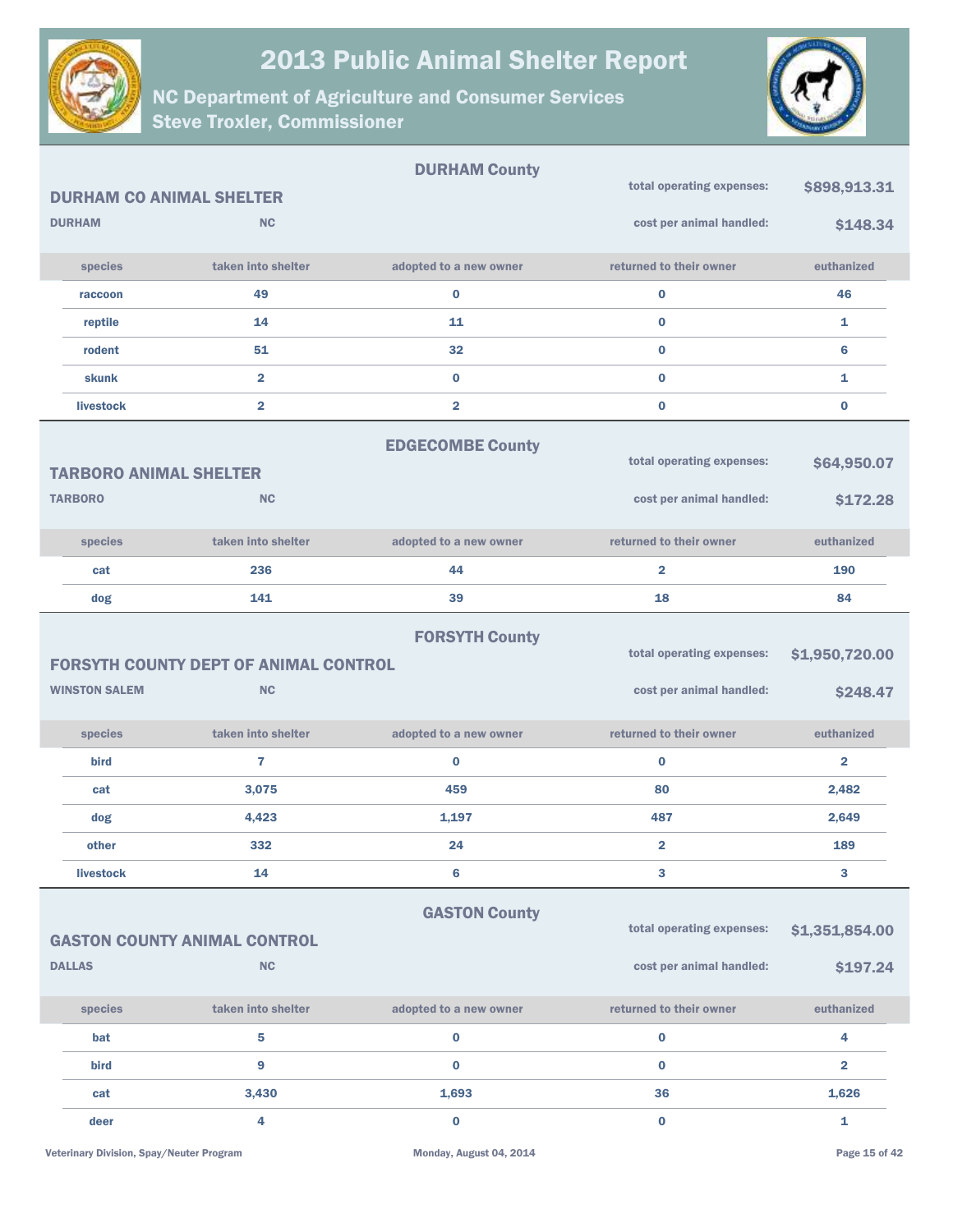

NC Department of Agriculture and Consumer Services Steve Troxler, Commissioner



|               |                                     | <b>GASTON County</b>   |                           |                |
|---------------|-------------------------------------|------------------------|---------------------------|----------------|
|               | <b>GASTON COUNTY ANIMAL CONTROL</b> |                        | total operating expenses: | \$1,351,854.00 |
| <b>DALLAS</b> | NC                                  |                        | cost per animal handled:  | \$197.24       |
|               |                                     |                        |                           |                |
| species       | taken into shelter                  | adopted to a new owner | returned to their owner   | euthanized     |
| dog           | 3,341                               | 1,976                  | 371                       | 958            |
| donkey        | 1                                   | 1                      | $\bf{0}$                  | $\bf{0}$       |
| ferret        | $\overline{2}$                      | $\bf{0}$               | 1                         | $\bf{0}$       |
| fish          | 1                                   | $\bf{0}$               | 1                         | $\bf{0}$       |
| fox           | 8                                   | $\bf{0}$               | $\bf{0}$                  | 6              |
| goat          | 5                                   | $\bf{0}$               | $\overline{2}$            | $\bf{0}$       |
| opossum       | 14                                  | $\bf{0}$               | $\bf{0}$                  | 13             |
| pig           | 3                                   | 3                      | $\bf{0}$                  | $\bf{0}$       |
| rabbit        | 4                                   | $\bf{0}$               | $\bf{0}$                  | 3              |
| raccoon       | 21                                  | $\bf{0}$               | $\bf{0}$                  | 19             |
| squirrel      | 4                                   | $\bf{0}$               | $\bf{0}$                  | 1              |
| ground hog    | $\overline{2}$                      | $\bf{0}$               | $\bf{0}$                  | 1              |
|               |                                     |                        |                           |                |

|                                        |               |                    |                        | total operating expenses: | \$353,020.00            |
|----------------------------------------|---------------|--------------------|------------------------|---------------------------|-------------------------|
| <b>GRANVILLE COUNTY ANIMAL SHELTER</b> |               |                    |                        |                           |                         |
|                                        | <b>OXFORD</b> | <b>NC</b>          |                        | cost per animal handled:  | \$127.73                |
|                                        | species       | taken into shelter | adopted to a new owner | returned to their owner   | euthanized              |
|                                        | bat           | $\overline{2}$     | $\bf{0}$               | $\bf{0}$                  | $\overline{\mathbf{2}}$ |
|                                        | cat           | 1,329              | 170                    | 12                        | 1,335                   |
|                                        | dog           | 1,398              | 781                    | 134                       | 1,391                   |
|                                        | duck          | 1                  | $\bf{0}$               | $\bf{0}$                  | 1                       |
|                                        | hamster       | 27                 | 15                     | 7                         | 5                       |
|                                        | opossum       | 1                  | 0                      | $\bf{0}$                  | 1                       |
|                                        | rabbit        | 1                  | 1                      | $\bf{0}$                  | $\bf{0}$                |
|                                        | raccoon       | 5                  | $\bf{0}$               | $\bf{0}$                  | 5                       |
|                                        |               |                    |                        |                           |                         |

GRANVILLE County

|  | <b>GUILFORD County</b> |  |  |  |
|--|------------------------|--|--|--|
|--|------------------------|--|--|--|

| UNITED ANIMAL COALITION |                    |                        | total operating expenses: | \$1,569,000,00  |
|-------------------------|--------------------|------------------------|---------------------------|-----------------|
| <b>JAMESTOWN</b>        | <b>NC</b>          |                        | cost per animal handled:  | <b>\$489,00</b> |
| <b>species</b>          | taken into shelter | adopted to a new owner | returned to their owner   | euthanized      |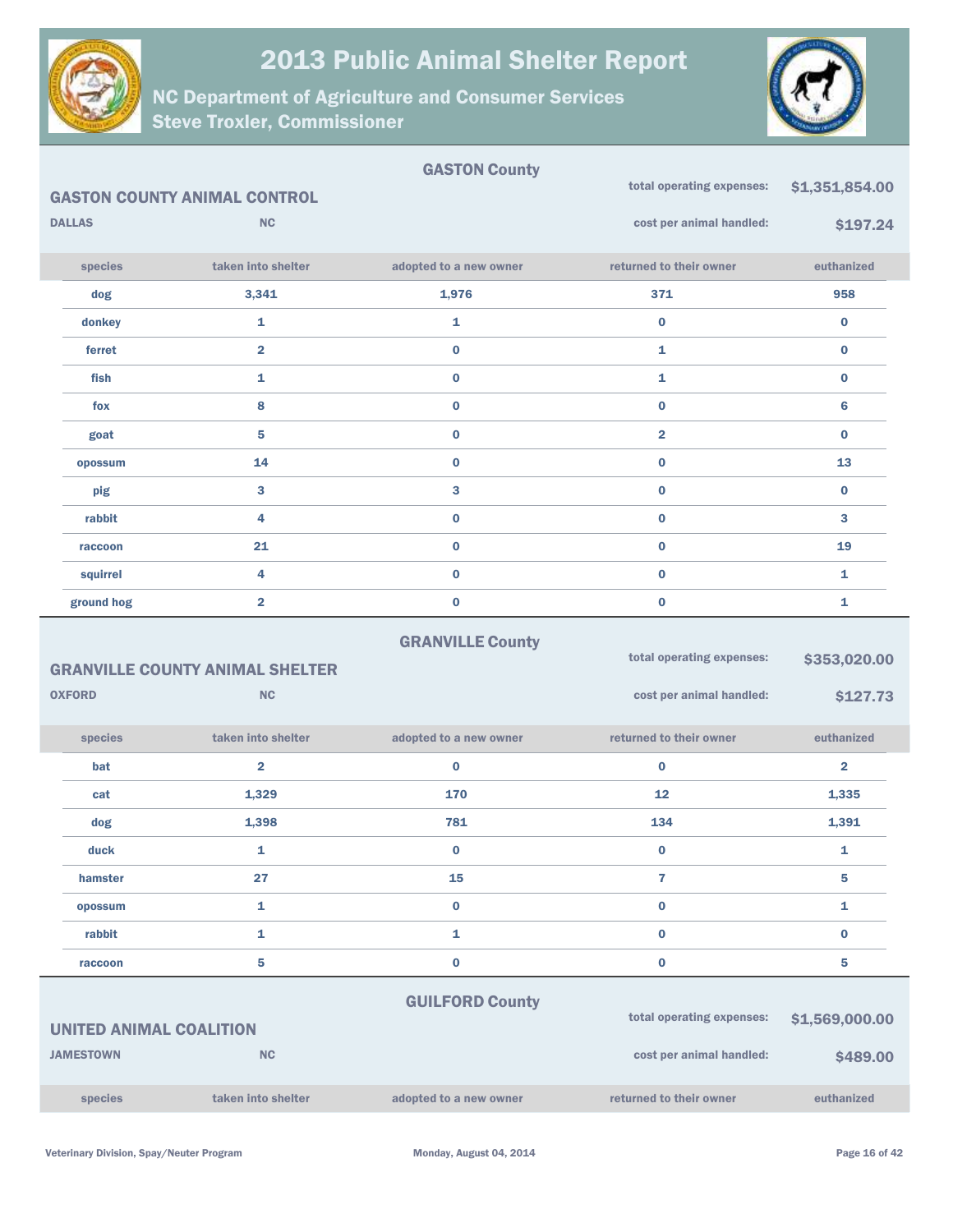



| <b>UNITED ANIMAL COALITION</b> |                         | <b>GUILFORD County</b>  | total operating expenses: | \$1,569,000.00          |
|--------------------------------|-------------------------|-------------------------|---------------------------|-------------------------|
| <b>JAMESTOWN</b>               | <b>NC</b>               |                         | cost per animal handled:  | \$489.00                |
|                                |                         |                         |                           |                         |
| species                        | taken into shelter      | adopted to a new owner  | returned to their owner   | euthanized              |
|                                | 0                       | $\pmb{0}$               | $\pmb{0}$                 | 0                       |
| bat                            | 166                     | $\pmb{0}$               | $\pmb{0}$                 | 166                     |
| blue jay                       | 6                       | ${\bf 5}$               | $\pmb{0}$                 | 1                       |
| cat                            | 5,847                   | 1,822                   | 65                        | 2,735                   |
| chicken                        | 74                      | $71$                    | $\pmb{0}$                 | 3                       |
| cockatiel                      | 6                       | $\bf 6$                 | $\pmb{0}$                 | 0                       |
| cockatoo                       | 1                       | $\mathbf{1}$            | $\pmb{0}$                 | 0                       |
| coyote                         | 1                       | $\pmb{0}$               | $\pmb{0}$                 | 1                       |
| crow                           | ${\bf 10}$              | ${\bf 5}$               | $\pmb{0}$                 | 5                       |
| deer                           | 14                      | $\bf{3}$                | $\pmb{0}$                 | 11                      |
| dog                            | 7,461                   | 2,196                   | 901                       | 4,025                   |
| dove                           | 3                       | $\overline{\mathbf{2}}$ | $\pmb{0}$                 | 1                       |
| duck                           | 12                      | 11                      | $\pmb{0}$                 | 1                       |
| ferret                         | 15                      | 14                      | $\pmb{0}$                 | 1                       |
| fish                           | $\overline{\mathbf{2}}$ | $\overline{\mathbf{2}}$ | $\pmb{0}$                 | $\bf{0}$                |
| fox                            | 153                     | ${\bf 3}$               | $\pmb{0}$                 | 150                     |
| gerbil                         | 3                       | $\bf{3}$                | $\pmb{0}$                 | 0                       |
| goat                           | 9                       | ${\bf 5}$               | $\mathbf{1}$              | 2                       |
| goose                          | 30                      | 16                      | $\pmb{0}$                 | 14                      |
| guinea pig                     | 45                      | 35                      | $\pmb{0}$                 | 10                      |
| hamster                        | 68                      | 61                      | $\bf{0}$                  | $\mathbf{7}$            |
| hawk                           | 8                       | $\bf 6$                 | $\pmb{0}$                 | $\overline{\mathbf{2}}$ |
| heron                          | $\overline{\mathbf{2}}$ | $\pmb{0}$               | $\pmb{0}$                 | $\overline{\mathbf{2}}$ |
| horse                          | $\overline{\mathbf{2}}$ | $\mathbf 1$             | $\pmb{0}$                 | $\mathbf 0$             |
| iguana                         | $\mathbf{1}$            | $\pmb{\mathtt{i}}$      | $\pmb{0}$                 | $\mathbf 0$             |
| mouse                          | $\mathbf{1}$            | $\pmb{0}$               | $\pmb{0}$                 | 1                       |
| opossum                        | 80                      | 27                      | $\pmb{0}$                 | 53                      |
| parakeet                       | 5                       | ${\bf 5}$               | $\pmb{0}$                 | $\mathbf 0$             |
| parrot                         | 4                       | $\overline{\mathbf{4}}$ | $\pmb{0}$                 | $\mathbf 0$             |
| pig                            | $\overline{\mathbf{r}}$ | ${\bf 5}$               | $\overline{\mathbf{2}}$   | $\bf{0}$                |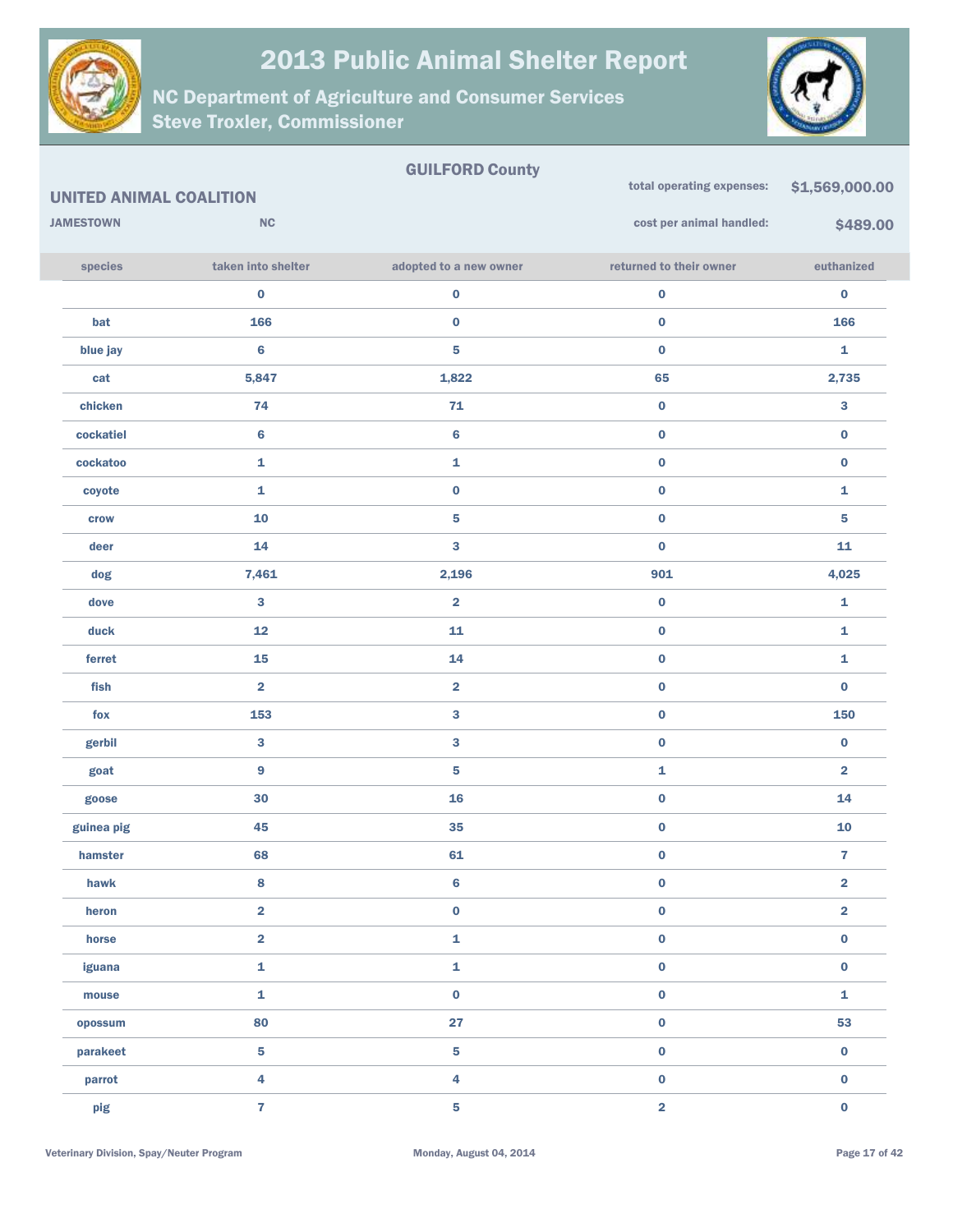

NC Department of Agriculture and Consumer Services Steve Troxler, Commissioner



#### GUILFORD County UNITED ANIMAL COALITION **JAMESTOWN NC** species taken into shelter adopted to a new owner returned to their owner euthanized total operating expenses: \$1,569,000.00 cost per animal handled: \$489.00 pigeon 4 3 0 1 rabbit 179 103 0 76 raccoon  $242$   $242$   $0$   $0$   $0$   $242$ rat 18 18 12 0 6 robin 20 12 0 8 skunk 9 0 0 9 snake  $5$  5  $5$  0 0  $0$ sparrow 29 20 0 9 squirrel  $\begin{array}{ccccccc} 32 & 32 & 11 & 0 & 0 & 21 \end{array}$ turtle 7 5 0 2 wolf hybrid  $\qquad \qquad \qquad \textbf{1} \qquad \qquad \textbf{0} \qquad \qquad \textbf{0} \qquad \qquad \textbf{1}$ owl 6 4 0 2 chinchilla  $\begin{array}{cccccccccccccc} 1 & 1 & 1 & 0 & 0 \end{array}$ love bird  $\begin{array}{ccc} 5 & 2 & 0 & 3 \end{array}$ ground hog 7 0 0 7 hermit crab 2 2 0 0 spider 2 2 0 0 turkey vulture  $\begin{array}{ccccccc} 3 & 3 & 1 & 1 & 0 & 0 & 0 & 2 \end{array}$

|                | <b>HALIFAX COUNTY ANIMAL SHELTER</b> | <b>HALIFAX County</b>  | total operating expenses: | \$224,650.00 |
|----------------|--------------------------------------|------------------------|---------------------------|--------------|
| <b>HALIFAX</b> | NC                                   |                        | cost per animal handled:  | \$98.32      |
| species        | taken into shelter                   | adopted to a new owner | returned to their owner   | euthanized   |
| cat            | 1.041                                | 191                    | 27                        | 823          |
| dog            | 1,234                                | 597                    | 193                       | 446          |
| raccoon        | 10                                   | $\bf{0}$               | 0                         | 10           |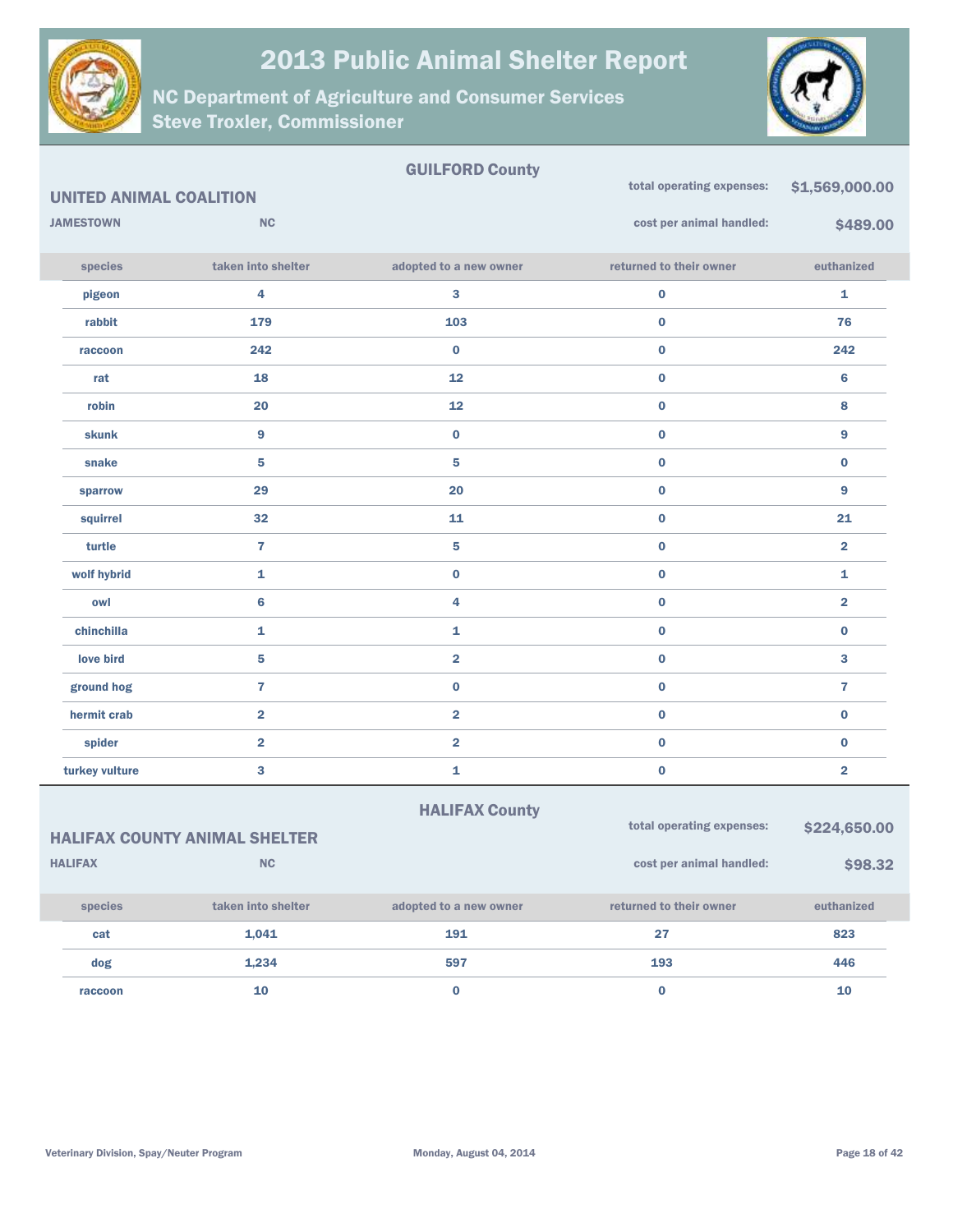

NC Department of Agriculture and Consumer Services Steve Troxler, Commissioner



|                          |                                             | <b>HALIFAX County</b>  |                           |              |
|--------------------------|---------------------------------------------|------------------------|---------------------------|--------------|
|                          | HALIFAX COUNTY EMERGENCY/AUX ANIMAL SHELTER |                        | total operating expenses: | \$0.00       |
| <b>HALIFAX</b>           | <b>NC</b>                                   |                        | cost per animal handled:  | \$0.00       |
| species                  | taken into shelter                          | adopted to a new owner | returned to their owner   | euthanized   |
| dog                      | $\bf{0}$                                    | 0                      | $\bf{0}$                  | $\bf{0}$     |
|                          |                                             | <b>HARNETT County</b>  |                           |              |
| <b>COUNTY OF HARNETT</b> |                                             |                        | total operating expenses: | \$293,437.00 |
| <b>LILLINGTON</b>        | <b>NC</b>                                   |                        | cost per animal handled:  | \$71.41      |
|                          | taken into shelter                          |                        | returned to their owner   | euthanized   |
| species                  |                                             | adopted to a new owner |                           |              |
| bat                      | $6\phantom{1}$                              | 0                      | $\bf{0}$                  | 1            |
| bird                     | 3                                           | $\bf{0}$               | $\bf{0}$                  | $\bf{0}$     |
| cat                      | 1,721                                       | 1,212                  | 16                        | 682          |
| dog                      | 2,287                                       | 1,676                  | 166                       | 469          |
| goat                     | 51                                          | 50                     | $\bf{0}$                  | 1            |
| horse                    | 15                                          | 10                     | 5                         | $\bf{0}$     |
| opossum                  | $\mathbf{1}$                                | $\bf{0}$               | $\bf{0}$                  | $\bf{0}$     |
| pig                      | 5                                           | 4                      | 1                         | $\bf{0}$     |
| rabbit                   | 14                                          | 14                     | $\bf{0}$                  | $\bf{0}$     |
| raccoon                  | 5                                           | $\bf{0}$               | $\bf{0}$                  | 3            |
| squirrel                 | 1                                           | $\bf{0}$               | $\bf{0}$                  | $\bf{0}$     |
|                          |                                             | <b>HAYWOOD County</b>  |                           |              |
|                          | <b>HAYWOOD COUNTY ANIMAL CONTROL</b>        |                        | total operating expenses: | \$431,417.00 |
| <b>HAZELWOOD</b>         | <b>NC</b>                                   |                        | cost per animal handled:  | \$26.75      |
| species                  | taken into shelter                          | adopted to a new owner | returned to their owner   | euthanized   |
| bat                      | 12                                          | $\bf{0}$               | $\pmb{0}$                 | 12           |
| cat                      | 990                                         | 518                    | 59                        | 377          |
| dog                      | 1,683                                       | 838                    | 378                       | 444          |
| fox                      | $\mathbf 1$                                 | $\pmb{0}$              | $\mathbf 0$               | ${\bf 1}$    |
| guinea pig               | $\mathbf 1$                                 | $\mathbf 0$            | $\pmb{0}$                 | $\pmb{0}$    |

hawk 1 0 0 0 mule **1** 1 0 0 0 opossum and the contract of  $\sim$  0  $^{\prime\prime}$  0  $^{\prime\prime}$  0  $^{\prime\prime}$  1  $^{\prime\prime}$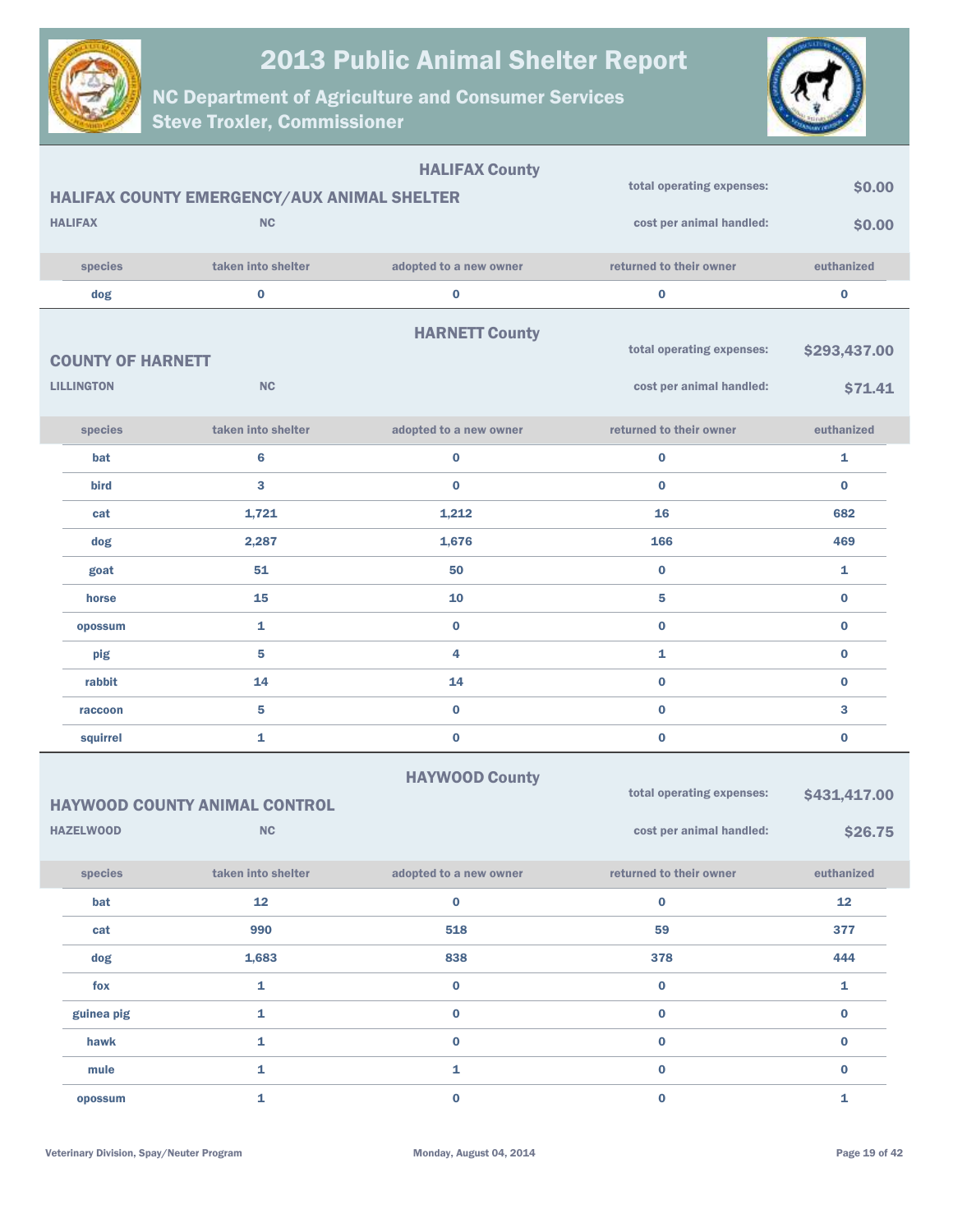



|                                   |                                         | <b>HAYWOOD County</b>   |                           |              |
|-----------------------------------|-----------------------------------------|-------------------------|---------------------------|--------------|
|                                   | <b>HAYWOOD COUNTY ANIMAL CONTROL</b>    |                         | total operating expenses: | \$431,417.00 |
| <b>HAZELWOOD</b>                  | <b>NC</b>                               |                         | cost per animal handled:  | \$26.75      |
| species                           | taken into shelter                      | adopted to a new owner  | returned to their owner   | euthanized   |
| pig                               | 1                                       | 1                       | $\bf{0}$                  | $\bf{0}$     |
| raccoon                           | 12                                      | 0                       | $\bf{0}$                  | 12           |
| snake                             | 1                                       | 1                       | $\bf{0}$                  | $\bf{0}$     |
|                                   |                                         | <b>HENDERSON County</b> |                           |              |
|                                   | <b>HENDERSON COUNTY ANIMAL SERVICES</b> |                         | total operating expenses: | \$523,151.00 |
| <b>HENDERSONVILLE</b>             | <b>NC</b>                               |                         | cost per animal handled:  | \$187.44     |
| species                           | taken into shelter                      | adopted to a new owner  | returned to their owner   | euthanized   |
| cat                               | 1,339                                   | 475                     | 28                        | 862          |
| dog                               | 1,434                                   | 610                     | 411                       | 438          |
| opossum                           | 3                                       | $\bf{0}$                | $\bf{0}$                  | 3            |
| rabbit                            | 6                                       | 5                       | $\bf{0}$                  | 1            |
| raccoon                           | 9                                       | 0                       | $\bf{0}$                  | 9            |
|                                   |                                         | <b>HERTFORD County</b>  | total operating expenses: | \$96,600.00  |
|                                   | <b>HERTFORD COUNTY ANIMAL CONTROL</b>   |                         |                           |              |
| <b>WINTON</b>                     | <b>NC</b>                               |                         | cost per animal handled:  | \$76.87      |
| species                           | taken into shelter                      | adopted to a new owner  | returned to their owner   | euthanized   |
| cat                               | 409                                     | 229                     | 4                         | 71           |
| dog                               | 450                                     | 356                     | 12                        | 57           |
|                                   |                                         | <b>HOKE County</b>      |                           |              |
| <b>HOKE COUNTY ANIMAL SHELTER</b> |                                         |                         | total operating expenses: | \$275,206.00 |
| <b>RAEFORD</b>                    | <b>NC</b>                               |                         | cost per animal handled:  | \$150.22     |
| species                           | taken into shelter                      | adopted to a new owner  | returned to their owner   | euthanized   |
| cat                               | 630                                     | 195                     | $\overline{\mathbf{r}}$   | 409          |
| dog                               | 1,181                                   | 485                     | 166                       | 487          |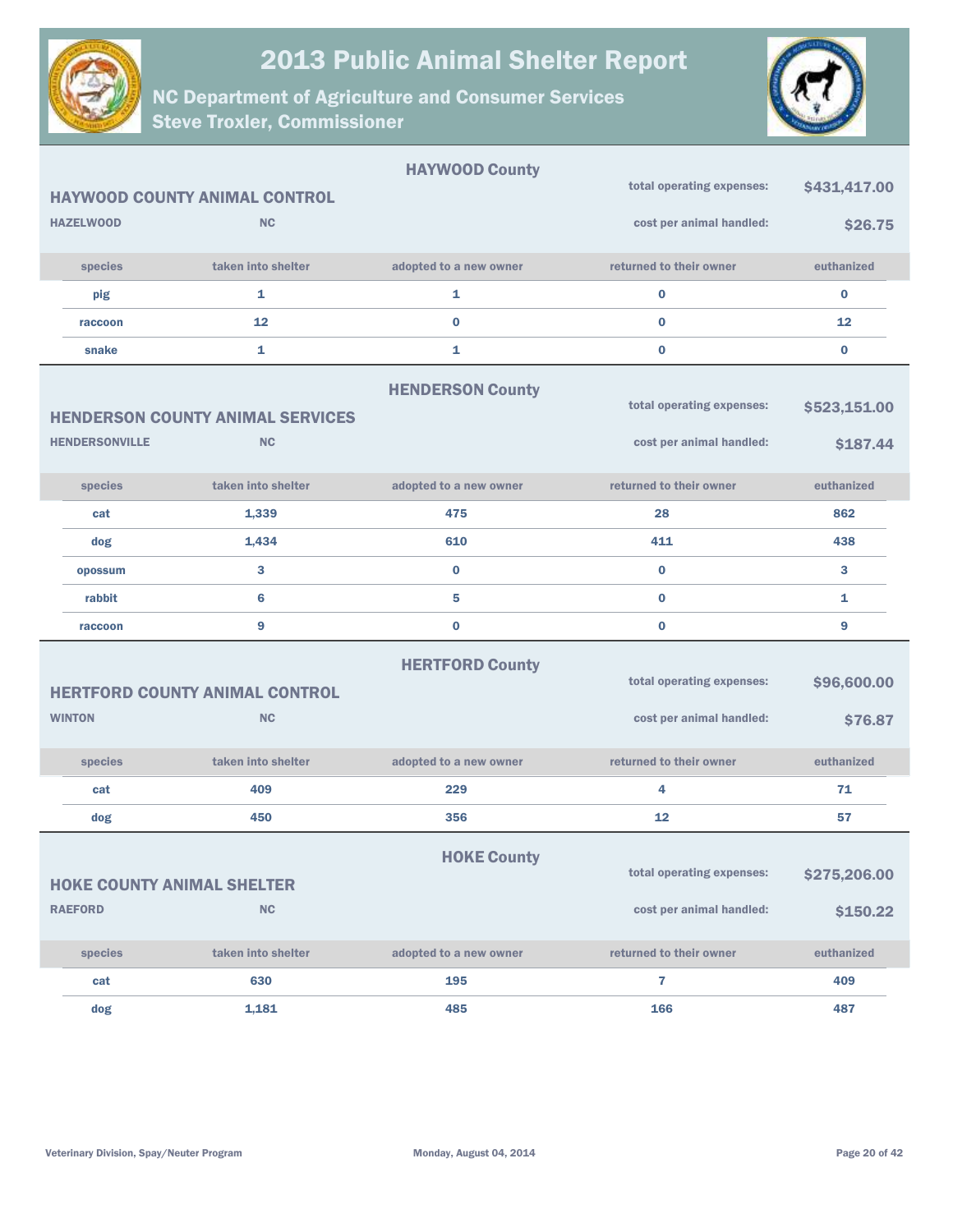



|                    |                                      | <b>IREDELL County</b>   | total operating expenses: | \$906,758.28            |
|--------------------|--------------------------------------|-------------------------|---------------------------|-------------------------|
|                    | <b>IREDELL COUNTY ANIMAL CONTROL</b> |                         |                           |                         |
| <b>STATESVILLE</b> | NC                                   |                         | cost per animal handled:  | \$156.63                |
| species            | taken into shelter                   | adopted to a new owner  | returned to their owner   | euthanized              |
| bat                | ${\bf 5}$                            | $\pmb{0}$               | $\pmb{0}$                 | 3                       |
| cat                | 2,712                                | 311                     | 42                        | 2,341                   |
| chicken            | 166                                  | $\pmb{0}$               | $\pmb{0}$                 | 145                     |
| <b>COW</b>         | $\overline{\mathbf{5}}$              | $\pmb{0}$               | ${\bf 5}$                 | 0                       |
| deer               | $\overline{2}$                       | $\pmb{0}$               | $\pmb{0}$                 | $\overline{\mathbf{2}}$ |
| dog                | 2,675                                | 951                     | 399                       | 1,261                   |
| duck               | $\overline{\mathbf{5}}$              | $\pmb{0}$               | $\pmb{0}$                 | 3                       |
| emu                | $\mathbf{1}$                         | $\pmb{0}$               | 1                         | $\bf{0}$                |
| ferret             | $\overline{\mathbf{5}}$              | $\overline{\mathbf{2}}$ | $\pmb{0}$                 | $\overline{\mathbf{2}}$ |
| geese              | $\bf 6$                              | $\mathbf 1$             | $\overline{\mathbf{2}}$   | $\overline{\mathbf{2}}$ |
| goat               | 9                                    | $\pmb{0}$               | ${\bf 5}$                 | 0                       |
| guinea pig         | 11                                   | $\boldsymbol{9}$        | $\pmb{0}$                 | $\overline{\mathbf{2}}$ |
| hamster            | $\overline{\mathbf{2}}$              | $\pmb{0}$               | $\pmb{0}$                 | 1                       |
| horse              | 41                                   | 14                      | 26                        | 1                       |
| <b>lizard</b>      | 1                                    | $\mathbf{1}$            | $\pmb{0}$                 | $\bf{0}$                |
| opossum            | 4                                    | $\pmb{0}$               | $\pmb{0}$                 | 4                       |
| parakeet           | 8                                    | $\overline{\mathbf{2}}$ | $\pmb{0}$                 | 0                       |
| pig                | 25                                   | 13                      | ${\bf 5}$                 | $\bf{0}$                |
| pigeon             | 1                                    | $\pmb{0}$               | $\pmb{0}$                 | 0                       |
| rabbit             | 39                                   | 14                      | $\pmb{0}$                 | 17                      |
| raccoon            | 29                                   | $\mathbf 0$             | $\pmb{0}$                 | 23                      |
| rat                | 10                                   | $\overline{\mathbf{2}}$ | $\pmb{0}$                 | $\bf8$                  |
| skunk              | $\mathbf{1}$                         | $\pmb{0}$               | $\pmb{0}$                 | 1                       |
| snake              | $\mathbf{1}$                         | $\pmb{\mathtt{i}}$      | $\mathbf 0$               | $\mathbf 0$             |
| squirrel           | $\overline{\mathbf{4}}$              | $\pmb{0}$               | $\pmb{0}$                 | 3                       |
| turkey             | 16                                   | ${\bf 11}$              | $\pmb{0}$                 | 1                       |
| turtle             | $\overline{\mathbf{2}}$              | $\pmb{0}$               | $\pmb{0}$                 | $\overline{\mathbf{2}}$ |
| ground hog         | $\mathbf{1}$                         | $\pmb{0}$               | $\pmb{0}$                 | $\mathbf{1}$            |
| peafowl            | $\overline{\mathbf{2}}$              | $\pmb{0}$               | $\pmb{0}$                 | $\mathbf 0$             |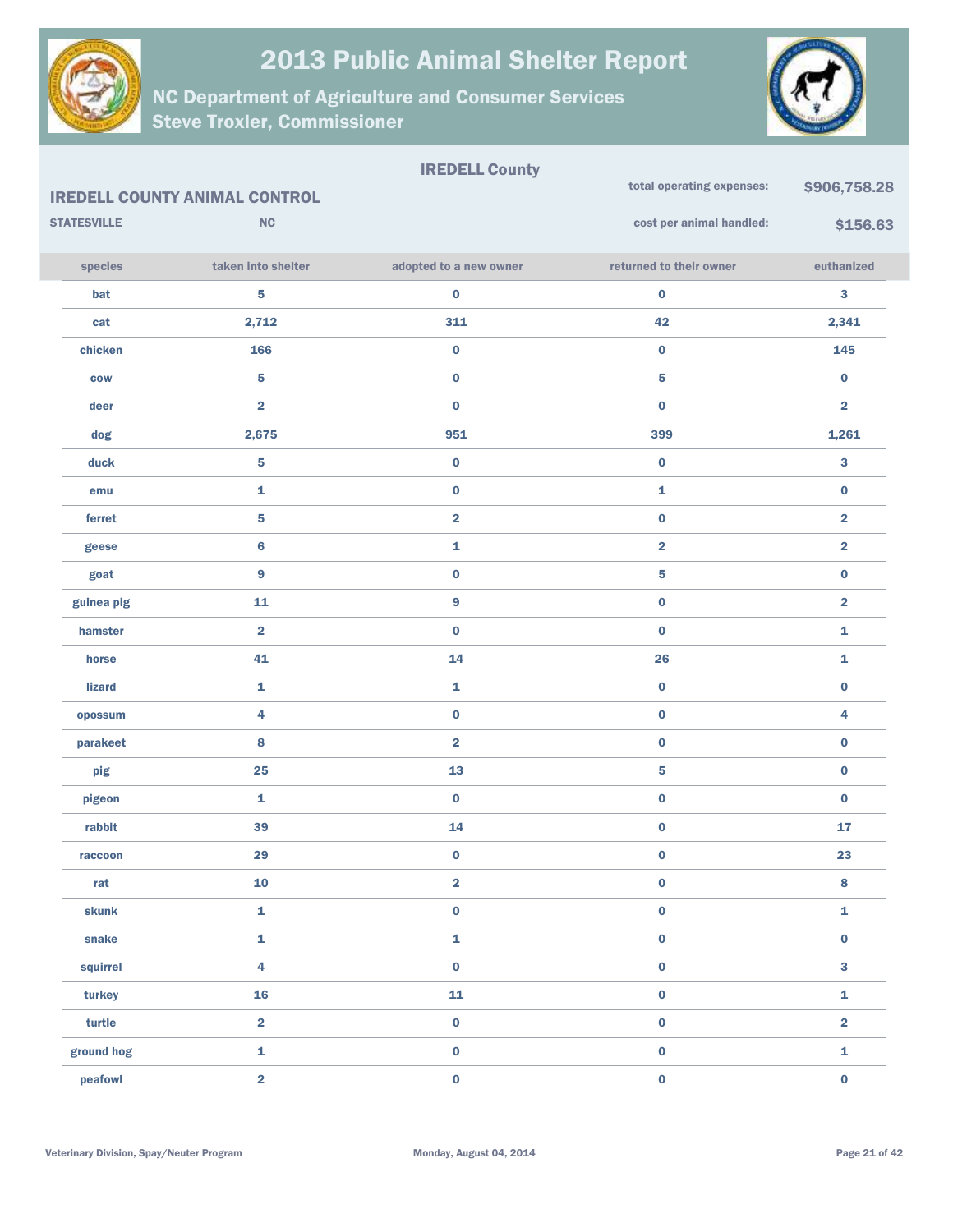



|                   |                                                | <b>JOHNSTON County</b>  |                           |              |
|-------------------|------------------------------------------------|-------------------------|---------------------------|--------------|
|                   | <b>JOHNSTON COUNTY ANIMAL SERVICES</b>         |                         | total operating expenses: | \$700,000.00 |
| <b>SMITHFIELD</b> | <b>NC</b>                                      |                         | cost per animal handled:  | \$142.07     |
| species           | taken into shelter                             | adopted to a new owner  | returned to their owner   | euthanized   |
| bat               | 1                                              | $\bf{0}$                | $\pmb{0}$                 | $\bf{0}$     |
| bird              | $\overline{\mathbf{2}}$                        | $\overline{\mathbf{2}}$ | $\bf{0}$                  | 1            |
| cat               | 2,716                                          | 273                     | 32                        | 2,454        |
| chicken           | 3                                              | $\bf{0}$                | 3                         | $\bf{0}$     |
| dog               | 2,165                                          | 651                     | 378                       | 1,121        |
| gerbil            | 1                                              | $\mathbf{1}$            | $\bf{0}$                  | $\bf{0}$     |
| goat              | $\overline{\mathbf{2}}$                        | $\bf{0}$                | $\overline{2}$            | $\bf{0}$     |
| goose             | 1                                              | $\bf{0}$                | $\bf{0}$                  | $\bf{0}$     |
| hamster           | 1                                              | 1                       | $\bf{0}$                  | $\bf{0}$     |
| horse             | 9                                              | $\overline{\mathbf{2}}$ | 4                         | 3            |
| pig               | 1                                              | 1                       | $\bf{0}$                  | $\bf{0}$     |
| pigeon            | 1                                              | 1                       | $\bf{0}$                  | $\bf{0}$     |
| rabbit            | $\overline{7}$                                 | $6\phantom{1}$          | $\bf{0}$                  | 1            |
| raccoon           | 5                                              | $\bf{0}$                | $\bf{0}$                  | 5            |
| rat               | $\overline{\mathbf{2}}$                        | 1                       | $\bf{0}$                  | 1            |
| snake             | 3                                              | $\overline{\mathbf{2}}$ | $\pmb{0}$                 | 1            |
|                   |                                                | <b>JOHNSTON County</b>  |                           |              |
|                   | <b>TOWN OF CLAYTON ANIMAL HOLDING FACILITY</b> |                         | total operating expenses: | \$0.00       |
| <b>CLAYTON</b>    | <b>NC</b>                                      |                         | cost per animal handled:  | \$0.00       |
| species           | taken into shelter                             | adopted to a new owner  | returned to their owner   | euthanized   |
| dog               | $\mathbf 0$                                    | $\pmb{0}$               | $\bf{0}$                  | $\bf{0}$     |
|                   |                                                | <b>LEE County</b>       |                           |              |
|                   | <b>LEE COUNTY ANIMAL SERVICES</b>              |                         | total operating expenses: | \$191,996.00 |
| <b>SANFORD</b>    | NC                                             |                         | cost per animal handled:  | \$116.71     |
| species           | taken into shelter                             | adopted to a new owner  | returned to their owner   | euthanized   |
| cat               | 679                                            | 444                     | 11                        | 224          |
| dog               | 966                                            | 670                     | 141                       | 155          |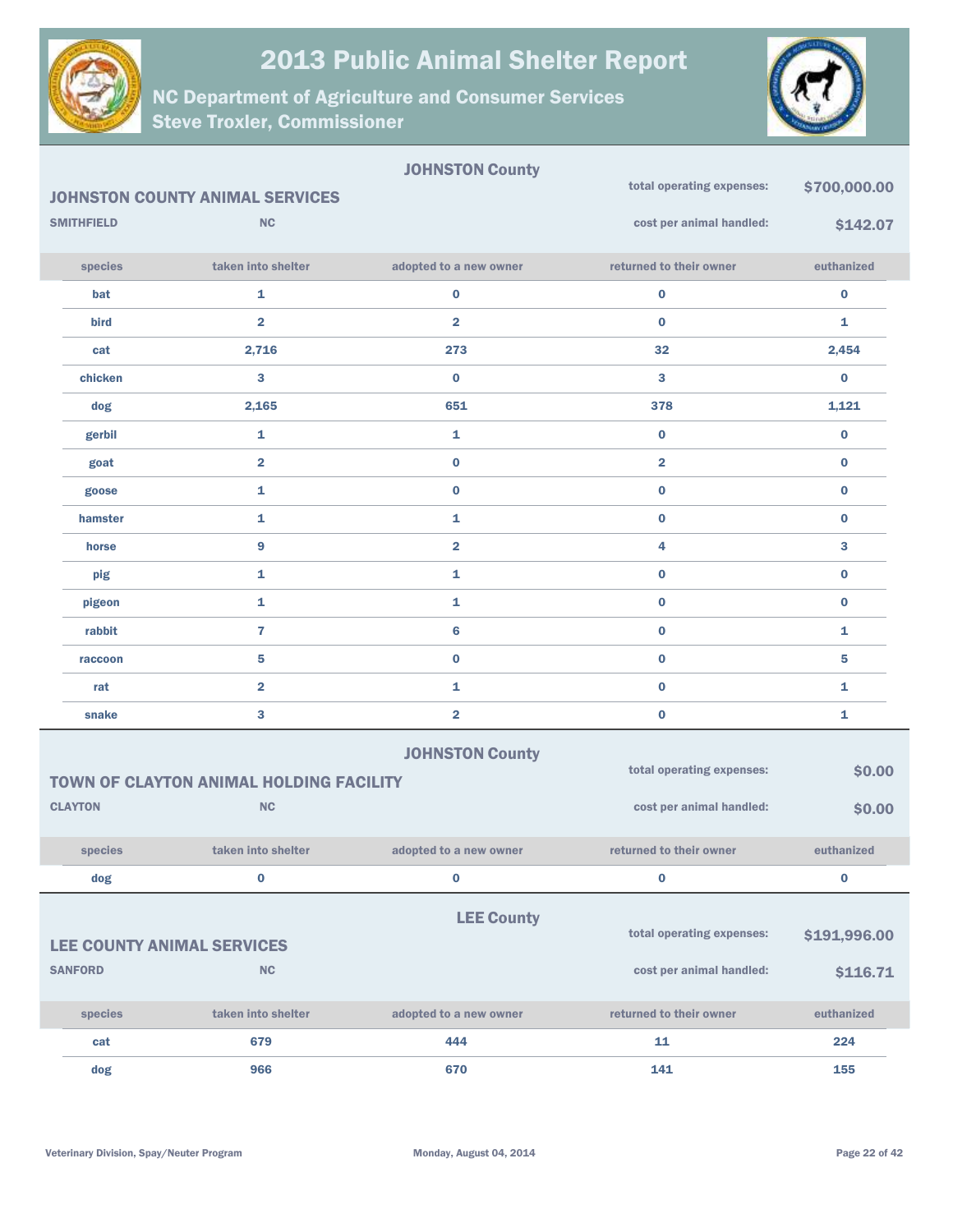



|                        |                                       | <b>LENOIR County</b>    |                           |                |
|------------------------|---------------------------------------|-------------------------|---------------------------|----------------|
| <b>LENIOR CO. SPCA</b> |                                       |                         | total operating expenses: | \$274,250.00   |
| <b>KINSTON</b>         | NC                                    |                         | cost per animal handled:  | \$87.60        |
| species                | taken into shelter                    | adopted to a new owner  | returned to their owner   | euthanized     |
| cat                    | 1,455                                 | 398                     | 3                         | 997            |
| dog                    | 1,676                                 | 1,065                   | 87                        | 492            |
| opossum                | $\bf{0}$                              | $\bf{0}$                | $\bf{0}$                  | 3              |
| turkey                 | $\bf{0}$                              | $\pmb{0}$               | $\bf{0}$                  | $\mathbf{1}$   |
|                        |                                       | <b>LINCOLN County</b>   |                           |                |
|                        | <b>LINCOLN COUNTY ANIMAL SERVICES</b> |                         | total operating expenses: | \$772,350.41   |
| <b>LINCOLNTON</b>      | NC                                    |                         | cost per animal handled:  | \$210.56       |
| species                | taken into shelter                    | adopted to a new owner  | returned to their owner   | euthanized     |
| bat                    | $\bf{3}$                              | $\bf{0}$                | $\bf{0}$                  | 3              |
| cat                    | 1,800                                 | 138                     | 18                        | 1,055          |
| dog                    | 1,825                                 | 559                     | 168                       | 559            |
| donkey                 | $\mathbf{1}$                          | 1                       | $\bf{0}$                  | $\bf{0}$       |
| fox                    | $\mathbf{1}$                          | $\pmb{0}$               | $\bf{0}$                  | $\mathbf{1}$   |
| goat                   | $\mathbf{3}$                          | $\pmb{0}$               | 3                         | $\bf{0}$       |
| guinea pig             | $\overline{4}$                        | 4                       | $\bf{0}$                  | $\bf{0}$       |
| horse                  | $\mathbf{3}$                          | $\pmb{0}$               | 3                         | $\bf{0}$       |
| opossum                | ${\bf 5}$                             | $\bf{0}$                | $\bf{0}$                  | 4              |
| pig                    | $\overline{\mathbf{2}}$               | 3                       | $\bf{0}$                  | $\bf{0}$       |
| python                 | 1                                     | $\bf{0}$                | $\bf{0}$                  | $\bf{0}$       |
| rabbit                 | $\overline{\mathbf{5}}$               | 3                       | $\pmb{0}$                 | $\mathbf{1}$   |
| raccoon                | $\overline{7}$                        | $\pmb{0}$               | $\pmb{0}$                 | $\overline{7}$ |
| turtle                 | $\mathbf 1$                           | $\pmb{0}$               | $\pmb{0}$                 | $\pmb{0}$      |
| chinchilla             | $\overline{\mathbf{2}}$               | 1                       | $\pmb{0}$                 | $\pmb{0}$      |
| ground hog             | $\mathbf 1$                           | $\pmb{0}$               | $\pmb{0}$                 | ${\bf 1}$      |
| finch                  | $\overline{\mathbf{4}}$               | $\overline{\mathbf{2}}$ | $\pmb{0}$                 | $\pmb{0}$      |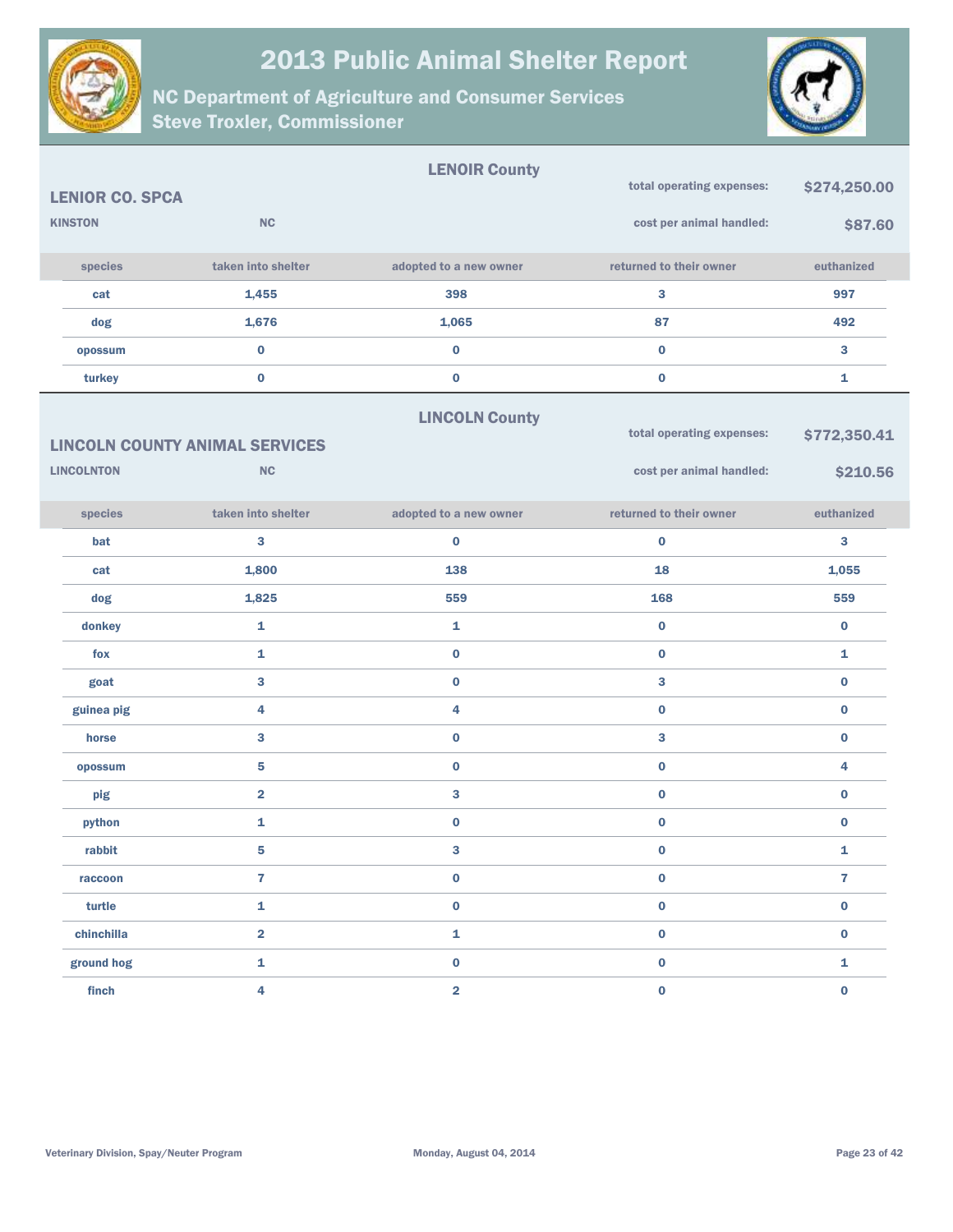



|                    |                                       | <b>MACON County</b>     |                           |              |
|--------------------|---------------------------------------|-------------------------|---------------------------|--------------|
|                    | <b>MACON COUNTY ANIMAL SHELTER</b>    |                         | total operating expenses: | \$250,643.00 |
| <b>FRANKLIN</b>    | <b>NC</b>                             |                         | cost per animal handled:  | \$110.00     |
| species            | taken into shelter                    | adopted to a new owner  | returned to their owner   | euthanized   |
| bobcat             | 1                                     | 0                       | 1                         | $\bf{0}$     |
| cat                | 713                                   | 339                     | 33                        | 339          |
| chicken            | $\overline{\mathbf{2}}$               | $\overline{\mathbf{2}}$ | $\bf{0}$                  | $\bf{0}$     |
| dog                | 839                                   | 493                     | 207                       | 108          |
| duck               | $\mathbf{1}$                          | $\bf{0}$                | 0                         | 1            |
| goat               | $\mathbf{1}$                          | 1                       | $\mathbf 0$               | $\bf{0}$     |
| guinea pig         | $\mathbf{1}$                          | 1                       | $\bf{0}$                  | $\bf{0}$     |
| opossum            | $\mathbf{3}$                          | $\bf{0}$                | $\mathbf 0$               | 3            |
| pig                | 3                                     | 3                       | $\bf{0}$                  | $\bf{0}$     |
| rabbit             | 3                                     | 3                       | $\bf{0}$                  | $\bf{0}$     |
| raccoon            | $6\phantom{1}6$                       | $\bf{0}$                | $\bf{0}$                  | 6            |
| skunk              | $\mathbf{1}$                          | $\bf{0}$                | $\bf{0}$                  | 1            |
|                    |                                       | <b>MADISON County</b>   |                           |              |
|                    | <b>MADISON COUNTY ANIMAL SERVICES</b> |                         | total operating expenses: | \$244,962.00 |
| <b>MARSHALL</b>    | <b>NC</b>                             |                         | cost per animal handled:  | \$241.10     |
| species            | taken into shelter                    | adopted to a new owner  | returned to their owner   | euthanized   |
| cat                | 454                                   | 208                     | $\overline{\mathbf{2}}$   | 208          |
| dog                | 562                                   | 393                     | 53                        | 83           |
|                    |                                       | <b>MARTIN County</b>    |                           |              |
|                    | <b>MARTIN COUNTY ANIMAL CONTROL</b>   |                         | total operating expenses: | \$147,618.29 |
| <b>WILLIAMSTON</b> | NC                                    |                         | cost per animal handled:  | \$101.70     |
| species            | taken into shelter                    | adopted to a new owner  | returned to their owner   | euthanized   |
| bat                | $\boldsymbol{9}$                      | $\pmb{0}$               | $\pmb{0}$                 | $\pmb{0}$    |
| bird               | $\overline{2}$                        | $\bf{0}$                | $\bf{0}$                  | $\mathbf{0}$ |
| cat                | 738                                   | 15                      | 45                        | 540          |
| deer               | $\overline{2}$                        | $\bf{0}$                | $\bf{0}$                  | $\bf{0}$     |
| dog                | 655                                   | 129                     | 61                        | 389          |
| horse              | $\overline{\mathbf{4}}$               | $\pmb{0}$               | $\mathbf 0$               | $\mathbf 0$  |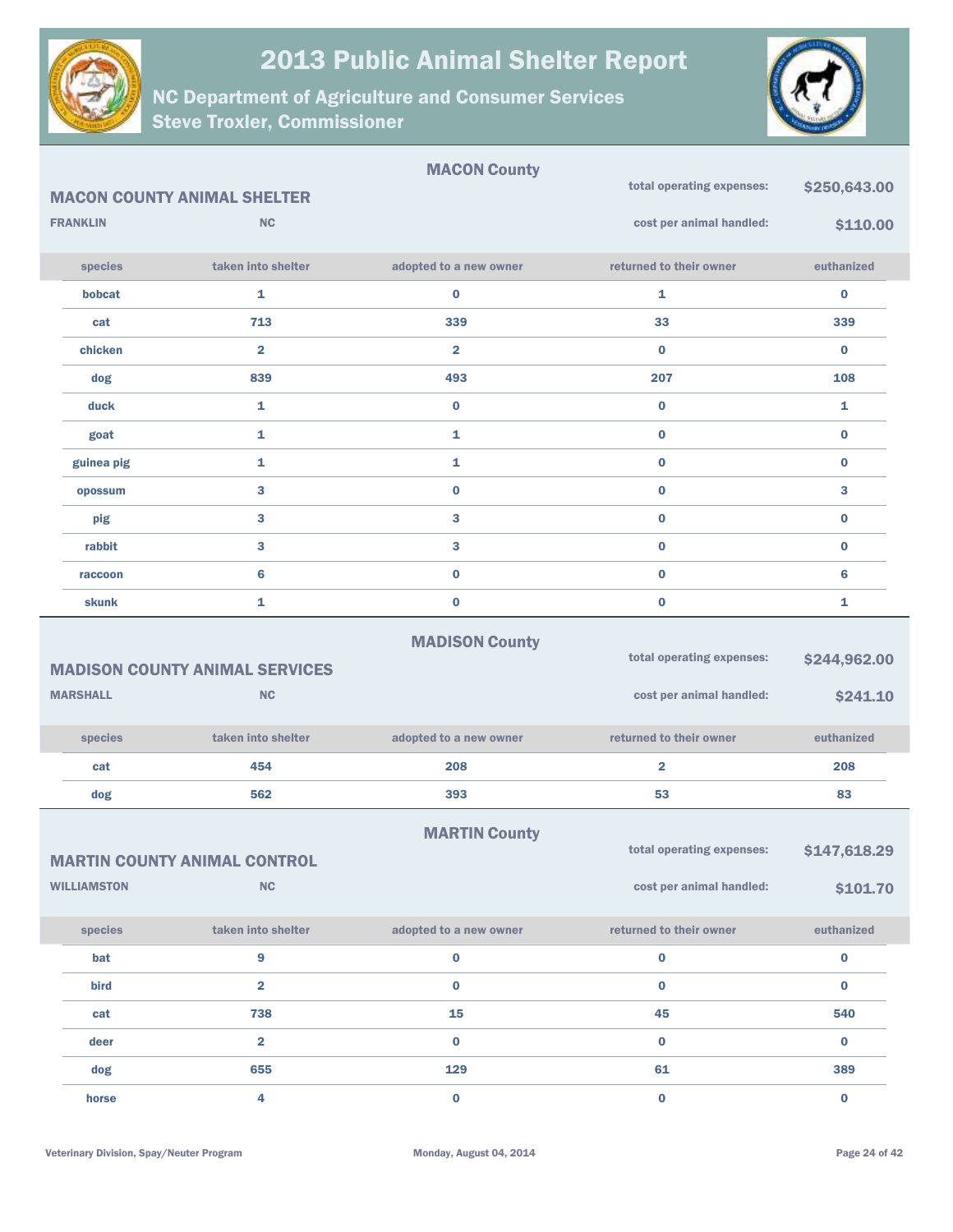



|                    |                                             | <b>MARTIN County</b>      |                           |                |
|--------------------|---------------------------------------------|---------------------------|---------------------------|----------------|
|                    | <b>MARTIN COUNTY ANIMAL CONTROL</b>         |                           | total operating expenses: | \$147,618.29   |
| <b>WILLIAMSTON</b> | <b>NC</b>                                   |                           | cost per animal handled:  | \$101.70       |
| species            | taken into shelter                          | adopted to a new owner    | returned to their owner   | euthanized     |
| <b>lizard</b>      | 1                                           | $\bf{0}$                  | $\bf{0}$                  | $\bf{0}$       |
| opossum            | 24                                          | $\bf{0}$                  | $\bf{0}$                  | $\bf{0}$       |
| rabbit             | $\overline{2}$                              | $\bf{0}$                  | $\bf{0}$                  | $\bf{0}$       |
| raccoon            | 3                                           | $\bf{0}$                  | $\bf{0}$                  | $\bf{0}$       |
| snake              | 11                                          | $\bf{0}$                  | $\bf{0}$                  | $\bf{0}$       |
| squirrel           | 1                                           | $\bf{0}$                  | $\bf{0}$                  | $\bf{0}$       |
|                    |                                             | <b>MCDOWELL County</b>    |                           |                |
|                    | <b>MCDOWELL COUNTY ANIMAL CONTROL</b>       |                           | total operating expenses: | \$63,445.91    |
| <b>MARION</b>      | <b>NC</b>                                   |                           | cost per animal handled:  | \$70.34        |
| species            | taken into shelter                          | adopted to a new owner    | returned to their owner   | euthanized     |
| cat                | 214                                         | 30                        | $\bf{0}$                  | 176            |
| dog                | 688                                         | 291                       | 20                        | 385            |
|                    |                                             | <b>MECKLENBURG County</b> |                           |                |
|                    | <b>CHARLOTTE/MECKLENBURG ANIMAL CONTROL</b> |                           | total operating expenses: | \$5,133,545.00 |
| <b>CHARLOTTE</b>   | <b>NC</b>                                   |                           | cost per animal handled:  | \$321.99       |
| species            | taken into shelter                          | adopted to a new owner    | returned to their owner   | euthanized     |
| bat                | 209                                         | $\bf{0}$                  | $\bf{0}$                  | 157            |
| bird               | 536                                         | 318                       | 39                        | 148            |
| cat                | 5,706                                       | 1,480                     | 223                       | 3,845          |
| coyote             | 4                                           | $\pmb{0}$                 | $\pmb{0}$                 | 3              |
| deer               | 145                                         | $\overline{7}$            | $\bf{0}$                  | 113            |
| dog                | 8,444                                       | 2,996                     | 1,414                     | 3,876          |
| ferret             | 14                                          | 11                        | $\mathbf{3}$              | $\mathbf 0$    |
| $f$ ox             | 15                                          | $\boldsymbol{0}$          | $\pmb{0}$                 | 11             |
| goat               | 10                                          | ${\bf 10}$                | $\mathbf{1}$              | $\bf{0}$       |
| horse              | ${\bf 12}$                                  | 7                         | $\overline{\mathbf{4}}$   | $\pmb{0}$      |
| opossum            | 113                                         | 24                        | $\bf{0}$                  | 64             |
| pig                | $\boldsymbol{9}$                            | 6                         | 3                         | $\pmb{0}$      |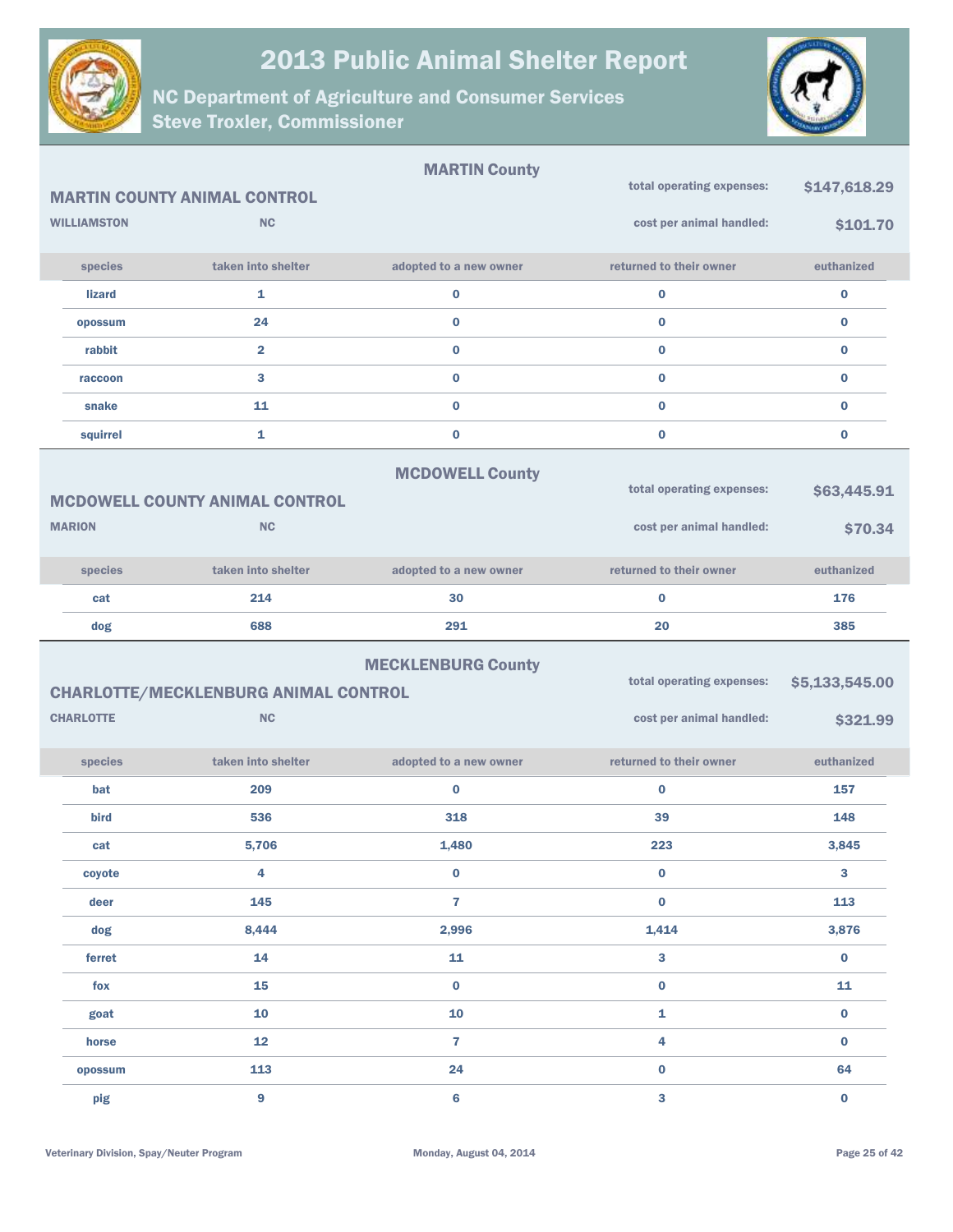



|                    |                                               | <b>MECKLENBURG County</b> | total operating expenses: | \$5,133,545.00 |
|--------------------|-----------------------------------------------|---------------------------|---------------------------|----------------|
|                    | <b>CHARLOTTE/MECKLENBURG ANIMAL CONTROL</b>   |                           |                           |                |
| <b>CHARLOTTE</b>   | <b>NC</b>                                     |                           | cost per animal handled:  | \$321.99       |
| species            | taken into shelter                            | adopted to a new owner    | returned to their owner   | euthanized     |
| rabbit             | 183                                           | 106                       | $\mathbf{1}$              | 64             |
| raccoon            | 284                                           | $\bf{0}$                  | $\bf{0}$                  | 236            |
| reptile            | 35                                            | 17                        | $\overline{2}$            | 9              |
| rodent             | 222                                           | 106                       | 5                         | 84             |
| skunk              | $\overline{2}$                                | $\bf{0}$                  | $\bf{0}$                  | $\bf{0}$       |
|                    |                                               | <b>MECKLENBURG County</b> |                           |                |
|                    | <b>TOWN OF DAVIDSON ANIMAL SHELTER</b>        |                           | total operating expenses: | \$3,583.40     |
| <b>DAVIDSON</b>    | <b>NC</b>                                     |                           | cost per animal handled:  | \$87.40        |
|                    |                                               |                           |                           |                |
| species            | taken into shelter                            | adopted to a new owner    | returned to their owner   | euthanized     |
| cat                | 11                                            | 6                         | 4                         | $\bf{0}$       |
|                    |                                               |                           |                           |                |
| dog                | 30                                            | 9                         | 21                        | $\bf{0}$       |
|                    |                                               |                           |                           |                |
|                    |                                               | <b>MITCHELL County</b>    | total operating expenses: | \$99,311.98    |
| <b>SPRUCE PINE</b> | <b>MITCHELL CO ANIMAL RESCUE</b><br><b>NC</b> |                           |                           |                |
|                    |                                               |                           | cost per animal handled:  | \$121.71       |
| species            | taken into shelter                            | adopted to a new owner    | returned to their owner   | euthanized     |
| cat                | 418                                           | 232                       | 1                         | 195            |
| chicken            | 5                                             | $\bf{0}$                  | $\bf{0}$                  | 5              |
| cockatiel          | $\overline{\mathbf{2}}$                       | $\overline{\mathbf{2}}$   | $\bf{0}$                  | $\bf{0}$       |
| dog                | 376                                           | 231                       | 45                        | 69             |
| duck               | 1                                             | 1                         | $\bf{0}$                  | $\bf{0}$       |
| ferret             | $\mathbf{1}$                                  | $\mathbf{1}$              | $\mathbf 0$               | $\bf{0}$       |
| fish               | $\overline{\mathbf{2}}$                       | $\overline{\mathbf{2}}$   | $\bf{0}$                  | $\mathbf 0$    |
| horse              | 4                                             | $\overline{\mathbf{2}}$   | $\bf{0}$                  | $\overline{2}$ |
| opossum            | 1                                             | $\bf{0}$                  | $\bf{0}$                  | $\mathbf{1}$   |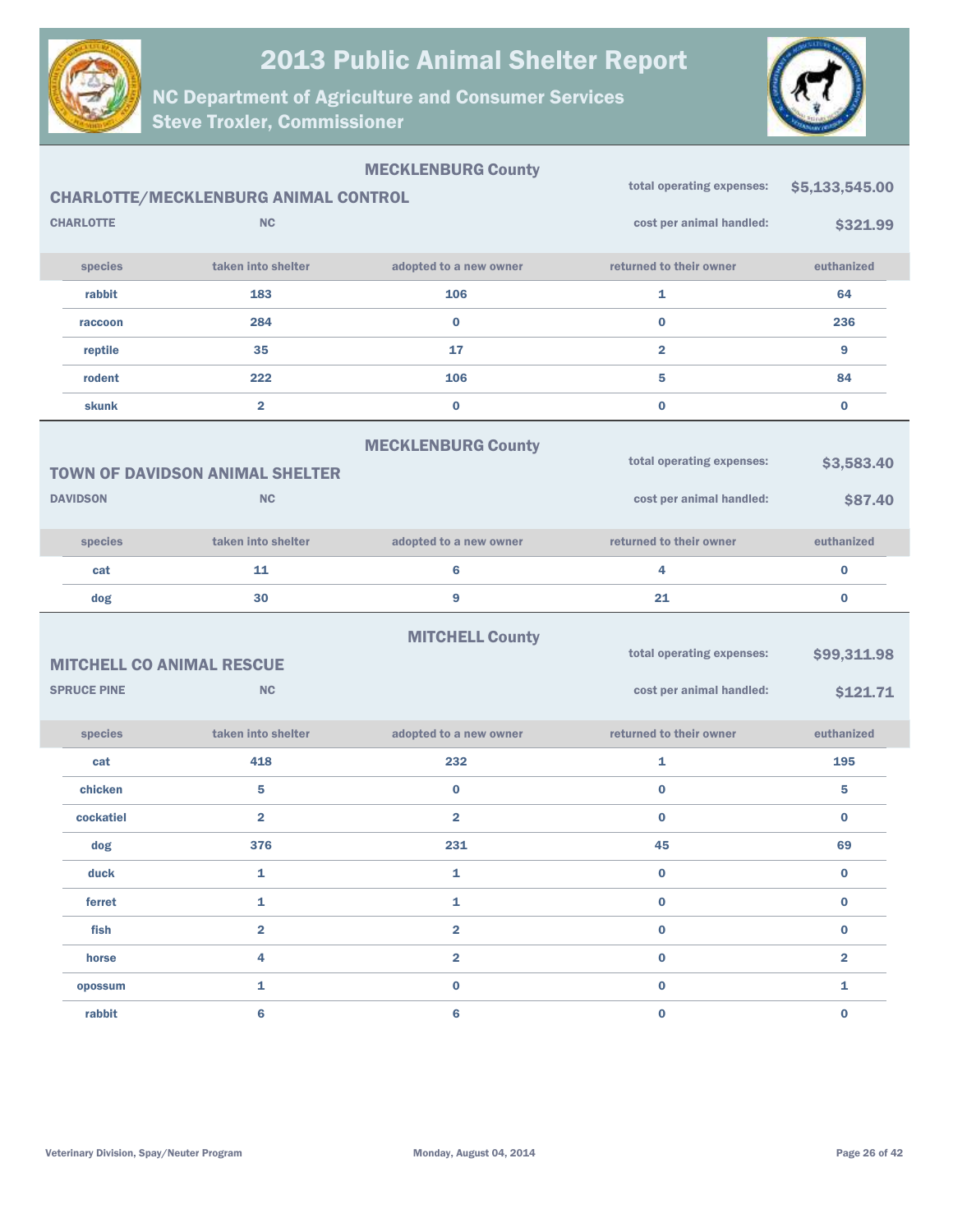



| <b>MONTGOMERY County</b> |                                           |                                        | total operating expenses: | \$99,629.00               |                         |
|--------------------------|-------------------------------------------|----------------------------------------|---------------------------|---------------------------|-------------------------|
|                          |                                           | MONTGOMERY CO. ANIMAL CONTROL FACILITY |                           |                           |                         |
|                          | <b>TROY</b>                               | <b>NC</b>                              |                           | cost per animal handled:  | \$68.52                 |
|                          | species                                   | taken into shelter                     | adopted to a new owner    | returned to their owner   | euthanized              |
|                          | cat                                       | 514                                    | 135                       | $\bf{0}$                  | 379                     |
|                          | dog                                       | 856                                    | 461                       | 64                        | 331                     |
|                          | opossum                                   | 34                                     | $\bf{0}$                  | $\bf{0}$                  | $\bf{0}$                |
|                          | raccoon                                   | 50                                     | $\bf{0}$                  | $\bf{0}$                  | $\bf{0}$                |
|                          | cat                                       | 514                                    | 135                       | $\bf{0}$                  | 379                     |
|                          | dog                                       | 856                                    | 461                       | 64                        | 331                     |
|                          | opossum                                   | 34                                     | $\bf{0}$                  | $\mathbf 0$               | $\bf{0}$                |
|                          | raccoon                                   | 50                                     | $\bf{0}$                  | $\bf{0}$                  | $\bf{0}$                |
|                          |                                           |                                        | <b>MOORE County</b>       |                           |                         |
|                          |                                           | <b>ANIMAL CENTER OF MOORE COUNTY</b>   |                           | total operating expenses: | \$684,886.00            |
|                          | <b>CARTHAGE</b>                           | <b>NC</b>                              |                           | cost per animal handled:  | \$209.06                |
|                          | species                                   | taken into shelter                     | adopted to a new owner    | returned to their owner   | euthanized              |
|                          | cat                                       | 1,470                                  | 286                       | 16                        | 1,192                   |
|                          | dog                                       | 1,736                                  | 681                       | 144                       | 980                     |
|                          |                                           |                                        | <b>NASH County</b>        |                           |                         |
|                          | <b>CITY OF ROCKY MOUNT ANIMAL SHELTER</b> |                                        |                           | total operating expenses: | \$190,000.00            |
|                          |                                           |                                        |                           |                           |                         |
|                          | <b>ROCKY MOUNT</b>                        | <b>NC</b>                              |                           | cost per animal handled:  | \$106.21                |
|                          | species                                   | taken into shelter                     | adopted to a new owner    | returned to their owner   | euthanized              |
|                          | bat                                       | $\overline{\mathbf{2}}$                | 0                         | $\bf{0}$                  | $\overline{\mathbf{2}}$ |
|                          | cat                                       | 698                                    | 54                        | 4                         | 577                     |
|                          | dog                                       | 1,077                                  | 247                       | 134                       | 597                     |
|                          | fox                                       | 1                                      | $\bf{0}$                  | $\bf{0}$                  | 1                       |
|                          | opossum                                   | 8                                      | $\bf{0}$                  | $\bf{0}$                  | $\bf{0}$                |
|                          | raccoon                                   | 3                                      | $\bf{0}$                  | $\bf{0}$                  | $\bf{0}$                |
|                          |                                           |                                        |                           |                           |                         |
|                          | <b>NASH COUNTY ANIMAL CONTROL</b>         |                                        | <b>NASH County</b>        | total operating expenses: | \$323,373.00            |
|                          | <b>NASHVILLE</b>                          | <b>NC</b>                              |                           | cost per animal handled:  | \$108.33                |
|                          | species                                   | taken into shelter                     | adopted to a new owner    | returned to their owner   | euthanized              |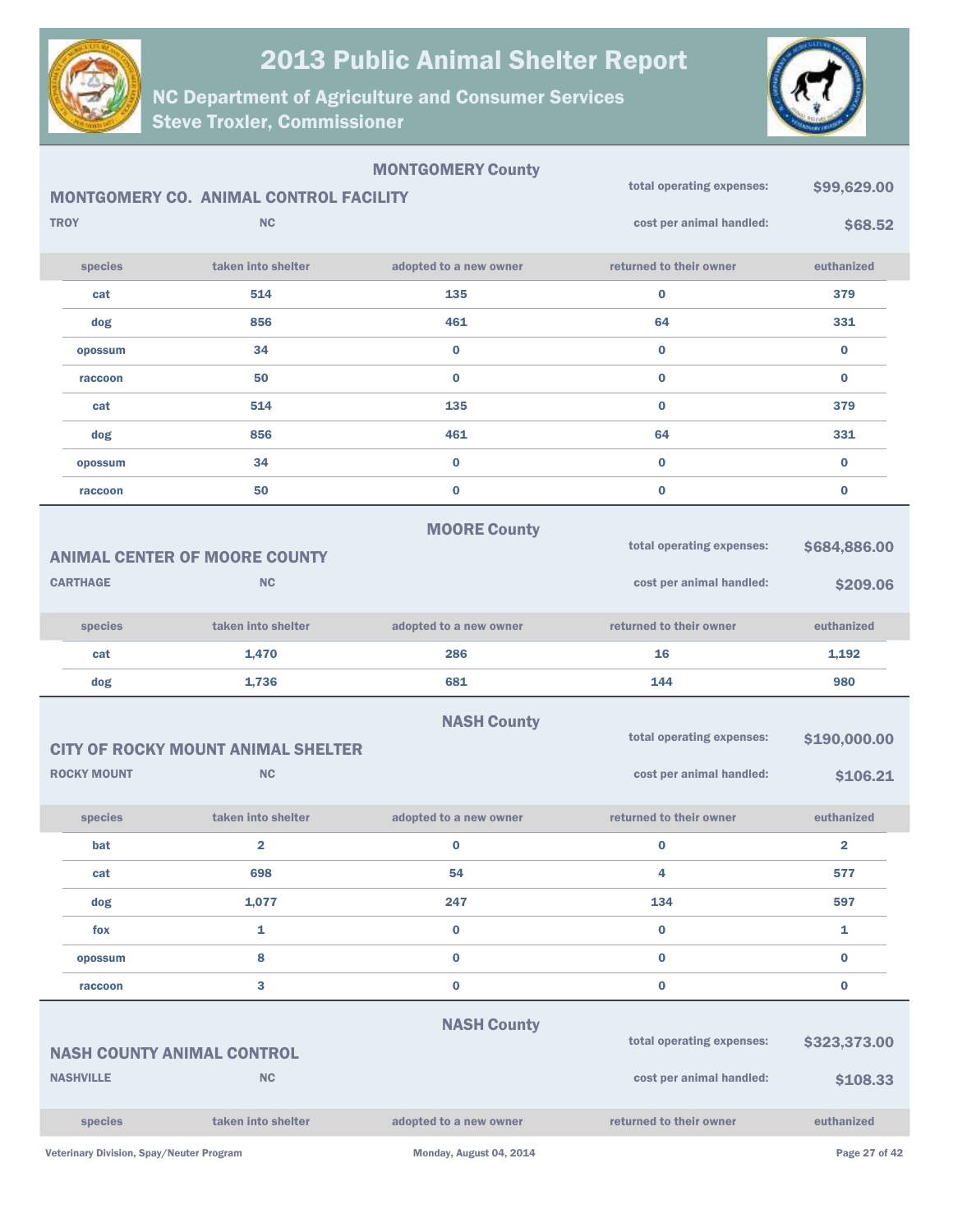

NC Department of Agriculture and Consumer Services Steve Troxler, Commissioner



|                                                                             |                                   | <b>NASH County</b>     |                           |                |
|-----------------------------------------------------------------------------|-----------------------------------|------------------------|---------------------------|----------------|
|                                                                             | <b>NASH COUNTY ANIMAL CONTROL</b> |                        | total operating expenses: | \$323,373.00   |
| <b>NASHVILLE</b>                                                            | <b>NC</b>                         |                        | cost per animal handled:  | \$108.33       |
| species                                                                     | taken into shelter                | adopted to a new owner | returned to their owner   | euthanized     |
| bat                                                                         | 1                                 | $\bf{0}$               | $\pmb{0}$                 | 1              |
| cat                                                                         | 1,453                             | 305                    | 14                        | 1,108          |
| chicken                                                                     | $\mathbf{1}$                      | 1                      | $\bf{0}$                  | $\bf{0}$       |
| coyote                                                                      | $\mathbf{1}$                      | $\bf{0}$               | $\bf{0}$                  | 1              |
| dog                                                                         | 1,406                             | 951                    | 153                       | 294            |
| fox                                                                         | $\overline{4}$                    | $\bf{0}$               | $\bf{0}$                  | 3              |
| goat                                                                        | 3                                 | 1                      | $\overline{\mathbf{2}}$   | $\bf{0}$       |
| hamster                                                                     | $\mathbf{1}$                      | 1                      | $\bf{0}$                  | $\bf{0}$       |
| opossum                                                                     | 17                                | 17                     | $\bf{0}$                  | $\bf{0}$       |
| raccoon                                                                     | $6\phantom{1}6$                   | $\mathbf 0$            | $\bf{0}$                  | 3              |
| <b>skunk</b>                                                                | $\mathbf{1}$                      | $\bf{0}$               | $\bf{0}$                  | $\mathbf{1}$   |
| snake                                                                       | $\mathbf{1}$                      | $\bf{0}$               | $\bf{0}$                  | $\bf{0}$       |
| <b>NEW HANOVER County</b><br><b>NEW HANOVER CO. ANIMAL CONTROL SERVICES</b> |                                   |                        | total operating expenses: | \$1,170,873.00 |
| <b>WILMINGTON</b>                                                           | <b>NC</b>                         |                        | cost per animal handled:  | \$349.00       |
| species                                                                     | taken into shelter                | adopted to a new owner | returned to their owner   | euthanized     |
| bat                                                                         | 11                                | $\bf{0}$               | $\bf{0}$                  | 9              |
| cat                                                                         | 1,595                             | 249                    | 32                        | 1,016          |
| dog                                                                         | 1,659                             | 422                    | 119                       | 583            |
| fox                                                                         | 12                                | $\bf{0}$               | $\bf{0}$                  | 10             |
| rabbit                                                                      | 17                                | 3                      | $\bf{0}$                  | 5              |

#### NEW HANOVER County

raccoon and  $\begin{array}{ccc} 1 & 0 & 0 & 0 \end{array}$ 

TOWN OF WRIGHTSVILLE BEACH WRIGHTSVILLEBEAC NC species taken into shelter adopted to a new owner returned to their owner euthanized total operating expenses:  $$500.00$ cost per animal handled:  $$6.02$ bird 27 0 0 0 cat the case of the case of the case of the case of the case of the case of the case of the case of the case o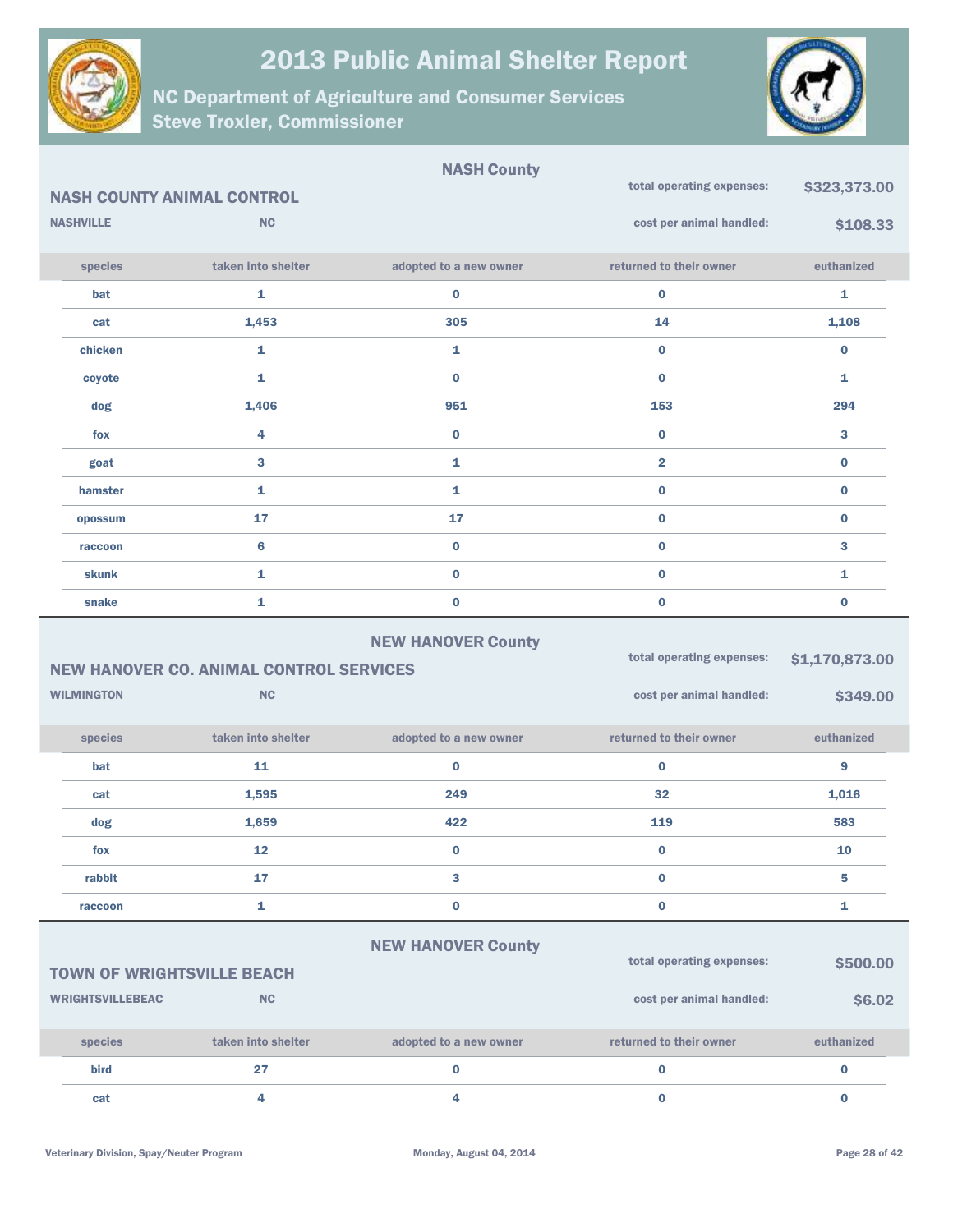



|                                   |                                             | <b>NEW HANOVER County</b> | total operating expenses: | \$500.00       |
|-----------------------------------|---------------------------------------------|---------------------------|---------------------------|----------------|
| <b>TOWN OF WRIGHTSVILLE BEACH</b> |                                             |                           |                           |                |
| <b>WRIGHTSVILLEBEAC</b>           | <b>NC</b>                                   |                           | cost per animal handled:  | \$6.02         |
| species                           | taken into shelter                          | adopted to a new owner    | returned to their owner   | euthanized     |
| dog                               | 19                                          | 0                         | 18                        | $\bf{0}$       |
| opossum                           | 9                                           | $\bf{0}$                  | $\bf{0}$                  | $\bf{0}$       |
| raccoon                           | 24                                          | 0                         | $\bf{0}$                  | $\bf{0}$       |
|                                   |                                             | <b>NORTHAMPTON County</b> |                           |                |
| <b>CONWAY POLICE DEPT.</b>        |                                             |                           | total operating expenses: | \$50.00        |
| <b>CONWAY</b>                     | <b>NC</b>                                   |                           | cost per animal handled:  | \$4.54         |
| species                           | taken into shelter                          | adopted to a new owner    | returned to their owner   | euthanized     |
| cat                               | 7                                           | 0                         | $\bf{0}$                  | $\overline{1}$ |
| dog                               | 5                                           | 1                         | $\bf{0}$                  | 4              |
|                                   |                                             | <b>NORTHAMPTON County</b> |                           |                |
| <b>TOWN OF GARYSBURG</b>          |                                             |                           | total operating expenses: | \$78.00        |
| <b>GARYSBURG</b>                  | <b>NC</b>                                   |                           | cost per animal handled:  | \$3.00         |
|                                   |                                             |                           |                           |                |
| species                           | taken into shelter                          | adopted to a new owner    | returned to their owner   | euthanized     |
| cat                               | 14                                          | 0                         | $\bf{0}$                  | $\bf{0}$       |
| dog                               | 12                                          | 0                         | $\bf{0}$                  | $\bf{0}$       |
|                                   |                                             | <b>NORTHAMPTON County</b> |                           |                |
| <b>TOWN OF JACKSON</b>            |                                             |                           | total operating expenses: | \$0.00         |
| <b>JACKSON</b>                    | <b>NC</b>                                   |                           | cost per animal handled:  | \$0.00         |
| species                           | taken into shelter                          | adopted to a new owner    | returned to their owner   | euthanized     |
| dog                               | $\overline{\mathbf{2}}$                     | 0                         | $\overline{\mathbf{2}}$   | $\bf{0}$       |
|                                   |                                             |                           |                           |                |
|                                   |                                             | <b>NORTHAMPTON County</b> | total operating expenses: | \$0.00         |
|                                   | <b>WOODLAND POLICE DEPT. ANIMAL SHELTER</b> |                           |                           |                |
| <b>WOODLAND</b>                   | <b>NC</b>                                   |                           | cost per animal handled:  | \$0.00         |
| species                           | taken into shelter                          | adopted to a new owner    | returned to their owner   | euthanized     |
| dog                               | 0                                           | 0                         | $\bf{0}$                  | $\bf{0}$       |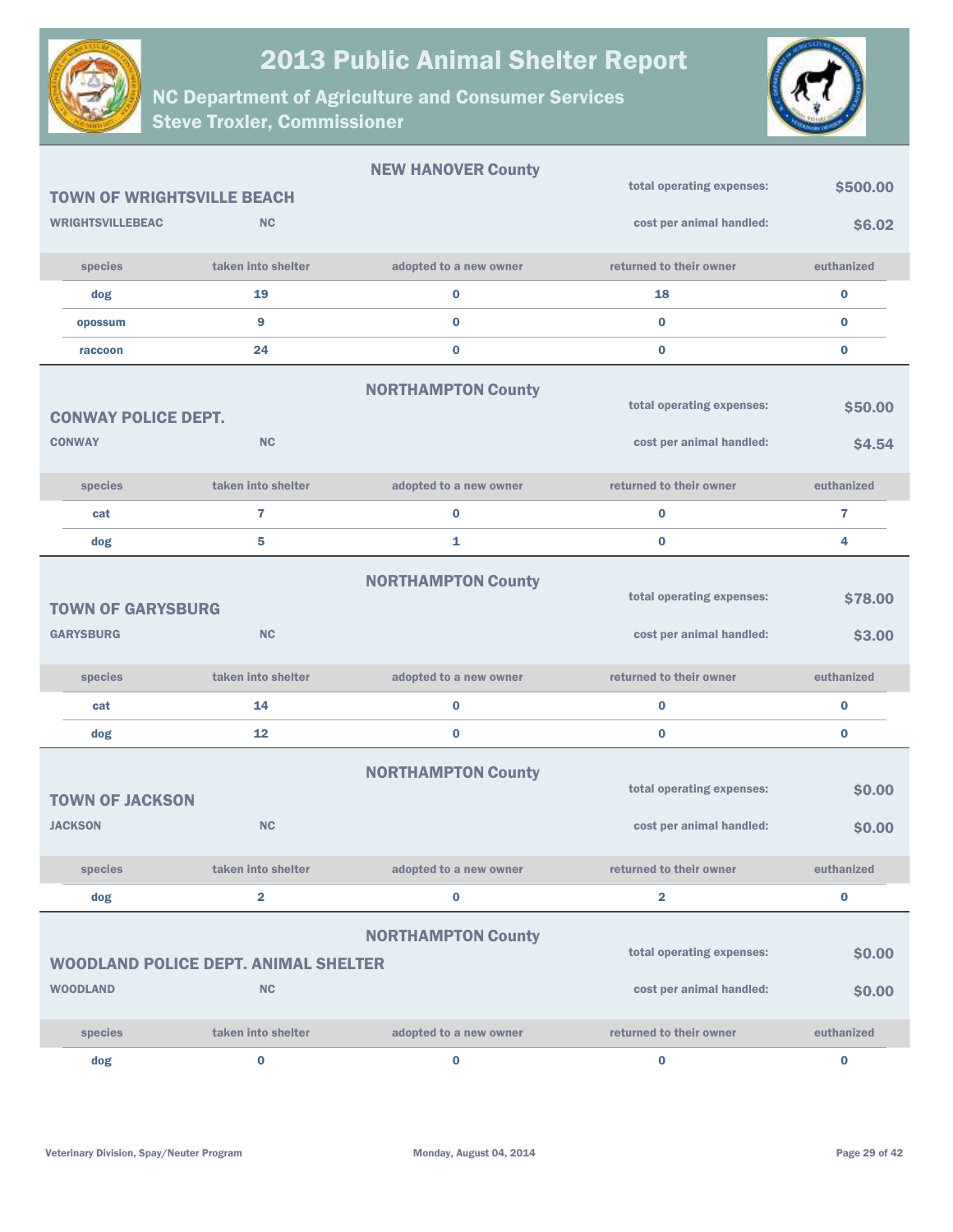



|                     |                                     | <b>ONSLOW County</b>    |                           |                         |
|---------------------|-------------------------------------|-------------------------|---------------------------|-------------------------|
|                     | <b>ONSLOW COUNTY ANIMAL SHELTER</b> |                         | total operating expenses: | \$1,126,670.00          |
| <b>JACKSONVILLE</b> | <b>NC</b>                           |                         | cost per animal handled:  | \$190.47                |
| species             | taken into shelter                  | adopted to a new owner  | returned to their owner   | euthanized              |
| bat                 | $\overline{\mathbf{2}}$             | $\bf{0}$                | $\pmb{0}$                 | $\overline{\mathbf{2}}$ |
| bobcat              | $\mathbf{1}$                        | $\bf{0}$                | $\bf{0}$                  | 1                       |
| cat                 | 3,160                               | 340                     | 48                        | 2,772                   |
| chicken             | 1                                   | $\mathbf{1}$            | $\bf{0}$                  | $\bf{0}$                |
| dog                 | 2,710                               | 1,174                   | 582                       | 954                     |
| ferret              | $\overline{\mathbf{2}}$             | $\mathbf{1}$            | $\bf{0}$                  | 1                       |
| fox                 | $\overline{2}$                      | $\bf{0}$                | $\bf{0}$                  | $\overline{\mathbf{2}}$ |
| goat                | $\overline{\mathbf{2}}$             | $\bf{0}$                | $\overline{\mathbf{2}}$   | $\bf{0}$                |
| guinea pig          | $\overline{\mathbf{2}}$             | $\overline{\mathbf{2}}$ | $\bf{0}$                  | $\bf{0}$                |
| horse               | $\mathbf{1}$                        | $\bf{0}$                | 1                         | $\bf{0}$                |
| <b>lizard</b>       | $\mathbf{1}$                        | $\mathbf{1}$            | $\bf{0}$                  | $\bf{0}$                |
| opossum             | $\mathbf{1}$                        | 1                       | $\bf{0}$                  | $\bf{0}$                |
| pig                 | $\overline{\mathbf{2}}$             | $\overline{\mathbf{2}}$ | $\pmb{0}$                 | $\bf{0}$                |
| pot belly pig       | 3                                   | $\mathbf{1}$            | $\overline{\mathbf{2}}$   | $\bf{0}$                |
| rabbit              | 8                                   | 8                       | $\bf{0}$                  | $\bf{0}$                |
| raccoon             | 15                                  | $\bf{0}$                | 1                         | 14                      |
| rat                 | 1                                   | 1                       | $\pmb{0}$                 | $\bf{0}$                |
| snake               | 1                                   | $\bf{0}$                | 1                         | $\bf{0}$                |

| <b>ORANGE County</b> |  |
|----------------------|--|
|----------------------|--|

|                    | <b>ORANGE COUNTY ANIMAL SHELTER</b> | total operating expenses: | \$928,808.00             |            |
|--------------------|-------------------------------------|---------------------------|--------------------------|------------|
| <b>CHAPEL HILL</b> | NC                                  |                           | cost per animal handled: | \$272.94   |
| species            | taken into shelter                  | adopted to a new owner    | returned to their owner  | euthanized |
| bat                | 60                                  | $\bf{0}$                  | 0                        | 50         |
| <b>bird</b>        | 14                                  | 11                        | 2                        | 2          |
| cat                | 1,478                               | 870                       | 56                       | 505        |
| chicken            | 10                                  | 3                         | 3                        | 4          |
| deer               | 36                                  | $\bf{0}$                  | $\bf{0}$                 | 24         |
| dog                | 1,659                               | 869                       | 400                      | 331        |
| fox                | 6                                   | $\bf{0}$                  | 0                        | 6          |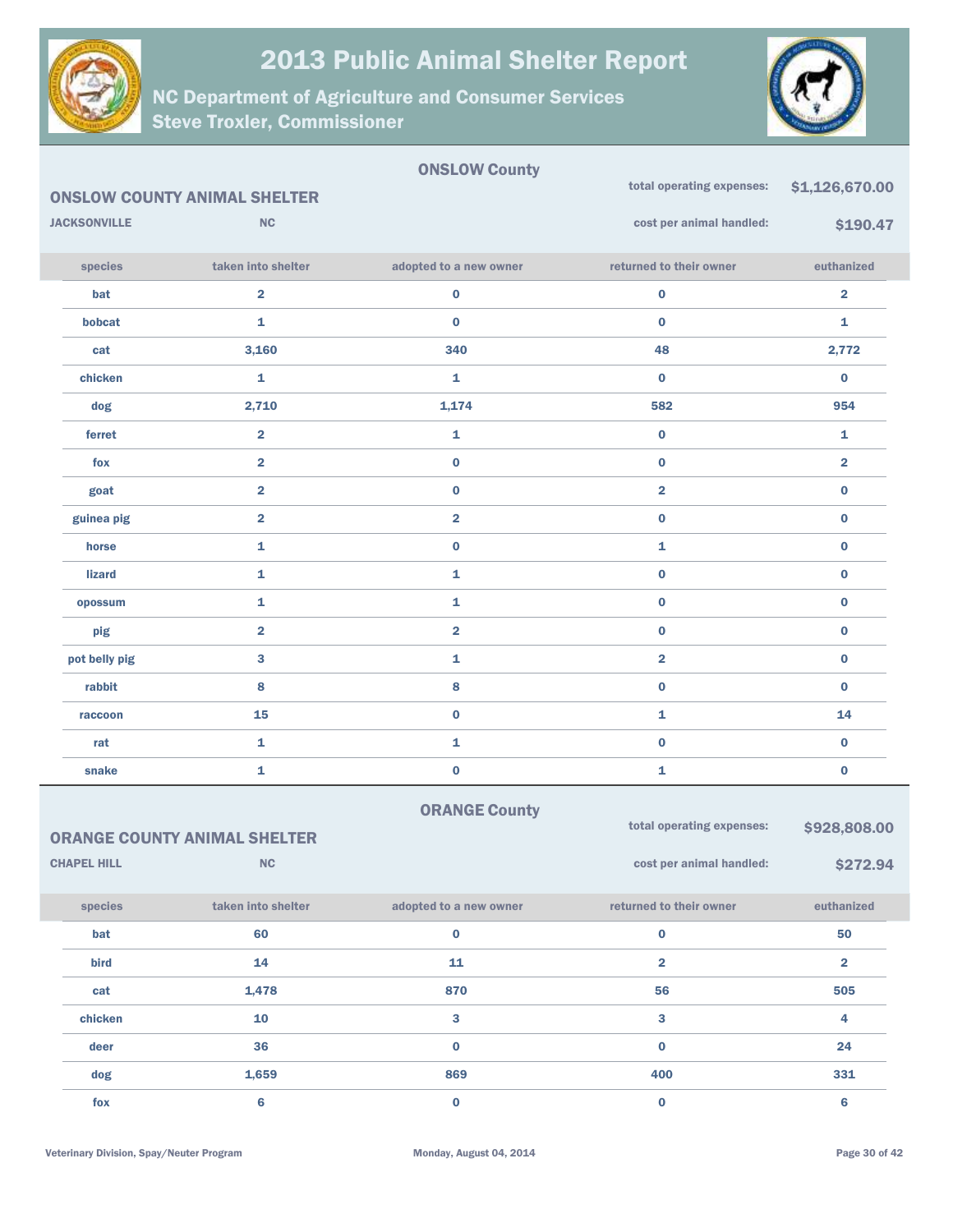



|                       |                                      | <b>ORANGE County</b>     | total operating expenses: | \$928,808.00            |
|-----------------------|--------------------------------------|--------------------------|---------------------------|-------------------------|
|                       | <b>ORANGE COUNTY ANIMAL SHELTER</b>  |                          |                           |                         |
| <b>CHAPEL HILL</b>    | <b>NC</b>                            |                          | cost per animal handled:  | \$272.94                |
| species               | taken into shelter                   | adopted to a new owner   | returned to their owner   | euthanized              |
| gerbil                | 1                                    | 0                        | $\mathbf 0$               | 1                       |
| goat                  | $\overline{\mathbf{2}}$              | $\bf{0}$                 | $\bf{0}$                  | $\overline{\mathbf{2}}$ |
| guinea pig            | 20                                   | 20                       | $\bf{0}$                  | 1                       |
| horse                 | 1                                    | 1                        | $\bf{0}$                  | $\bf{0}$                |
| <b>lizard</b>         | 1                                    | $\bf{0}$                 | $\bf{0}$                  | $\bf{0}$                |
| mouse                 | 10                                   | 10                       | $\bf{0}$                  | $\bf{0}$                |
| opossum               | 4                                    | 1                        | $\bf{0}$                  | 1                       |
| pot belly pig         | $\overline{\mathbf{2}}$              | 1                        | 1                         | $\bf{0}$                |
| rabbit                | 9                                    | 6                        | $\bf{0}$                  | $\overline{\mathbf{2}}$ |
| raccoon               | 45                                   | $\bf{0}$                 | $\bf{0}$                  | 33                      |
| rat                   | 24                                   | 24                       | $\bf{0}$                  | $\bf{0}$                |
| <b>skunk</b>          | 8                                    | $\bf{0}$                 | $\bf{0}$                  | 4                       |
| snake                 | 1                                    | $\bf{0}$                 | 1                         | $\bf{0}$                |
| squirrel              | 6                                    | $\overline{\mathbf{2}}$  | $\bf{0}$                  | $\overline{\mathbf{2}}$ |
| tarantula             | 1                                    | 1                        | $\bf{0}$                  | $\bf{0}$                |
| ground hog            | 3                                    | $\bf{0}$                 | $\bf{0}$                  | 1                       |
|                       |                                      | <b>PASQUOTANK County</b> |                           |                         |
|                       | SPCA OF NORTHEASTERN N.C., INC.      |                          | total operating expenses: | \$245,584.11            |
| <b>ELIZABETH CITY</b> | <b>NC</b>                            |                          | cost per animal handled:  | \$80.92                 |
| species               | taken into shelter                   | adopted to a new owner   | returned to their owner   | euthanized              |
| cat                   | 1,983                                | 390                      | 34                        | 1,509                   |
| dog                   | 1,052                                | 515                      | 204                       | 299                     |
|                       |                                      | <b>PERSON County</b>     |                           |                         |
|                       | <b>PERSON COUNTY ANIMAL SERVICES</b> |                          | total operating expenses: | \$369,434.00            |
| <b>ROXBORO</b>        | NC                                   |                          | cost per animal handled:  | \$187.34                |
|                       |                                      |                          |                           |                         |
| species               | taken into shelter                   | adopted to a new owner   | returned to their owner   | euthanized              |
| bat                   | 3                                    | $\bf{0}$                 | $\bf{0}$                  | 3                       |
| cat                   | 952                                  | 92                       | 3                         | 845                     |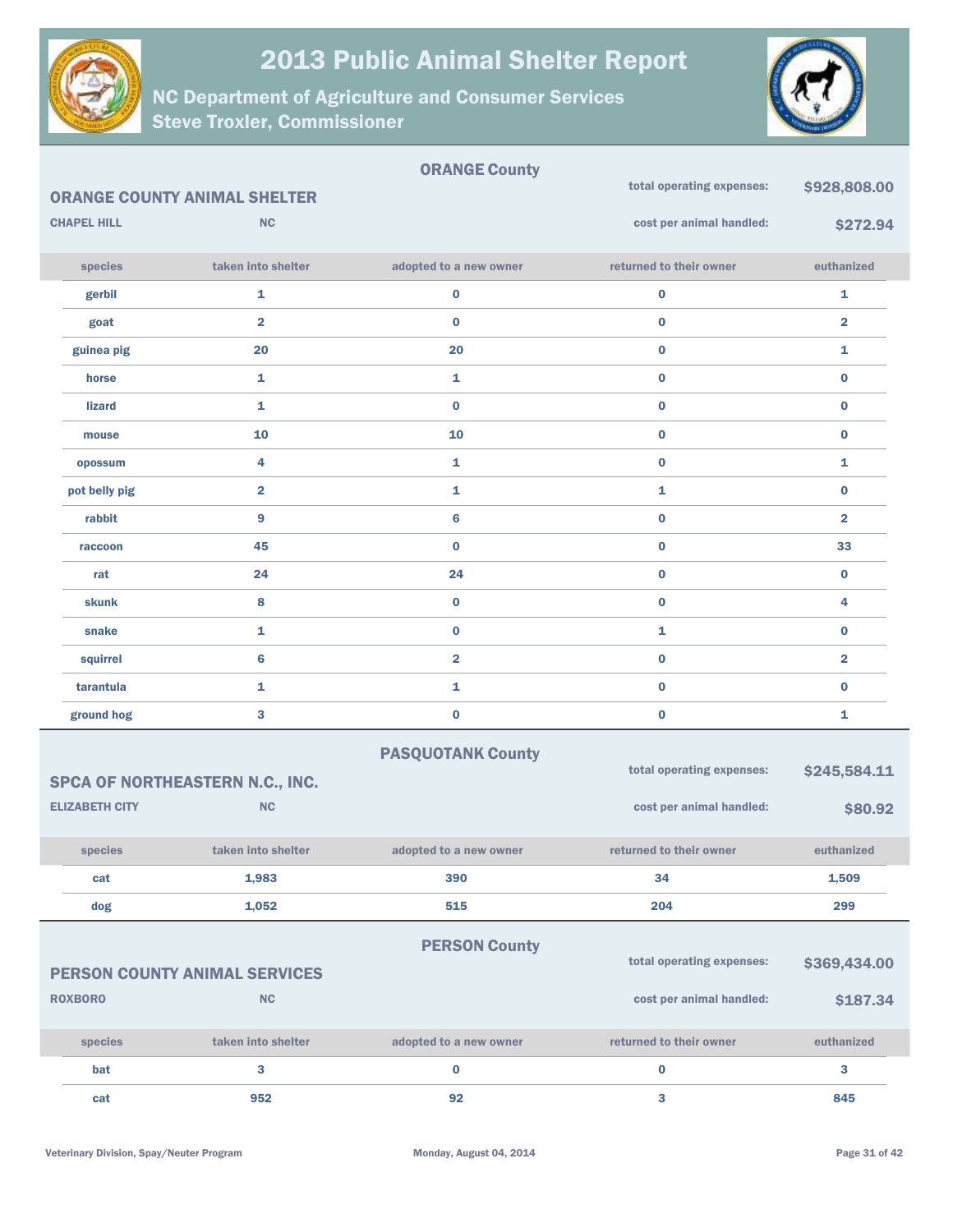



|                                                  |                                                           | <b>PERSON County</b>   |                                                       |                        |
|--------------------------------------------------|-----------------------------------------------------------|------------------------|-------------------------------------------------------|------------------------|
|                                                  | <b>PERSON COUNTY ANIMAL SERVICES</b>                      |                        | total operating expenses:                             | \$369,434.00           |
| <b>ROXBORO</b>                                   | <b>NC</b>                                                 |                        | cost per animal handled:                              | \$187.34               |
| species                                          | taken into shelter                                        | adopted to a new owner | returned to their owner                               | euthanized             |
| dog                                              | 1,007                                                     | 287                    | 104                                                   | 583                    |
| fox                                              | 3                                                         | $\bf{0}$               | $\bf{0}$                                              | 3                      |
| goat                                             | $\mathbf{1}$                                              | 1                      | $\bf{0}$                                              | $\bf{0}$               |
| opossum                                          | 5                                                         | $\bf{0}$               | $\bf{0}$                                              | 5                      |
| raccoon                                          | $\mathbf{1}$                                              | $\bf{0}$               | $\bf{0}$                                              | 1                      |
| <b>GREENVILLE</b>                                | <b>CITY OF GREENVILLE ANIMAL SHELTER</b><br><b>NC</b>     | <b>PITT County</b>     | total operating expenses:<br>cost per animal handled: | \$31,097.30<br>\$20.00 |
| species                                          | taken into shelter                                        | adopted to a new owner | returned to their owner                               | euthanized             |
| cat                                              | 475                                                       | $\bf{0}$               | 29                                                    | 71                     |
| deer                                             | 31                                                        | $\pmb{0}$              | $\bf{0}$                                              | $\bf{0}$               |
| dog                                              | 626                                                       | $\bf{0}$               | 64                                                    | 25                     |
| opossum                                          | 58                                                        | $\pmb{0}$              | $\bf{0}$                                              | $\bf{0}$               |
| rabbit                                           | 6                                                         | $\bf{0}$               | $\bf{0}$                                              | $\bf{0}$               |
| raccoon                                          | 41                                                        | $\pmb{0}$              | $\bf{0}$                                              | $\bf{0}$               |
| <b>FARMVILLE</b>                                 | <b>FARMVILLE POLICE DEPT. ANIMAL CONTROL</b><br><b>NC</b> | <b>PITT County</b>     | total operating expenses:<br>cost per animal handled: | \$752.00<br>\$12.75    |
| species                                          | taken into shelter                                        | adopted to a new owner | returned to their owner                               | euthanized             |
| cat                                              | 58                                                        | 8                      | $\overline{2}$                                        | 39                     |
| dog                                              | 49                                                        | 11                     | 18                                                    | 20                     |
| <b>Greenville Holding Facility</b><br>Greenville | NC                                                        | <b>Pitt County</b>     | total operating expenses:<br>cost per animal handled: | \$0.00<br>\$0.00       |
| species                                          | taken into shelter                                        | adopted to a new owner | returned to their owner                               | euthanized             |
| dog                                              | $\mathbf 0$                                               | $\bf{0}$               | $\bf{0}$                                              | $\mathbf 0$            |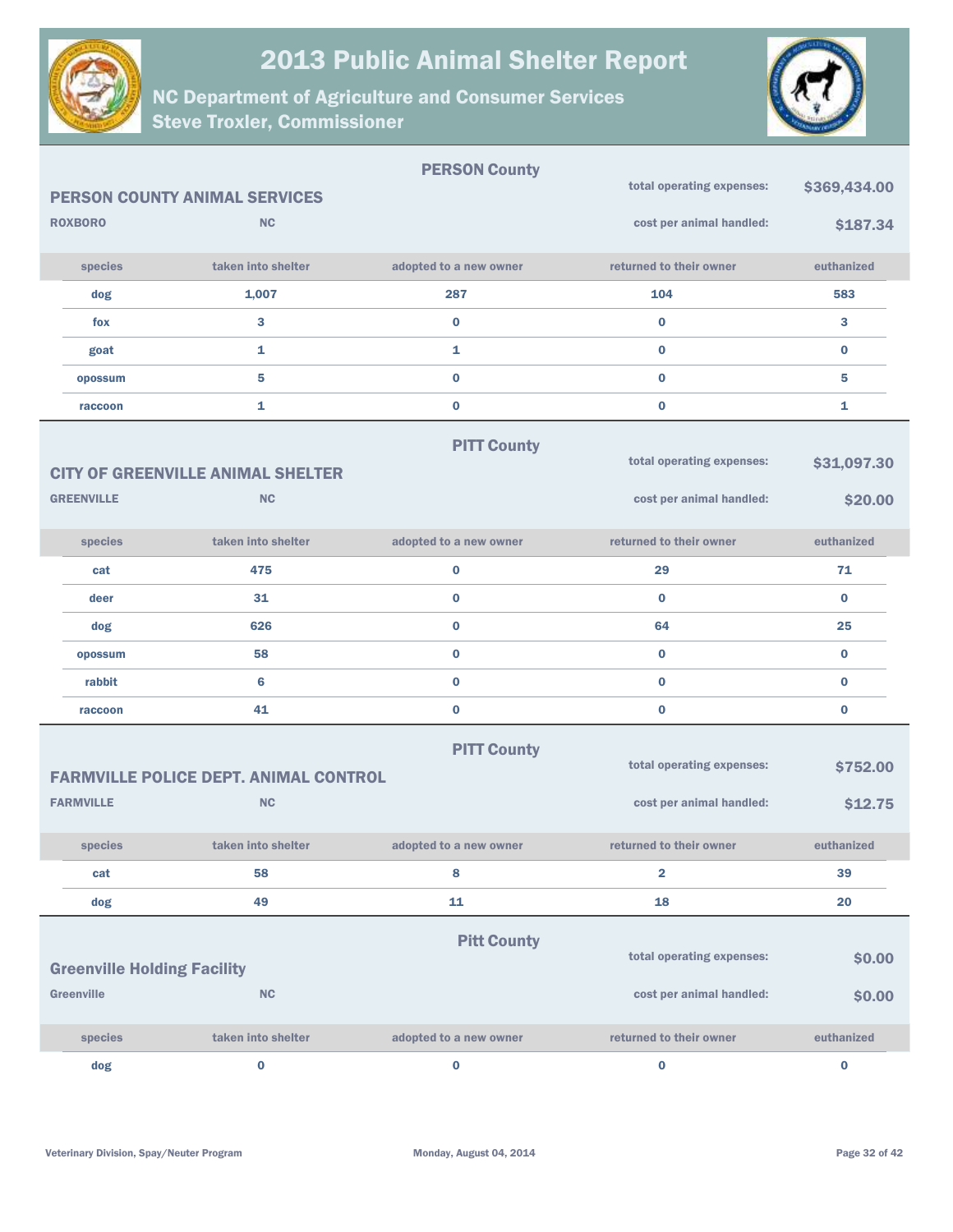



|                                   |                                       | <b>PITT County</b>      |                           |                |
|-----------------------------------|---------------------------------------|-------------------------|---------------------------|----------------|
| <b>PITT COUNTY ANIMAL SHELTER</b> |                                       |                         | total operating expenses: | \$443,045.00   |
| <b>GREENVILLE</b>                 | <b>NC</b>                             |                         | cost per animal handled:  | \$137.33       |
| species                           | taken into shelter                    | adopted to a new owner  | returned to their owner   | euthanized     |
| cat                               | 1,399                                 | 324                     | 13                        | 995            |
| dog                               | 1,825                                 | 801                     | 154                       | 842            |
| raccoon                           | $\overline{2}$                        | $\pmb{0}$               | $\bf{0}$                  | $\overline{2}$ |
|                                   |                                       | <b>POLK County</b>      |                           |                |
| <b>FOOTHILLS HUMANE SOCIETY</b>   |                                       |                         | total operating expenses: | \$665,025.00   |
| <b>COLUMBUS</b>                   | <b>NC</b>                             |                         | cost per animal handled:  | \$414.00       |
| species                           | taken into shelter                    | adopted to a new owner  | returned to their owner   | euthanized     |
| bird                              | $\mathbf{1}$                          | 1                       | $\bf{0}$                  | $\bf{0}$       |
| cat                               | 931                                   | 915                     | 11                        | 5              |
| dog                               | 667                                   | 510                     | 134                       | 23             |
| goat                              | $\overline{\mathbf{2}}$               | $\overline{\mathbf{2}}$ | $\bf{0}$                  | $\bf{0}$       |
| rabbit                            | 5                                     | $\sqrt{5}$              | $\bf{0}$                  | $\bf{0}$       |
| rodent                            | 1                                     | 1                       | $\bf{0}$                  | $\bf{0}$       |
|                                   | <b>RANDOLPH CO. HEALTH DEPARTMENT</b> | <b>RANDOLPH County</b>  | total operating expenses: | \$511,021.00   |
| <b>ASHEBORO</b>                   | NC                                    |                         | cost per animal handled:  | \$76.71        |
| species                           | taken into shelter                    | adopted to a new owner  | returned to their owner   | euthanized     |
| bat                               | 13                                    | $\bf{0}$                | $\bf{0}$                  | 13             |
| cat                               | 3,580                                 | 107                     | 28                        | 3,320          |
| chicken                           | 14                                    | 14                      | $\bf{0}$                  | $\bf{0}$       |
| deer                              | 1                                     | $\bf{0}$                | $\bf{0}$                  | $\mathbf{1}$   |
| dog                               | 2,954                                 | 471                     | 254                       | 2,197          |
| ferret                            | $\overline{\mathbf{2}}$               | $\overline{\mathbf{2}}$ | $\mathbf 0$               | $\bf{0}$       |
| fox                               | $6\phantom{a}$                        | $\pmb{0}$               | $\mathbf 0$               | $6\phantom{1}$ |
| goat                              | 4                                     | $\mathbf{3}$            | $\mathbf 0$               | 1              |
| horse                             |                                       | $\boldsymbol{9}$        | 3                         | 1              |
|                                   | 13                                    |                         |                           |                |
| opossum                           | 16                                    | $\pmb{0}$               | 3                         | 13             |
| pig                               | 3                                     | $\bf{3}$                | $\bf{0}$                  | $\mathbf 0$    |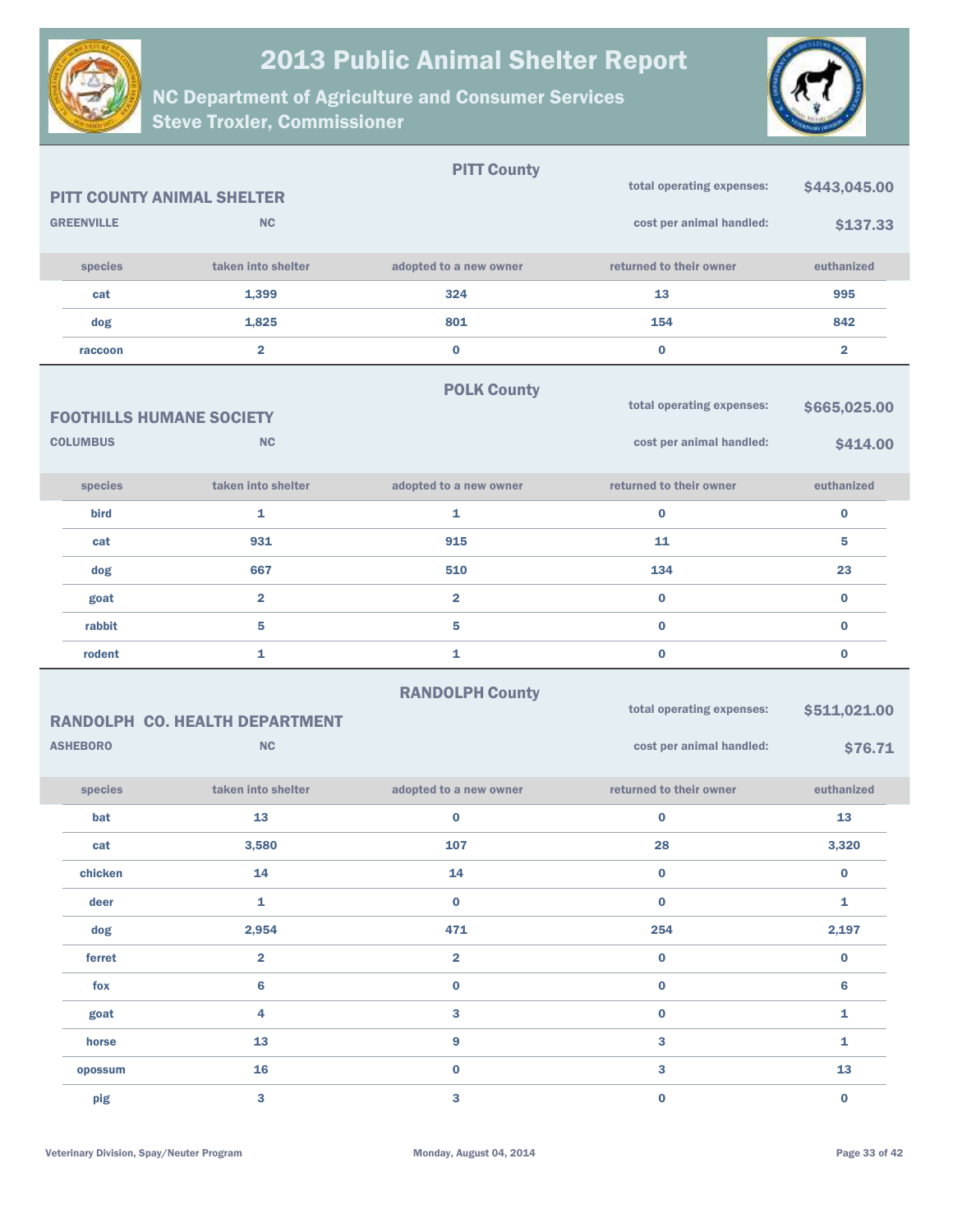



|                               |                                       | <b>RANDOLPH County</b> |                           |              |
|-------------------------------|---------------------------------------|------------------------|---------------------------|--------------|
|                               | <b>RANDOLPH CO. HEALTH DEPARTMENT</b> |                        | total operating expenses: | \$511,021.00 |
| <b>ASHEBORO</b>               | <b>NC</b>                             |                        | cost per animal handled:  | \$76.71      |
| species                       | taken into shelter                    | adopted to a new owner | returned to their owner   | euthanized   |
| rabbit                        | 3                                     | $\bf{0}$               | $\overline{\mathbf{2}}$   | 1            |
| raccoon                       | 52                                    | $\bf{0}$               | $\bf{0}$                  | 52           |
|                               |                                       | <b>RICHMOND County</b> |                           |              |
|                               | <b>RICHMOND COUNTY ANIMAL SHELTER</b> |                        | total operating expenses: | \$160,288.25 |
| <b>ROCKINGHAM</b>             | <b>NC</b>                             |                        | cost per animal handled:  | \$176.72     |
| species                       | taken into shelter                    | adopted to a new owner | returned to their owner   | euthanized   |
| cat                           | 260                                   | 46                     | 1                         | 216          |
| dog                           | 647                                   | 162                    | 26                        | 308          |
|                               |                                       | <b>ROBESON County</b>  |                           |              |
| <b>LUMBERTON POLICE DEPT.</b> |                                       |                        | total operating expenses: | \$0.00       |
| <b>LUMBERTON</b>              | <b>NC</b>                             |                        | cost per animal handled:  | \$0.00       |
| species                       | taken into shelter                    | adopted to a new owner | returned to their owner   | euthanized   |
| cat                           | 334                                   | $\bf{0}$               | $\bf{0}$                  | $\bf{0}$     |
| dog                           | 354                                   | $\bf{0}$               | $\bf{0}$                  | $\bf{0}$     |
| opossum                       | 10                                    | $\bf{0}$               | $\bf{0}$                  | $\bf{0}$     |
| rabbit                        | 3                                     | $\bf{0}$               | $\bf{0}$                  | $\bf{0}$     |
| raccoon                       | 1                                     | $\bf{0}$               | $\bf{0}$                  | 1            |
|                               |                                       | <b>ROBESON County</b>  |                           |              |
|                               | <b>ROBESON COUNTY ANIMAL SHELTER</b>  |                        | total operating expenses: | \$413,359.40 |
| <b>ST. PAULS</b>              | NC                                    |                        | cost per animal handled:  | \$57.29      |
| species                       | taken into shelter                    | adopted to a new owner | returned to their owner   | euthanized   |
| bat                           | $\mathbf{1}$                          | $\bf{0}$               | $\mathbf 0$               | $\mathbf{1}$ |
| cat                           | 2,159                                 | 158                    | 11                        | 1,863        |
| dog                           | 5,056                                 | 582                    | 183                       | 4,110        |
| fox                           | 1                                     | $\bf{0}$               | $\mathbf 0$               | $\mathbf{1}$ |
| pig                           | $\overline{7}$                        | $\bf 6$                | $\bf{0}$                  | $\mathbf{1}$ |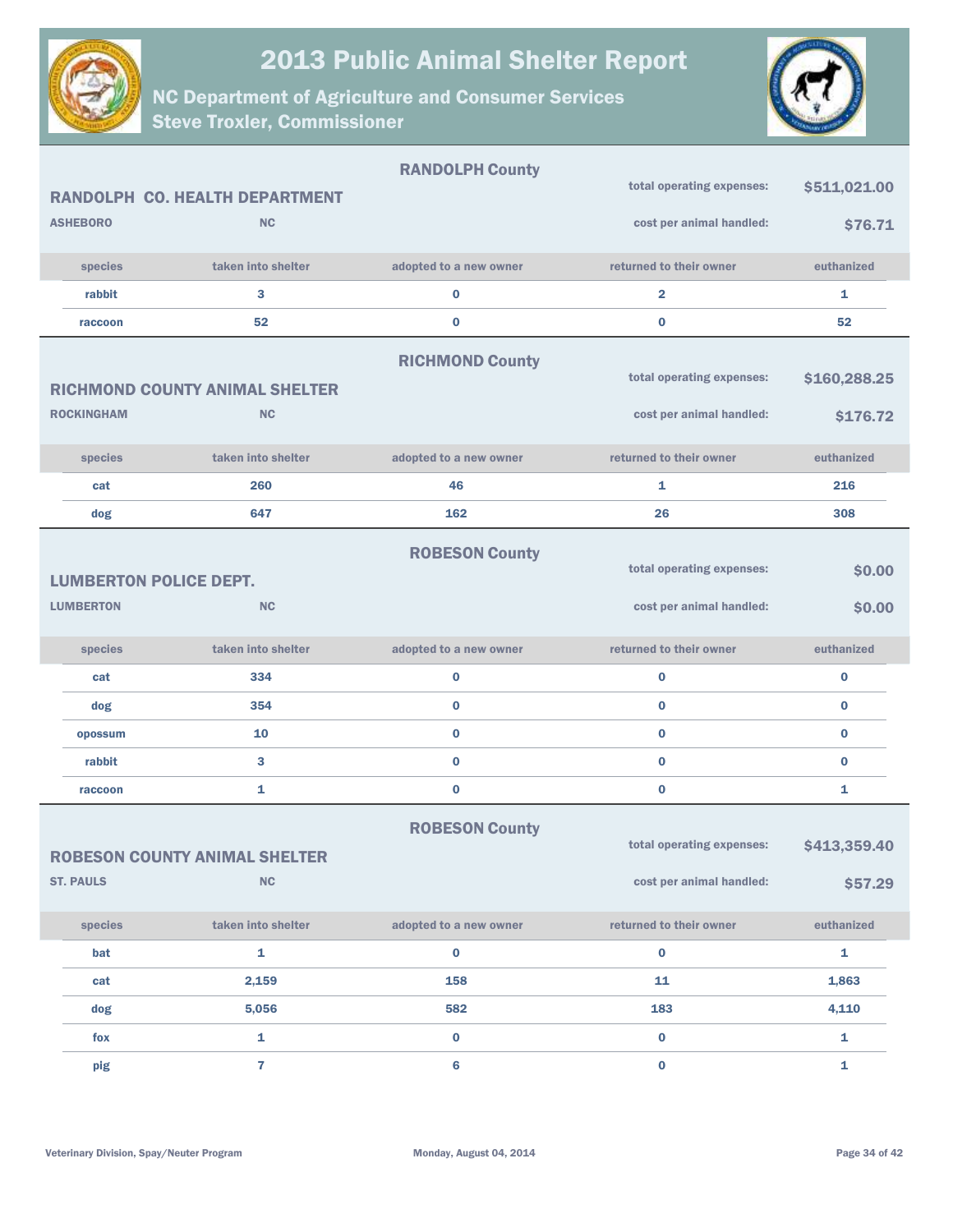



|                   |                                         | <b>ROCKINGHAM County</b> |                           |                |
|-------------------|-----------------------------------------|--------------------------|---------------------------|----------------|
|                   | <b>ROCKINGHAM COUNTY ANIMAL SHELTER</b> |                          | total operating expenses: | \$391,143.00   |
| <b>REIDSVILLE</b> | <b>NC</b>                               |                          | cost per animal handled:  | \$77.36        |
| species           | taken into shelter                      | adopted to a new owner   | returned to their owner   | euthanized     |
| cat               | 2,881                                   | 293                      | 26                        | 2,443          |
| dog               | 2,094                                   | 543                      | 248                       | 1,081          |
| opossum           | $\mathbf{1}$                            | $\mathbf 0$              | $\mathbf{0}$              | $\mathbf{1}$   |
| other             | 74                                      | 41                       | 21                        | 3              |
| rabbit            | 5                                       | 5                        | $\mathbf 0$               | $\bf{0}$       |
| raccoon           | 1                                       | $\mathbf 0$              | $\bf{0}$                  | 1              |
|                   |                                         | <b>ROWAN County</b>      |                           |                |
|                   | <b>ROWAN COUNTY ANIMAL SHELTER</b>      |                          | total operating expenses: | \$657,327.00   |
| <b>SALISBURY</b>  | <b>NC</b>                               |                          | cost per animal handled:  | \$116.00       |
| species           | taken into shelter                      | adopted to a new owner   | returned to their owner   | euthanized     |
| bat               | 20                                      | $\mathbf 0$              | $\mathbf 0$               | 9              |
| bird              | 3                                       | $\mathbf{1}$             | $\overline{2}$            | $\mathbf{0}$   |
| cat               | 2,783                                   | 814                      | 33                        | 1,452          |
| chicken           | $\mathbf{1}$                            | $\mathbf 0$              | $\mathbf 0$               | $\bf{0}$       |
| coyote            | 1                                       | $\mathbf 0$              | $\bf{0}$                  | $\bf{0}$       |
| deer              | 3                                       | $\bf{0}$                 | $\mathbf{0}$              | 3              |
| dog               | 2,707                                   | 1,646                    | 373                       | 571            |
| donkey            | $\mathbf{1}$                            | $\pmb{0}$                | 1                         | $\bf{0}$       |
| duck              | 1                                       | $\mathbf 0$              | $\bf{0}$                  | $\bf{0}$       |
| fox               | 15                                      | $\bf{0}$                 | $\bf{0}$                  | 11             |
| goat              | $\overline{7}$                          | 3                        | $\mathbf{3}$              | $\mathbf 0$    |
| goose             | $\mathbf 1$                             | $\pmb{0}$                | $\mathbf 0$               | $\mathbf 0$    |
| hawk              | $6\phantom{a}$                          | $\mathbf 0$              | $\mathbf 0$               | $\mathbf 0$    |
| horse             | $\mathbf 1$                             | $\mathbf 0$              | $\mathbf 1$               | $\mathbf 0$    |
| horse             | 5                                       | $\pmb{0}$                | 5                         | $\mathbf 0$    |
| opossum           | 52                                      | $\mathbf 0$              | $\mathbf 0$               | $\overline{7}$ |
| pig               | $\overline{\mathbf{2}}$                 | $\pmb{0}$                | $\overline{\mathbf{2}}$   | $\mathbf 0$    |
| rabbit            | 5                                       | $\overline{\mathbf{5}}$  | $\mathbf 0$               | $\bf{0}$       |
| raccoon           | 46                                      | $\mathbf 0$              | $\mathbf 0$               | 30             |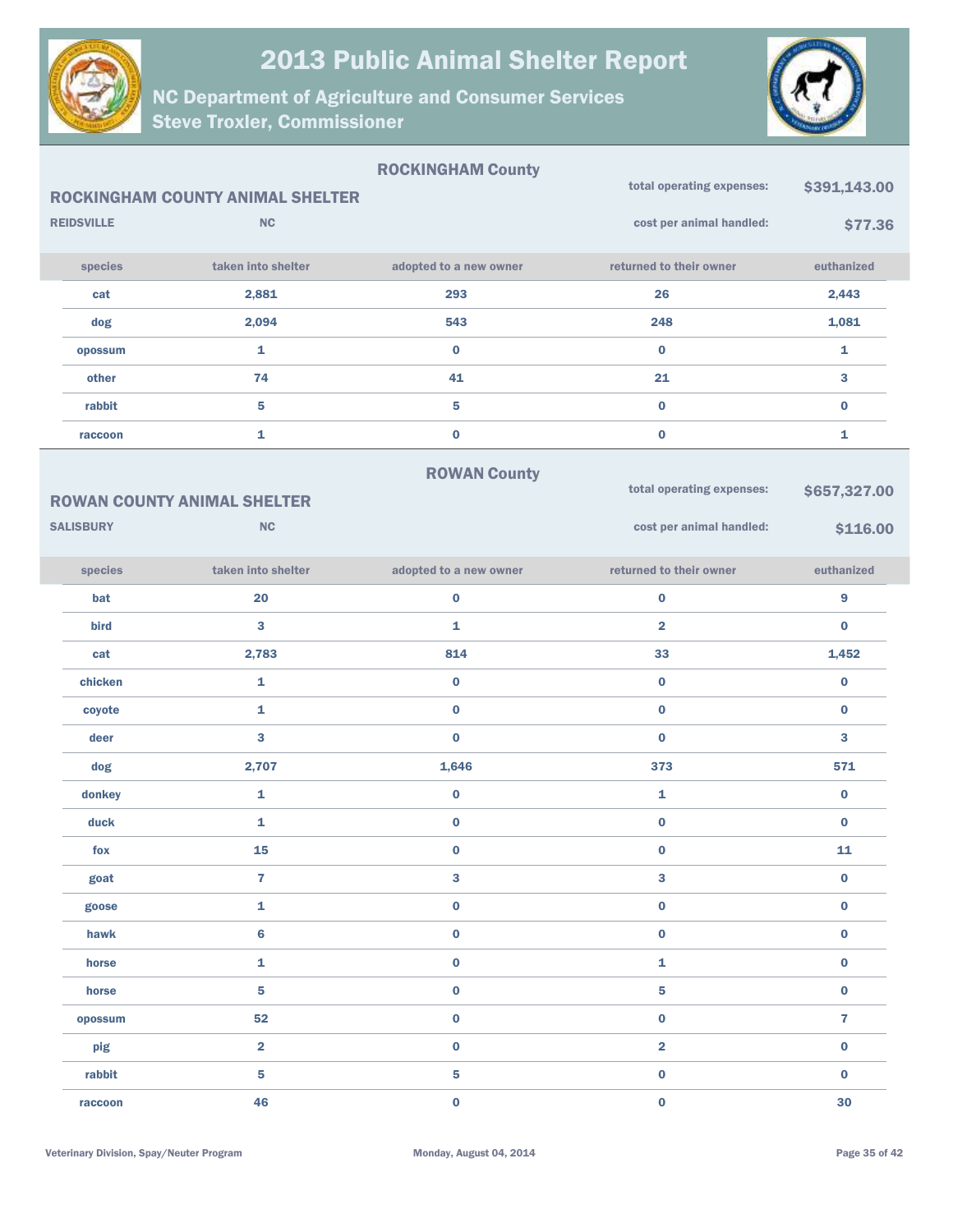



|                                                  |                                                      | <b>ROWAN County</b>      |                                                       |                          |
|--------------------------------------------------|------------------------------------------------------|--------------------------|-------------------------------------------------------|--------------------------|
|                                                  | <b>ROWAN COUNTY ANIMAL SHELTER</b>                   |                          | total operating expenses:                             | \$657,327.00             |
| <b>SALISBURY</b>                                 | <b>NC</b>                                            |                          | cost per animal handled:                              | \$116.00                 |
| species                                          | taken into shelter                                   | adopted to a new owner   | returned to their owner                               | euthanized               |
| sheep                                            | 4                                                    | 0                        | 4                                                     | $\bf{0}$                 |
| skunk                                            | 8                                                    | $\bf{0}$                 | $\bf{0}$                                              | 4                        |
| snake                                            | $\overline{2}$                                       | $\bf{0}$                 | $\bf{0}$                                              | $\bf{0}$                 |
| squirrel                                         | 3                                                    | $\bf{0}$                 | $\bf{0}$                                              | $\bf{0}$                 |
| owl                                              | 1                                                    | $\bf{0}$                 | $\bf{0}$                                              | $\bf{0}$                 |
| vulture                                          | $\overline{\mathbf{2}}$                              | $\bf{0}$                 | $\bf{0}$                                              | $\bf{0}$                 |
| ground hog                                       | 4                                                    | $\pmb{0}$                | $\bf{0}$                                              | $\overline{2}$           |
| <b>RUTHERFORDTON</b>                             | <b>RUTHERFORD COUNTY ANIMAL SHELTER</b><br><b>NC</b> | <b>RUTHERFORD County</b> | total operating expenses:<br>cost per animal handled: | \$206,443.00<br>\$60.00  |
| species                                          | taken into shelter                                   | adopted to a new owner   | returned to their owner                               | euthanized               |
| cat                                              | 1,316                                                | 491                      | 20                                                    | 772                      |
| dog                                              | 2,090                                                | 1,467                    | 203                                                   | 336                      |
| fox                                              | 3                                                    | $\pmb{0}$                | $\bf{0}$                                              | 3                        |
| opossum                                          | 5                                                    | 3                        | $\bf{0}$                                              | 1                        |
| rabbit                                           | $\overline{\mathbf{2}}$                              | $\bf{0}$                 | $\bf{0}$                                              | $\overline{\mathbf{2}}$  |
| raccoon                                          | 20                                                   | $\bf{0}$                 | $\bf{0}$                                              | 20                       |
| squirrel                                         | 1                                                    | $\pmb{0}$                | $\bf{0}$                                              | 1                        |
| <b>ASHER ANIMAL SHELTER</b><br><b>LAURINBURG</b> | <b>NC</b>                                            | <b>SCOTLAND County</b>   | total operating expenses:<br>cost per animal handled: | \$388,900.88<br>\$202.34 |
| species                                          | taken into shelter                                   | adopted to a new owner   | returned to their owner                               | euthanized               |
| cat                                              | 619                                                  | 282                      | 7                                                     | 279                      |
| dog                                              | 1,303                                                | 869                      | 78                                                    | 346                      |
| <b>ALBEMARLE</b>                                 | <b>STANLEY COUNTY ANIMAL CONTROL</b><br><b>NC</b>    | <b>STANLY County</b>     | total operating expenses:<br>cost per animal handled: | \$288,780.02<br>\$158.84 |
| species                                          | taken into shelter                                   | adopted to a new owner   | returned to their owner                               | euthanized               |
| Veterinary Division, Spay/Neuter Program         |                                                      | Monday, August 04, 2014  |                                                       | Page 36 of 42            |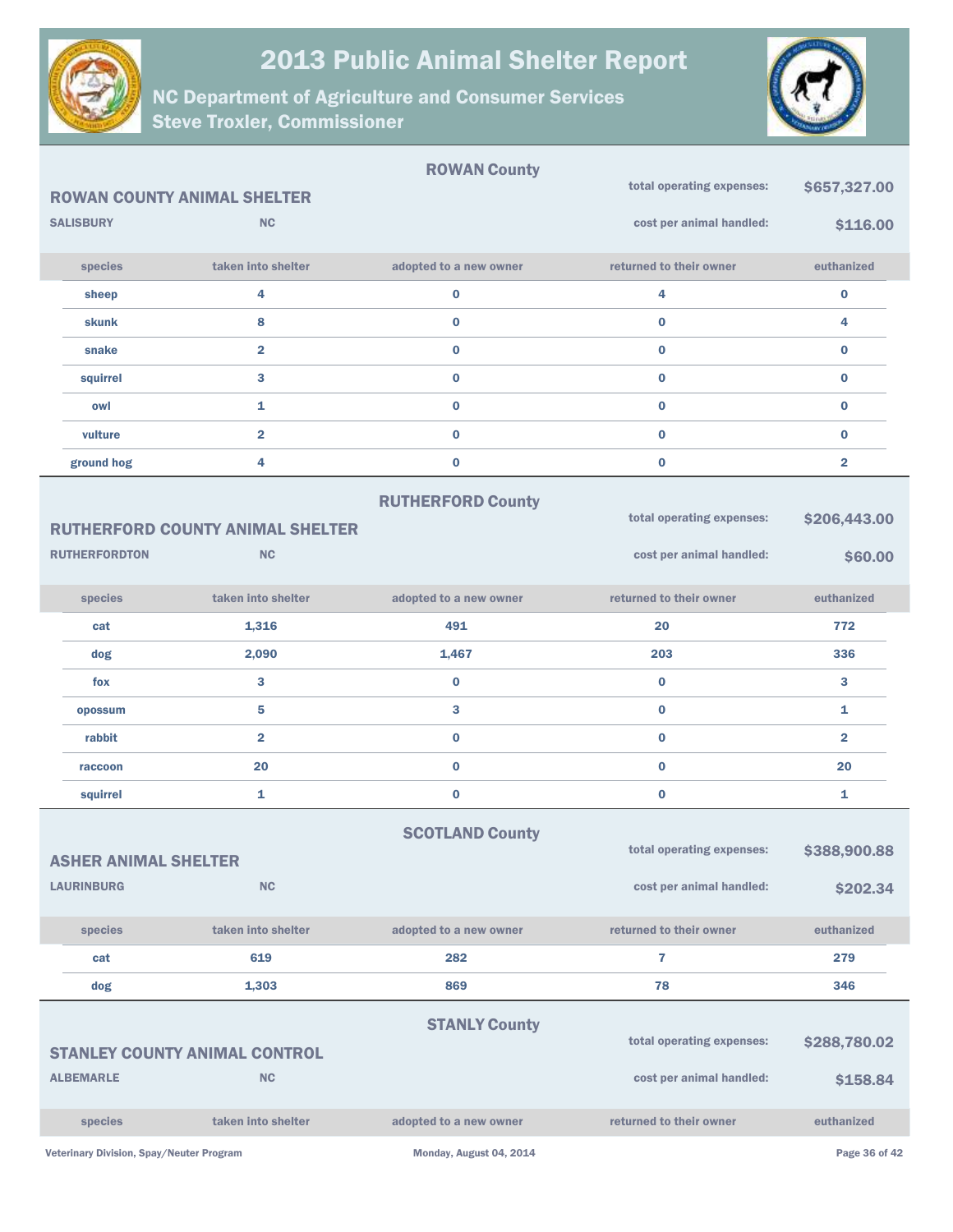



|                  |                                                  | <b>STANLY County</b>   |                                                       |                          |
|------------------|--------------------------------------------------|------------------------|-------------------------------------------------------|--------------------------|
|                  | <b>STANLEY COUNTY ANIMAL CONTROL</b>             |                        | total operating expenses:                             | \$288,780.02             |
| <b>ALBEMARLE</b> | <b>NC</b>                                        |                        | cost per animal handled:                              | \$158.84                 |
| species          | taken into shelter                               | adopted to a new owner | returned to their owner                               | euthanized               |
| cat              | 962                                              | 39                     | 9                                                     | 914                      |
| dog              | 852                                              | 300                    | 96                                                    | 456                      |
| raccoon          | 3                                                | $\bf{0}$               | $\mathbf{0}$                                          | 3                        |
| skunk            | 1                                                | $\bf{0}$               | $\bf{0}$                                              | 1                        |
| <b>GERMANTON</b> | <b>STOKES COUNTY ANIMAL SHELTER</b><br><b>NC</b> | <b>STOKES County</b>   | total operating expenses:<br>cost per animal handled: | \$188,518.00<br>\$91.00  |
|                  |                                                  |                        |                                                       |                          |
| species          | taken into shelter                               | adopted to a new owner | returned to their owner                               | euthanized               |
| cat              | 996                                              | 143                    | $\overline{7}$                                        | 755                      |
| dog              | 1,067                                            | 408                    | 93                                                    | 485                      |
| <b>DOBSON</b>    | <b>SURRY COUNTY ANIMAL CONTROL</b><br><b>NC</b>  | <b>SURRY County</b>    | total operating expenses:<br>cost per animal handled: | \$497,660.00<br>\$167.00 |
| species          | taken into shelter                               | adopted to a new owner | returned to their owner                               | euthanized               |
| bat              | $\overline{7}$                                   | $\bf{0}$               | $\mathbf 0$                                           | 4                        |
| cat              | 1,510                                            | 36                     | $\overline{7}$                                        | 1,402                    |
| dog              | 1,466                                            | 187                    | 122                                                   | 935                      |
| fox              | 1                                                | $\bf{0}$               | $\bf{0}$                                              | $\bf{0}$                 |
| goat             | $\overline{\mathbf{2}}$                          | $\bf{0}$               | $\bf{0}$                                              | 0                        |
| pig              | 1                                                | 0                      | 0                                                     | $\bf{0}$                 |
| rabbit           | 6                                                | $\pmb{0}$              | 1                                                     | 4                        |
| raccoon          | 5                                                | $\bf{0}$               | $\mathbf 0$                                           | 1                        |
| rat              | 3                                                | $\pmb{0}$              | $\mathbf 0$                                           | $\mathbf 0$              |
| <b>skunk</b>     | 3                                                | $\bf{0}$               | $\bf{0}$                                              | 1                        |
| squirrel         | 1                                                | $\pmb{0}$              | $\mathbf 0$                                           | $\bf{0}$                 |
| ground hog       | 1                                                | $\pmb{0}$              | $\mathbf 0$                                           | $\bf{0}$                 |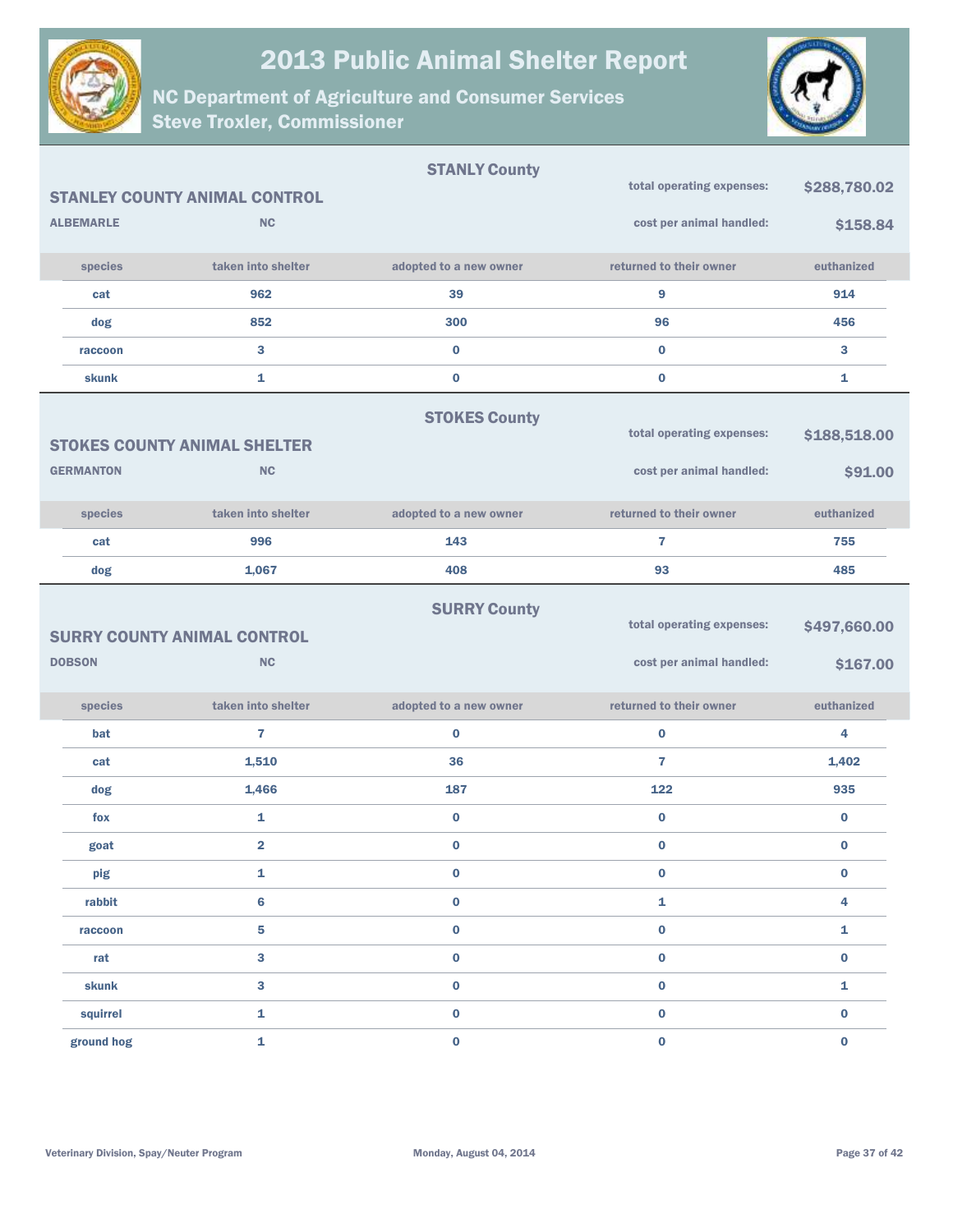



|                                |                                      | <b>SWAIN County</b>     | total operating expenses: |                         |
|--------------------------------|--------------------------------------|-------------------------|---------------------------|-------------------------|
| <b>P.A.W.S. ANIMAL SHELTER</b> |                                      |                         |                           | \$177,321.63            |
| <b>BRYSON CITY</b>             | <b>NC</b>                            |                         | cost per animal handled:  | \$453.45                |
| species                        | taken into shelter                   | adopted to a new owner  | returned to their owner   | euthanized              |
| cat                            | 30                                   | 37                      | $\overline{\mathbf{2}}$   | $\bf{0}$                |
| dog                            | 92                                   | 36                      | 11                        | 0                       |
|                                |                                      | <b>TYRRELL County</b>   |                           |                         |
|                                | <b>TYRRELL COUNTY ANIMAL SHELTER</b> |                         | total operating expenses: | \$39,010.00             |
| <b>COLUMBIA</b>                | <b>NC</b>                            |                         | cost per animal handled:  | \$127.07                |
| species                        | taken into shelter                   | adopted to a new owner  | returned to their owner   | euthanized              |
| cat                            | 151                                  | $\bf{0}$                | 4                         | 147                     |
| dog                            | 156                                  | 14                      | 32                        | 108                     |
|                                |                                      | <b>UNION County</b>     |                           |                         |
|                                | <b>UNION COUNTY ANIMAL SHELTER</b>   |                         | total operating expenses: | \$1,157,111.00          |
| <b>MONROE</b>                  | <b>NC</b>                            |                         | cost per animal handled:  | \$207.59                |
|                                |                                      |                         |                           |                         |
| species                        | taken into shelter                   | adopted to a new owner  | returned to their owner   | euthanized              |
| bat                            | 14                                   | $\bf{0}$                | $\bf{0}$                  | 14                      |
| <b>bird</b>                    | 3                                    | 1                       | 1                         | 1                       |
| cat                            | 2,788                                | 229                     | 22                        | 2,497                   |
| dog                            | 2,709                                | 652                     | 314                       | 1,588                   |
| ferret                         | $\overline{\mathbf{2}}$              | $\overline{\mathbf{2}}$ | $\bf{0}$                  | $\bf{0}$                |
| fox                            | 5                                    | 1                       | $\bf{0}$                  | $\overline{\mathbf{2}}$ |
| guinea pig                     | 7                                    | $\overline{\mathbf{r}}$ | $\bf{0}$                  | $\bf{0}$                |
| rabbit                         | 5                                    | 4                       | $\bf{0}$                  | 3                       |
| raccoon                        | 24                                   | $\bf{0}$                | $\pmb{0}$                 | 13                      |
| rodent                         | 14                                   | $\overline{\mathbf{r}}$ | $\pmb{0}$                 | 4                       |
| skunk                          | 3                                    | $\pmb{0}$               | $\bf{0}$                  | 0                       |
|                                |                                      | <b>VANCE County</b>     |                           |                         |
|                                | <b>VANCE COUNTY ANIMAL CONTROL</b>   |                         | total operating expenses: | \$332,407.00            |
| <b>HENDERSON</b>               | <b>NC</b>                            |                         | cost per animal handled:  | \$40.00                 |
|                                |                                      |                         |                           |                         |
| species                        | taken into shelter                   | adopted to a new owner  | returned to their owner   | euthanized              |
| bat                            | 5                                    | $\bf{0}$                | $\pmb{0}$                 | 5                       |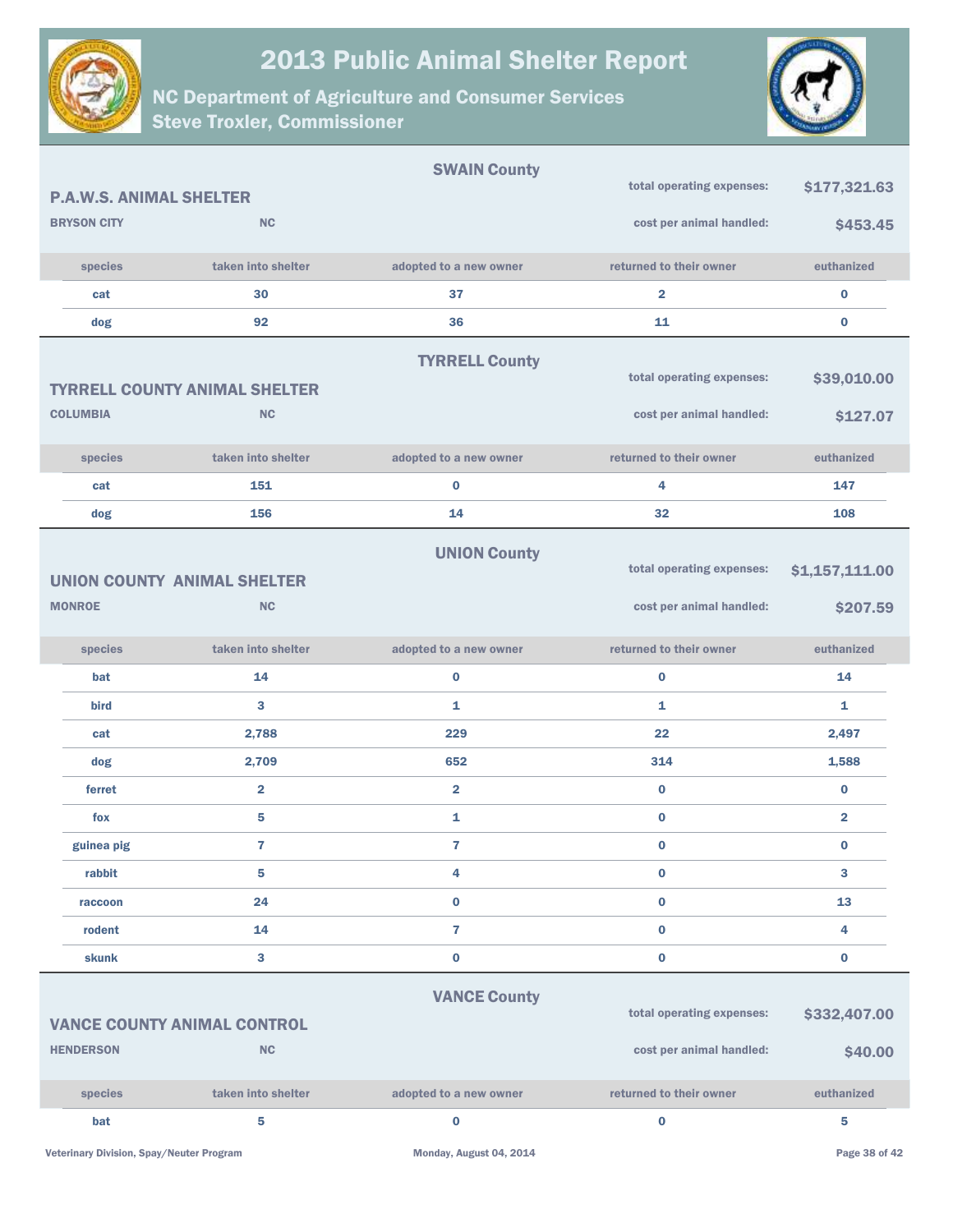



|                  |                                        | <b>VANCE County</b>    |                           |                         |
|------------------|----------------------------------------|------------------------|---------------------------|-------------------------|
|                  | <b>VANCE COUNTY ANIMAL CONTROL</b>     |                        | total operating expenses: | \$332,407.00            |
| <b>HENDERSON</b> | <b>NC</b>                              |                        | cost per animal handled:  | \$40.00                 |
| species          | taken into shelter                     | adopted to a new owner | returned to their owner   | euthanized              |
| cat              | 995                                    | 681                    | 3                         | 249                     |
| dog              | 2,012                                  | 1,894                  | 57                        | 36                      |
| horse            | 5                                      | 1                      | 3                         | $\bf{0}$                |
| opossum          | 12                                     | $\bf{0}$               | $\bf{0}$                  | 1                       |
| rabbit           | 3                                      | 3                      | $\bf{0}$                  | $\bf{0}$                |
| raccoon          | 8                                      | $\bf{0}$               | $\bf{0}$                  | 5                       |
|                  |                                        | <b>WAKE County</b>     |                           |                         |
|                  | TOWN OF CARY POLICE DEPT. HOLDING FAC. |                        | total operating expenses: | \$0.00                  |
| <b>CARY</b>      | <b>NC</b>                              |                        | cost per animal handled:  | \$0.00                  |
| species          | taken into shelter                     | adopted to a new owner | returned to their owner   | euthanized              |
| bat              | 32                                     | $\bf{0}$               | $\bf{0}$                  | 32                      |
| bird             | 14                                     | $\bf{0}$               | $\bf{0}$                  | 14                      |
| cat              | 23                                     | $\bf{0}$               | 5                         | $\overline{\mathbf{2}}$ |
| dog              | 32                                     | $\bf{0}$               | 11                        | 3                       |
| fox              | 19                                     | $\bf{0}$               | $\bf{0}$                  | 19                      |
| <b>lizard</b>    | 1                                      | $\bf{0}$               | $\bf{0}$                  | $\mathbf{1}$            |
| opossum          | $6\phantom{1}$                         | $\bf{0}$               | $\bf{0}$                  | $6\phantom{1}6$         |
| rabbit           | 1                                      | $\bf{0}$               | $\bf{0}$                  | 1                       |
| raccoon          | 14                                     | $\bf{0}$               | $\bf{0}$                  | 14                      |
| squirrel         | 3                                      | $\bf{0}$               | $\bf{0}$                  | 3                       |
| turtle           | $\overline{\mathbf{2}}$                | $\bf{0}$               | $\pmb{0}$                 | $\overline{\mathbf{2}}$ |
|                  |                                        | <b>WAKE County</b>     |                           |                         |
|                  | <b>WAKE COUNTY ANIMAL CARE CONTROL</b> |                        | total operating expenses: | \$2,783,016.00          |
| <b>RALEIGH</b>   | <b>NC</b>                              |                        | cost per animal handled:  | \$223.57                |
| species          | taken into shelter                     | adopted to a new owner | returned to their owner   | euthanized              |
| cat              | 5,757                                  | 2,394                  | 138                       | 3,101                   |
| dog              | 6,088                                  | 3,587                  | 1,081                     | 1,336                   |
| opossum          | 20                                     | $\bf{0}$               | $\bf{0}$                  | $20\,$                  |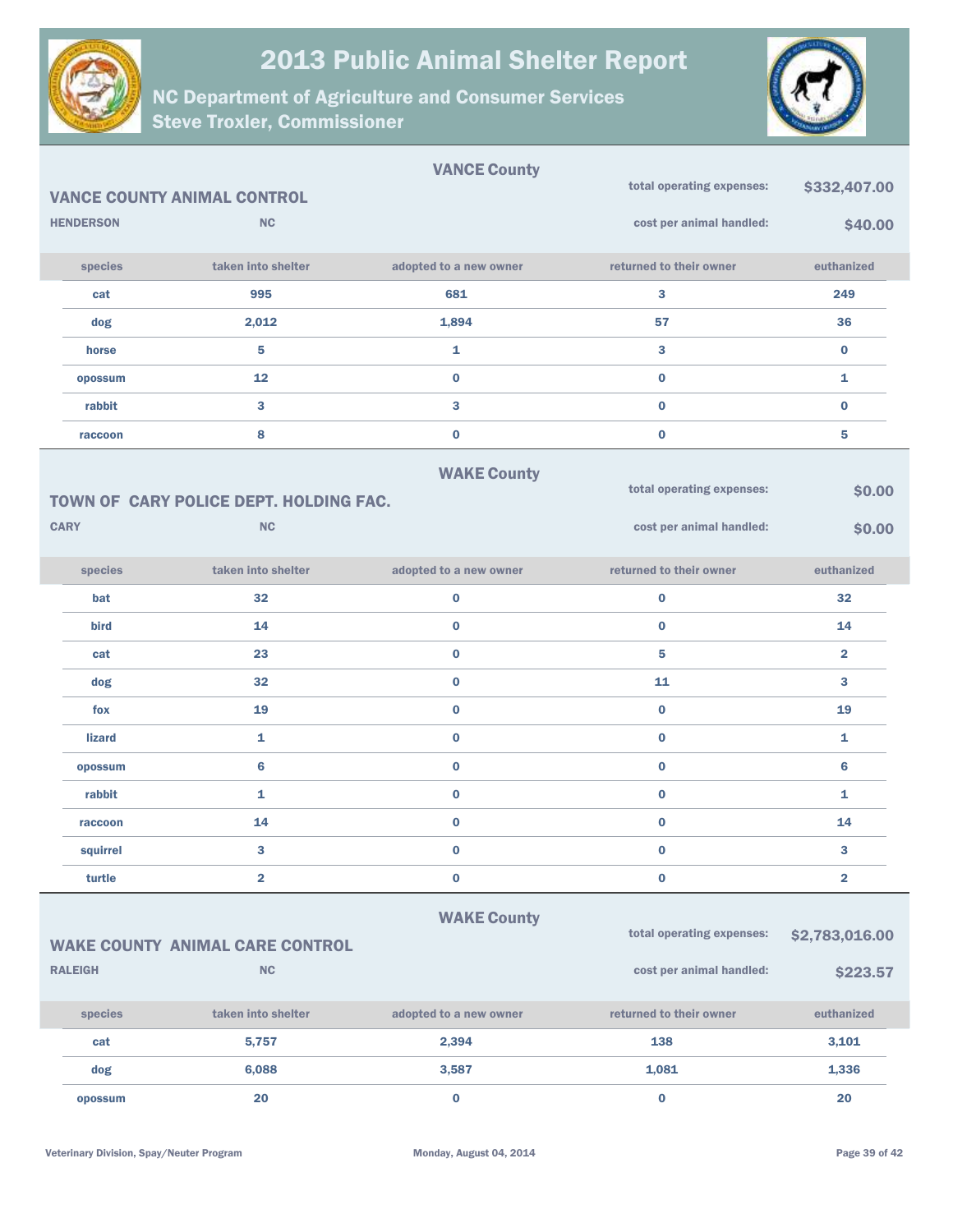

NC Department of Agriculture and Consumer Services Steve Troxler, Commissioner



|                  |                                        | <b>WAKE County</b>     |                           |                |
|------------------|----------------------------------------|------------------------|---------------------------|----------------|
|                  | <b>WAKE COUNTY ANIMAL CARE CONTROL</b> |                        | total operating expenses: | \$2,783,016.00 |
| <b>RALEIGH</b>   | <b>NC</b>                              |                        | cost per animal handled:  | \$223.57       |
| species          | taken into shelter                     | adopted to a new owner | returned to their owner   | euthanized     |
| other            | 264                                    | $\bf{0}$               | 0                         | 264            |
| rabbit           | 78                                     | 77                     | $\bf{0}$                  | 4              |
|                  |                                        | <b>WARREN County</b>   |                           |                |
|                  | <b>WARREN COUNTY ANIMAL ARK</b>        |                        | total operating expenses: | \$270,112.50   |
| <b>WARRENTON</b> | <b>NC</b>                              |                        | cost per animal handled:  | \$185.52       |
| species          | taken into shelter                     | adopted to a new owner | returned to their owner   | euthanized     |
| bat              | 1                                      | $\bf{0}$               | $\mathbf 0$               | $\bf{0}$       |
| cat              | 549                                    | 115                    | 4                         | 408            |
| deer             | 3                                      | $\bf{0}$               | $\bf{0}$                  | $\overline{2}$ |
| dog              | 887                                    | 283                    | 51                        | 513            |
| goat             | $\overline{\mathbf{2}}$                | $\bf{0}$               | 1                         | 1              |
| hamster          | 6                                      | 5                      | $\mathbf 0$               | $\bf{0}$       |
| muskrat          | 1                                      | $\bf{0}$               | $\mathbf 0$               | $\bf{0}$       |
| opossum          | 1                                      | $\bf{0}$               | $\bf{0}$                  | $\bf{0}$       |
| raccoon          | 1                                      | $\bf{0}$               | $\mathbf 0$               | 1              |
| skunk            | 4                                      | $\bf{0}$               | $\mathbf 0$               | $\bf{0}$       |
| squirrel         | 1                                      | $\bf{0}$               | $\bf{0}$                  | 0              |
|                  |                                        | <b>WATAUGA County</b>  |                           |                |
|                  | <b>WATAUGA COUNTY HUMANE SOCIETY</b>   |                        | total operating expenses: | \$477,884.14   |
| <b>BOONE</b>     | ${\sf NC}$                             |                        | cost per animal handled:  | \$187.99       |
| species          | taken into shelter                     | adopted to a new owner | returned to their owner   | euthanized     |
| bat              | 6                                      | $\bf{0}$               | $\pmb{0}$                 | $\bf 6$        |
| cat              | 1,141                                  | 544                    | 29                        | 343            |
| dog              | 1,363                                  | 726                    | 256                       | 127            |
| opossum          | $\mathbf 1$                            | $\pmb{0}$              | $\mathbf 0$               | $\mathbf{1}$   |

rabbit  $21$   $20$   $1$   $0$ raccoon and  $\begin{array}{ccc} 10 & 0 & 0 \end{array}$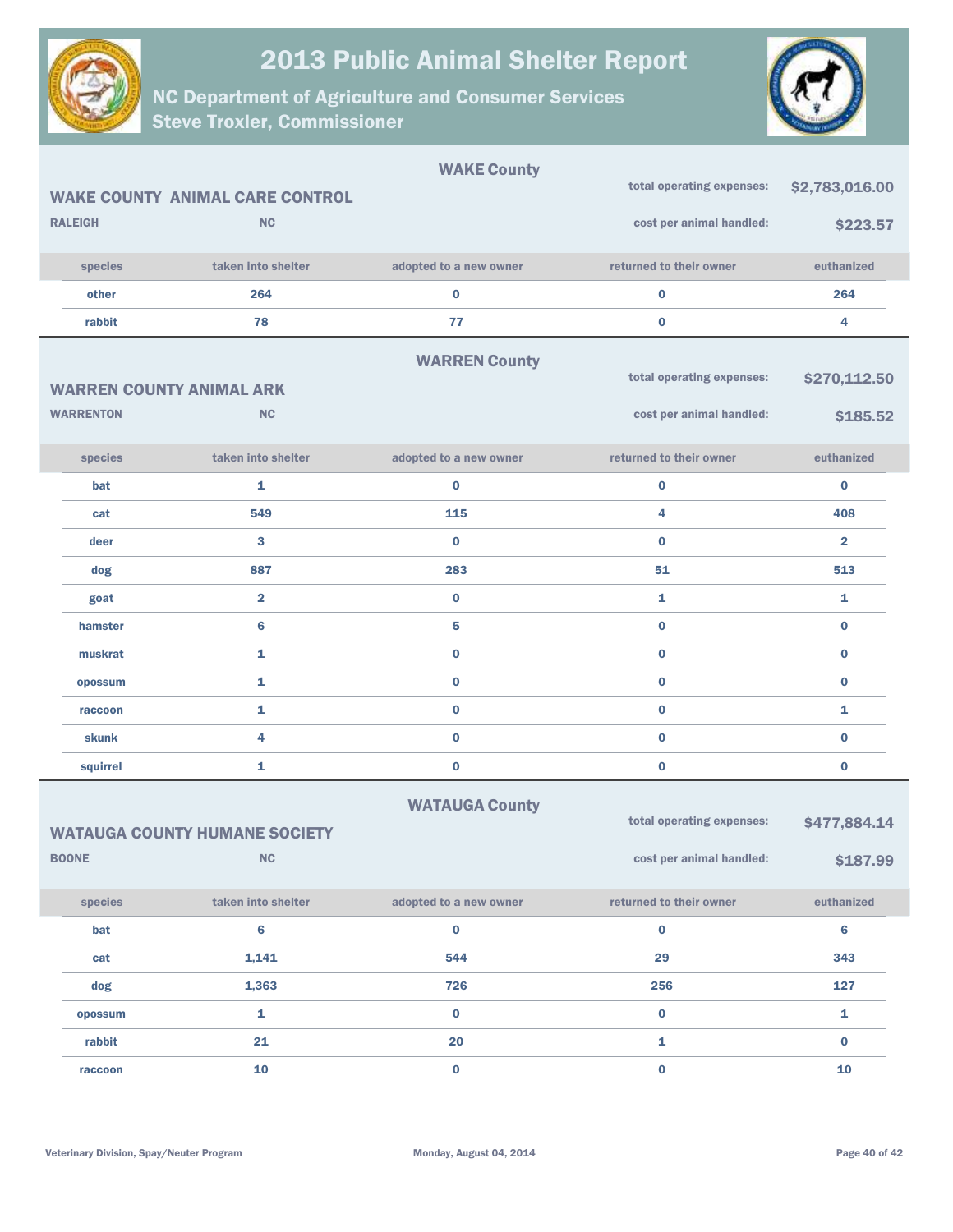



|                    | <b>WILKES COUNTY ANIMAL SHELTER</b> | <b>WILKES County</b>   | total operating expenses: | \$650,167.00            |
|--------------------|-------------------------------------|------------------------|---------------------------|-------------------------|
| <b>WILKESBORO</b>  | <b>NC</b>                           |                        | cost per animal handled:  | \$135.42                |
| species            | taken into shelter                  | adopted to a new owner | returned to their owner   | euthanized              |
| bat                | $\boldsymbol{9}$                    | $\bf{0}$               | $\pmb{0}$                 | 9                       |
| cat                | 2,316                               | 274                    | 33                        | 2,000                   |
| chicken            | 23                                  | $\bf{0}$               | $\bf{0}$                  | 23                      |
| deer               | $\mathbf{1}$                        | $\bf{0}$               | $\bf{0}$                  | 1                       |
| dog                | 2,419                               | 1,013                  | 196                       | 1,185                   |
| donkey             | $\mathbf{1}$                        | $\bf{0}$               | 1                         | $\bf{0}$                |
| duck               | 4                                   | 4                      | $\bf{0}$                  | $\bf{0}$                |
| fox                | $6\phantom{1}6$                     | $\bf{0}$               | $\bf{0}$                  | $6\phantom{1}$          |
| goat               | $\mathbf{1}$                        | 1                      | $\bf{0}$                  | $\bf{0}$                |
| horse              | $\overline{\mathbf{2}}$             | $\mathbf{1}$           | $\bf{0}$                  | 1                       |
| opossum            | $\mathbf{1}$                        | $\bf{0}$               | $\bf{0}$                  | 1                       |
| pig                | $\bf{3}$                            | 1                      | $\overline{\mathbf{2}}$   | $\bf{0}$                |
| rabbit             | $6\phantom{1}6$                     | 4                      | $\bf{0}$                  | $\overline{2}$          |
| raccoon            | $6\phantom{1}6$                     | $\bf{0}$               | $\bf{0}$                  | 6                       |
| <b>skunk</b>       | $\overline{\mathbf{2}}$             | $\bf{0}$               | $\bf{0}$                  | $\overline{\mathbf{2}}$ |
| peacock            | $\mathbf{1}$                        | $\pmb{0}$              | $\pmb{0}$                 | 1                       |
|                    | <b>WILSON COUNTY ANIMAL SHELTER</b> | <b>WILSON County</b>   | total operating expenses: | \$626,655.00            |
| <b>WILSON</b>      | <b>NC</b>                           |                        | cost per animal handled:  | \$203.72                |
| species            | taken into shelter                  | adopted to a new owner | returned to their owner   | euthanized              |
| cat                | 1,525                               | 159                    | 25                        | 1,314                   |
| dog                | 1,551                               | 676                    | 246                       | 598                     |
|                    |                                     | <b>YADKIN County</b>   |                           |                         |
|                    | YADKIN COUNTY ANIMAL SHELTER        |                        | total operating expenses: | \$223,040.80            |
| <b>YADKINVILLE</b> | $\sf NC$                            |                        | cost per animal handled:  | \$112.53                |
| species            | taken into shelter                  | adopted to a new owner | returned to their owner   | euthanized              |
| cat                | 1,046                               | 90                     | 5                         | 923                     |
| dog                | 925                                 | 323                    | 116                       | 476                     |